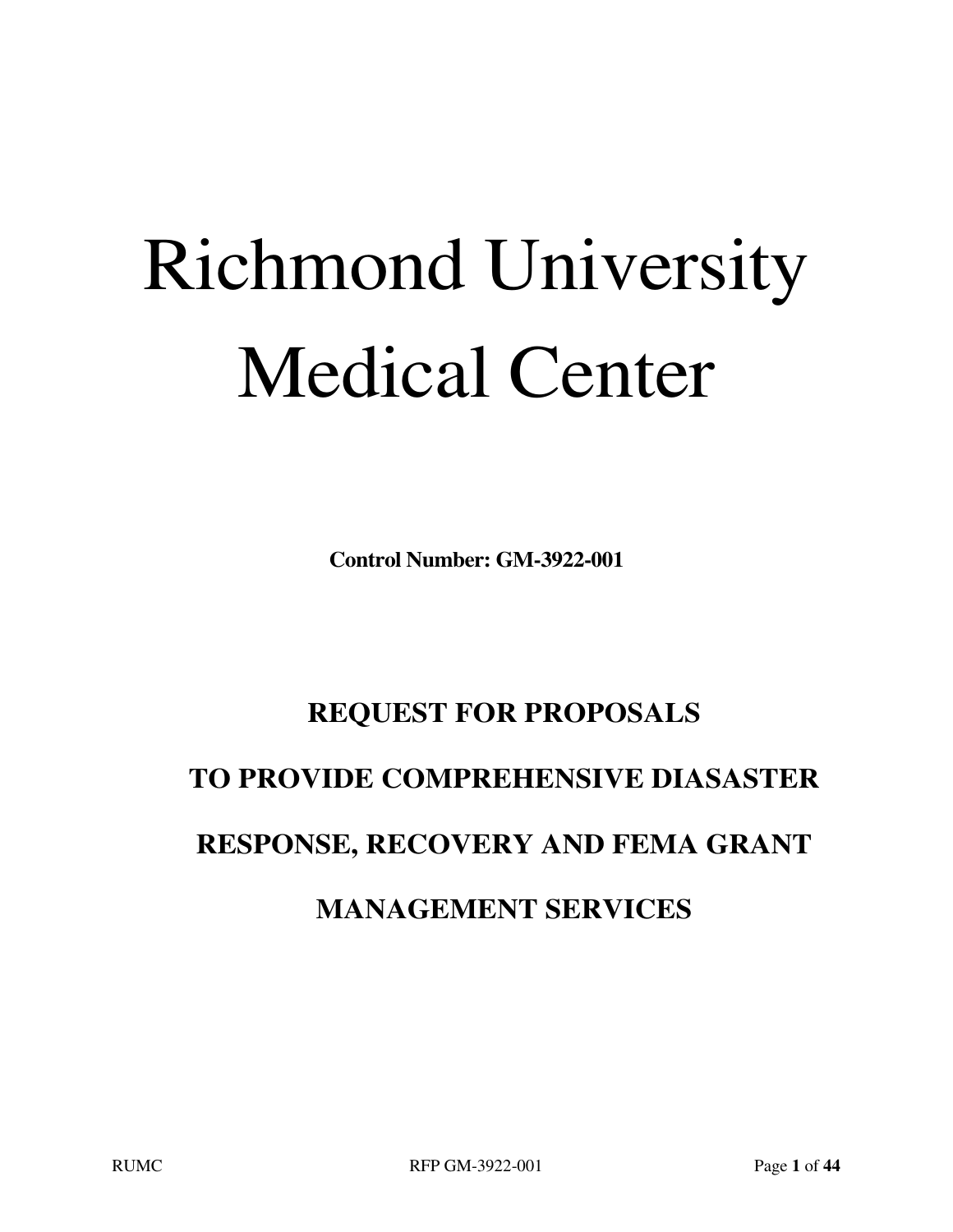# **TABLE OF CONTENTS**

| <b>SECTION IV: PROPOSAL PROCEDURES AND REQUIREMENTS  11</b> |  |  |  |  |
|-------------------------------------------------------------|--|--|--|--|
| <b>PROPOSAL PACKAGE REQUIREMENT</b>                         |  |  |  |  |
|                                                             |  |  |  |  |
|                                                             |  |  |  |  |
|                                                             |  |  |  |  |
|                                                             |  |  |  |  |
|                                                             |  |  |  |  |
|                                                             |  |  |  |  |
|                                                             |  |  |  |  |
|                                                             |  |  |  |  |
| SECTION V: CONTRACT, PAYMENT, AND TERM OF CONTRACT 15       |  |  |  |  |
|                                                             |  |  |  |  |
|                                                             |  |  |  |  |
|                                                             |  |  |  |  |
|                                                             |  |  |  |  |
|                                                             |  |  |  |  |
|                                                             |  |  |  |  |
|                                                             |  |  |  |  |
|                                                             |  |  |  |  |
|                                                             |  |  |  |  |
|                                                             |  |  |  |  |
|                                                             |  |  |  |  |
| Late Proposals, Late Modifications and Late Withdrawals 16  |  |  |  |  |
|                                                             |  |  |  |  |
|                                                             |  |  |  |  |
|                                                             |  |  |  |  |
|                                                             |  |  |  |  |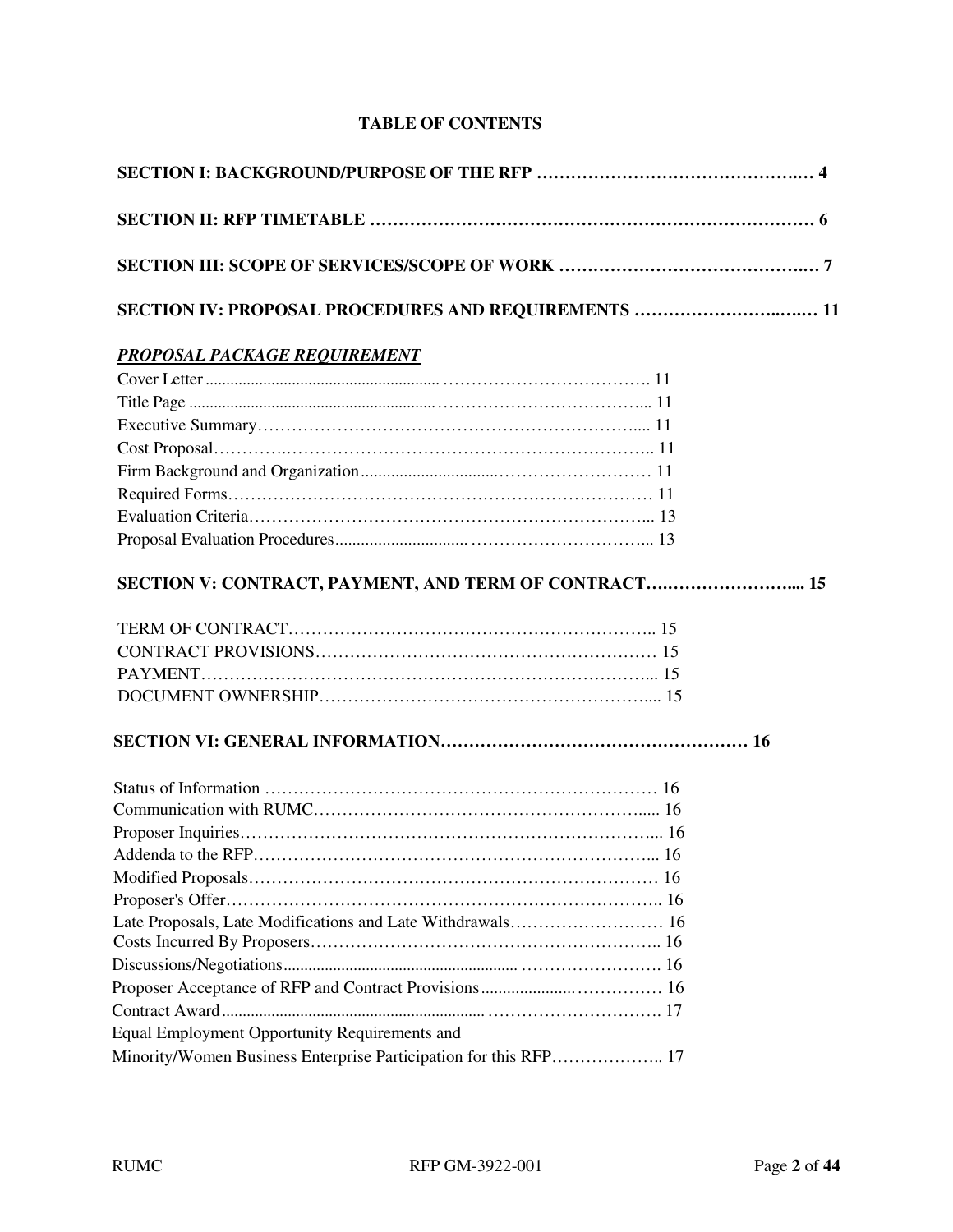| Background Checks for Contractor's Employees; Agents; |  |
|-------------------------------------------------------|--|
|                                                       |  |
|                                                       |  |

# **ATTACHMENTS:**

|    | B. Confirmation of Attendance at Pre-Bid (Proposal) Conference 19 |
|----|-------------------------------------------------------------------|
|    |                                                                   |
|    |                                                                   |
|    |                                                                   |
|    |                                                                   |
|    | G. Offeror's Affirmation of Understanding Of, And Agreement With  |
|    | <b>RUMC Procurement</b>                                           |
|    |                                                                   |
|    | H. New York State Finance Law Sections 139-j and 139-k ("Lobbying |
|    |                                                                   |
| I. | Required Contract Provisions for Federal Award  41                |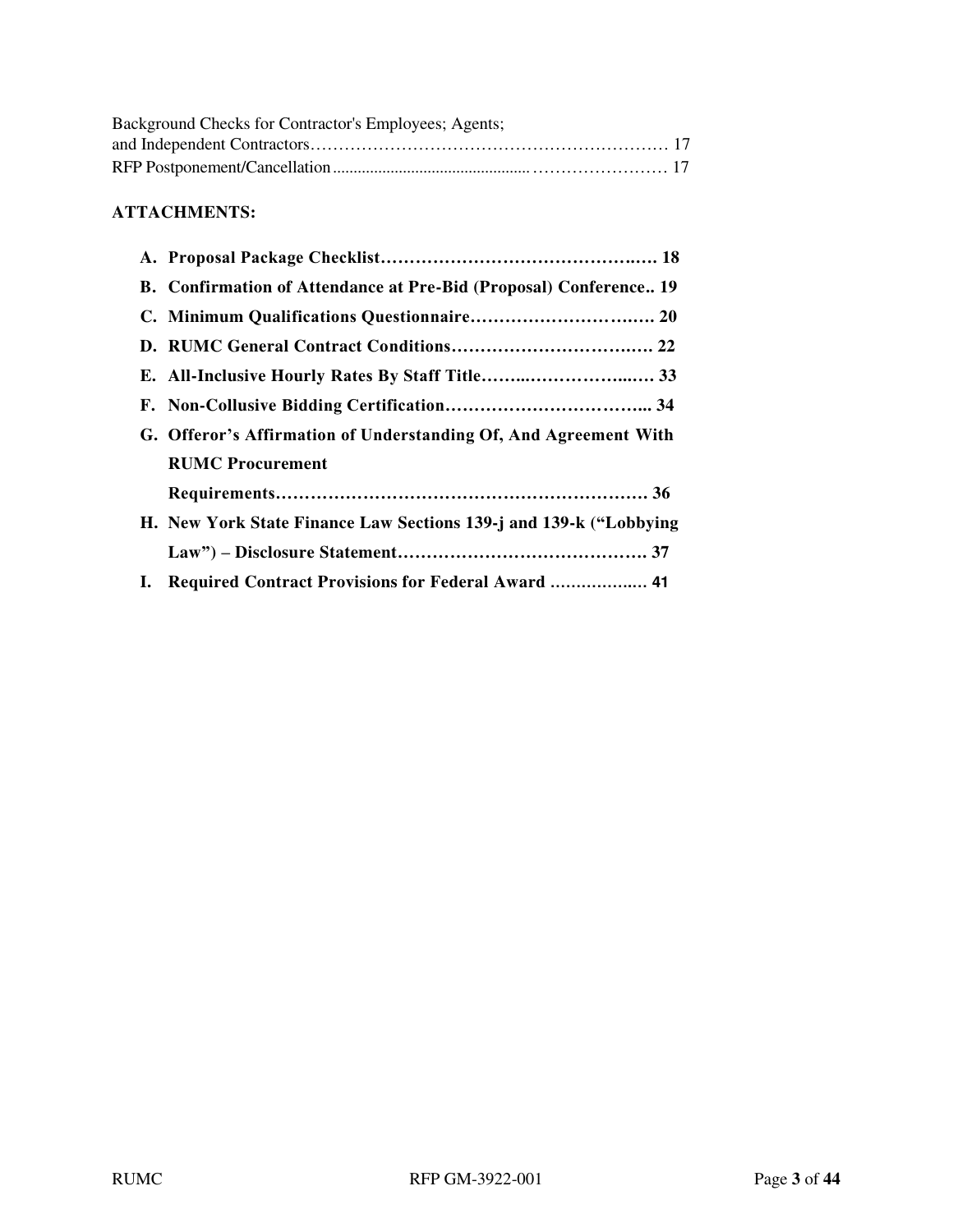#### 1. **SECTION I — BACKGROUND/PURPOSE OF THE RFP**

**A.** Richmond University Medical Center (RUMC), an affiliate of The Mount Sinai Hospital and the Icahn School of Medicine, is a 470+ bed healthcare facility and teaching institution in the areas of acute, medical and surgical care, including emergency care, surgery, minimally invasive laparoscopic and robotic surgery, gastroenterology, cardiology, pediatrics, podiatry, chronology, urology, oncology, orthopedics, neonatal intensive care and maternal health. The Medical Center earned The Joint Commission's Gold Seal of Approval© for quality and patient safety.

RUMC is a Level I Trauma Center and designated stroke center, receiving top national recognition from the American Heart Association/American Stroke Association. The state-of-the-art cardiac catheterization lab has PCI capabilities for elective and emergent procedures in angioplasty. RUMC maintains a wound care/hyperbaric center and a sleep disorder center on site at its main campus. The center also offers behavioral health services, encompassing both inpatient and outpatient services for children, adolescents and adults, including emergent inpatient and mobile outreach units. RUMC is the only Staten Island healthcare facility that offers inpatient psychiatric services for adolescents. With over 2,500 employees, RUMC is one of the largest employers on Staten Island. For more detailed information please see the RUMC website[, www.rumcsi.org.](http://www.rumcsi.org/)

**B.** RUMC is seeking the services of expert consultants in disaster management, planning, education, financial services, and FEMA grant management services related to hospital system disaster recovery and hazard mitigation from major storm and flood events as well as other disaster perils; and assistance with the processes involved in applying for and submitting claims, receiving and managing Public Assistance and Hazard Mitigation (406) grant funding from the Federal Emergency Management Agency (FEMA); in addition to other grant funding opportunities such as the Hazard Mitigation Grant Program (including 404 hazard mitigation grants) and NYS Social Services Block Grants (SSBG). Additionally, this emergency engagement covered assistance in creating project worksheets and hazard mitigation proposals, establishing financial oversight, procurement, and auditing procedures to ensure compliance with FEMA policies and Federal regulations and procedures

RUMC is seeking Proposals for disaster recovery and consulting services in each of the below designated areas relating to disasters that have previously occurred ("Legacy Disaster") or may occur in the future ("Future Disaster") and in connection with a designated federal grant program, which shall include the Federal Emergency Management Agency's Public Assistance Program (FEMA-PA) and the Hazard Mitigation Grant Program (FEMA-HMGP).

- i. Future Disasters: FEMA-PA
- ii. Future Disasters: FEMA-HMGP
- iii. Legacy Disasters: FEMA-PA
- iv. Legacy Disasters: FEMA-HMGP

Additional services will include technical and professional services to assist RUMC with satisfying the requirements for Federal, State, and/or Local Grant Program(s) including the federal grant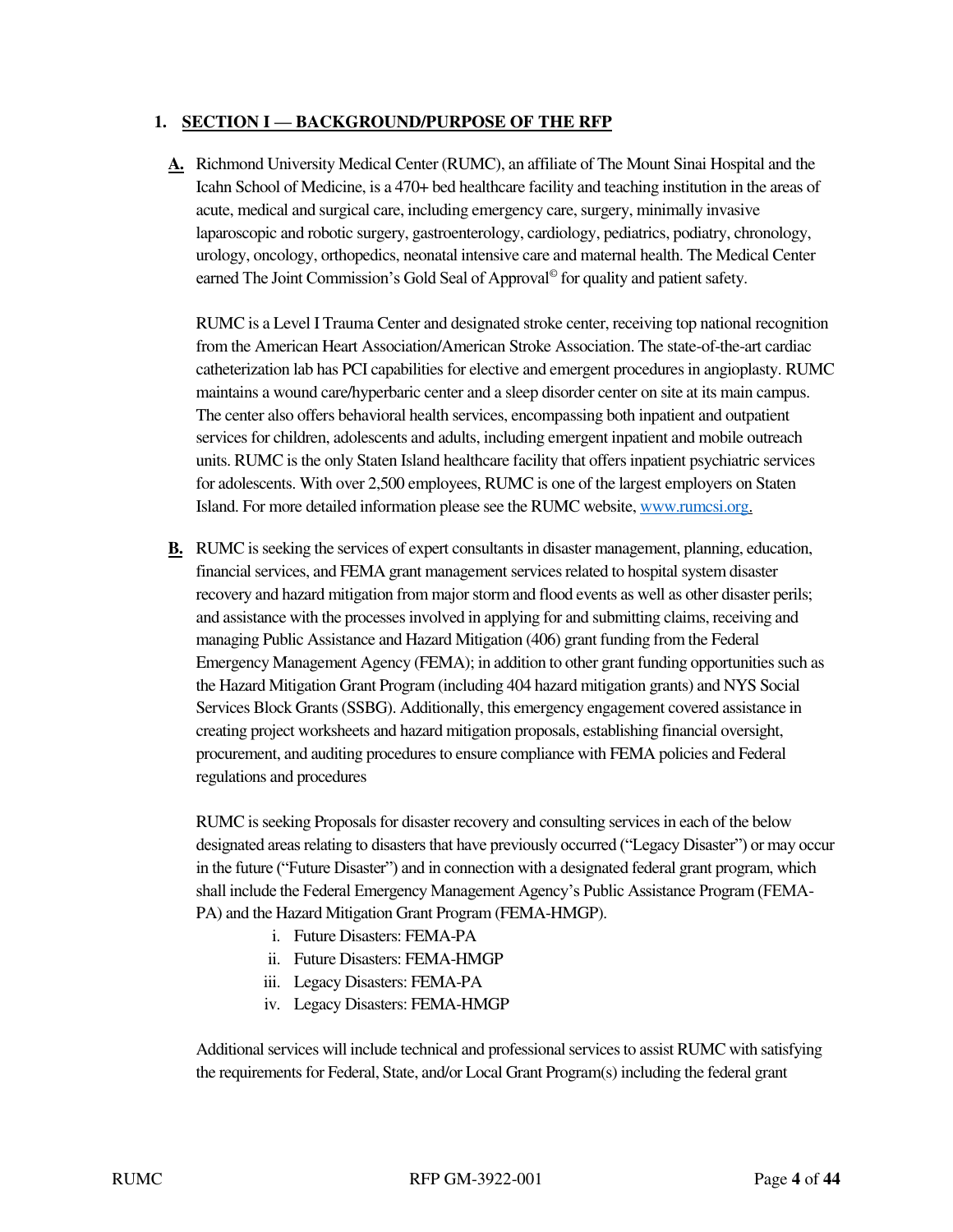programs stated above and any State Programs applicable to disaster recovery in connection with a Disaster

- **C.** Proposers must meet the following minimum qualifications: 1) Firms must have a minimum of FIVE (5) YEARS of disaster recovery and grants management experience and THREE (3) YEARS of healthcare facility professional experience; 2) Evidence for helping hospitals and healthcare systems ensure their financial and grant processes are compliant with the requirements to receive reimbursement from FEMA, other Federal agencies (E.g., HUD), and the NYS Department of Homeland Security and Emergency Services (NYS DHSES). Experience in New York State and the New York City Metropolitan Area will be viewed favorably in the evaluation process.
- **D.** RUMC is embarking upon a competitive process to obtain a firm to provide on-going planning, oversight, application processing, and grant management support for the completion of emergency protective measures, permanent work, and hazard mitigation resulting from disasters; including reviewing strategic plans, project scopes, applications, and internal controls and processes for procurement, invoicing and claiming, and developing benefit cost analyses. These services will be used for the current Hurricane Ida and Sandy claims and for future presidentially-declared emergencies or major disasters. The firm or firms selected will be on call to assist RUMC in dealing with Federally-declared emergencies and disasters during the term of the contract.
- **E.** RUMC is seeking to enter into an agreement for a period of three (3) years, with up to two (2) oneyear (1 yr) extensions at the option of RUMC, with a vendor demonstrating expertise and extensive experience in disaster recovery, hazard mitigation, and grant development and management for hospitals and healthcare organizations. The vendor must be capable of meeting RUMC's requirements as outlined in the Scope of Services/Scope of Work. The ultimate decision for selecting a firm shall be made by the Evaluation Committee using criteria included in this RFP to determine the ability of the firm to provide the services requested.
- **F.** All technical questions should be submitted in writing. Proposals must be received at the address listed no later than the date and time listed below. No late or unsealed proposals will be accepted.

Any questions regarding this RFP should be addressed to: Joseph Earl Assistant Vice President, Facilities Richmond University Medical Center 355 Bard Avenue Staten Island, NY 10310 Phone: (718) 818-1905 Fax: (718) 447-5913 [Email: j](mailto:alice.berkowitz@nychhc.org)earl@rumcsi.org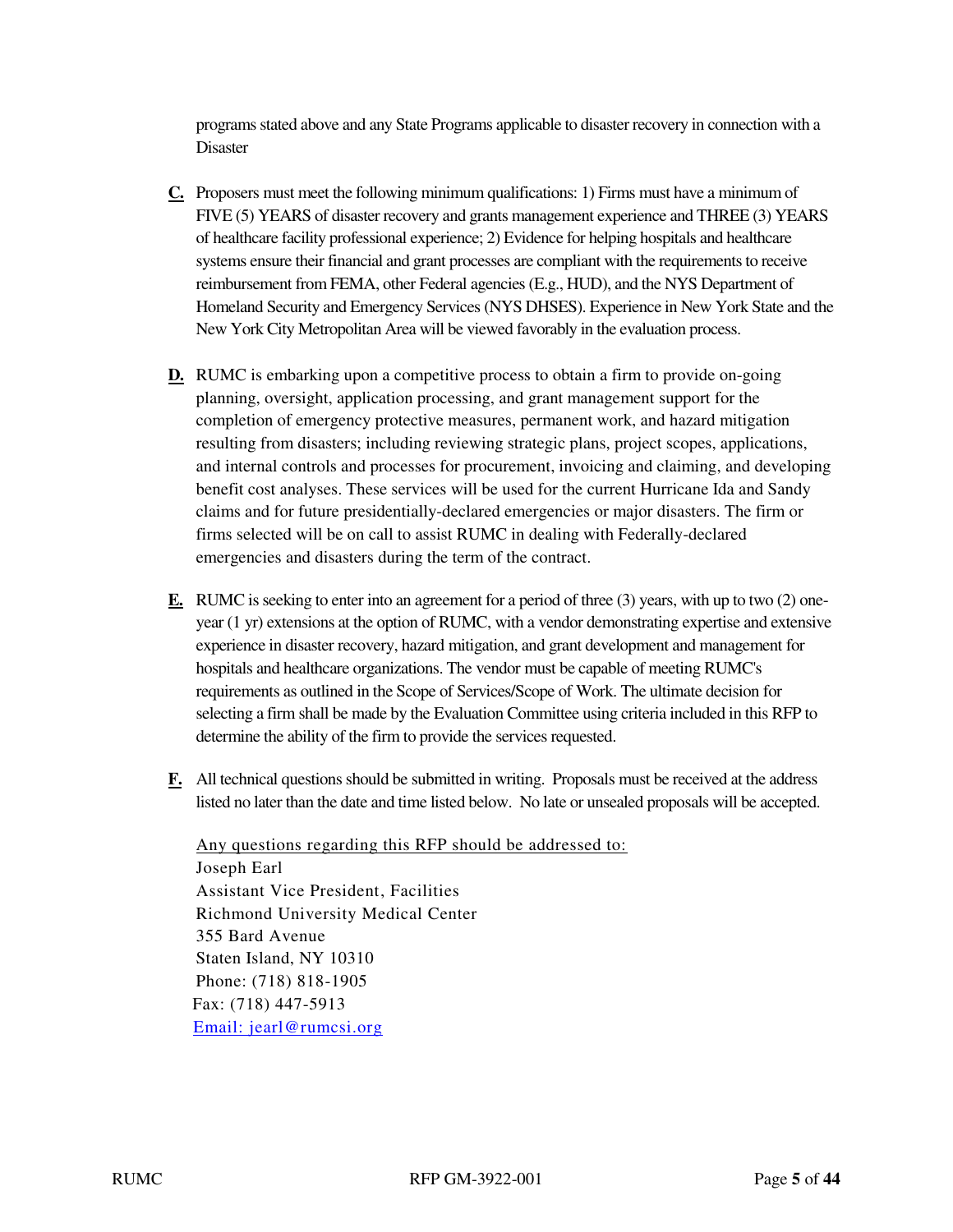# **2. SECTION II - RFP TIMETABLE**

| <b>Release Date for Request for Proposal:</b>       | Monday, March 14, 2022                                                                                                                                             |
|-----------------------------------------------------|--------------------------------------------------------------------------------------------------------------------------------------------------------------------|
| <b>Non-Mandatory Proposers Conference:</b>          | Monday, March 21, 2022<br>Richmond University Medical Center<br><b>Facilities Conference Room</b><br>355 Bard Avenue<br>Staten Island, NY 10310<br>10AM to 12 Noon |
| <b>Questions from Proposers Due Date:</b>           | <b>Monday, March 28, 2022 - 12 PM</b>                                                                                                                              |
| <b>Proposal Due Date:</b>                           | <b>Monday, April 4, 2022 - 12 PM</b>                                                                                                                               |
| <b>Notification of Intent to Award (estimated):</b> | April 2022                                                                                                                                                         |
| <b>Contract Start Date (estimated):</b>             | <b>May 2022</b>                                                                                                                                                    |
| <b>Contract End Date (estimated):</b>               | <b>June 2024</b>                                                                                                                                                   |
|                                                     |                                                                                                                                                                    |

#### **Evaluation:**

There shall be an Evaluation Committee that shall select a firm based on criteria included in this RFP.

#### **Contact Person:**

Any questions regarding this RFP should be addressed to: Joseph Earl Assistant Vice President, Facilities Richmond University Medical Center 355 Bard Avenue Staten Island, NY 10310 Phone: (718) 818-1905 Fax: (718) 447-5913 [Email: j](mailto:alice.berkowitz@nychhc.org)earl@rumcsi.org

All substantive questions must be received in writing via e-mail prior to Monday, March 28, 2022 12pm. Proposals must be submitted in accordance with the requirements of this RFP by Monday, April 4, 2022 12pm. Late proposals shall not be accepted.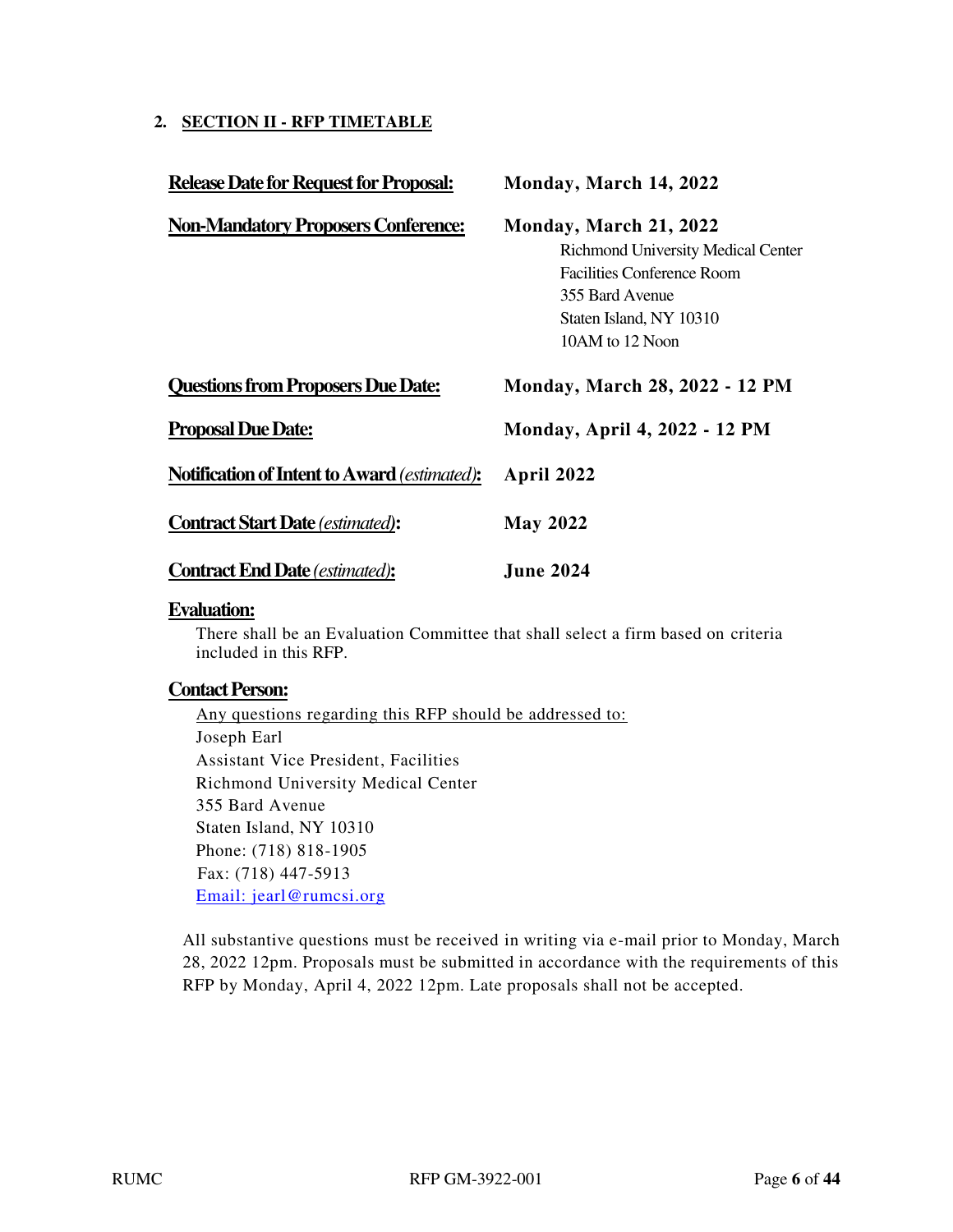# **3. SECTION III - SCOPE OF SERVICES/SCOPE OF WORK**

The scope of work under this solicitation includes, but is not limited to, the following:

- **A. General Program Management** of the processes related to all response and recovery efforts such as conducting research, providing expert advice, developing and reviewing Project Worksheets (PW), assisting with project applications and project eligibility identification as applicable.
- **B. Public Grant Administration services** that includes: strategic planning, cash flow management, financial analysis, developing and filing reports, data management.
- **C. Current Project(s)** includes, but is not limited to, the following:
	- i. Wind Resiliency
	- ii. Hurricane Ida Recovery and Mitigation
	- iii. Hurricane Sandy Recovery and Mitigation
	- iv. Water Mitigation

#### **D. Scope of Work**

**Specific services** that may be requested include but are not limited to:

- 1. General program management of the disaster assistance program processes related to all response and recovery efforts (i.e. State assistance, FEMA Public Assistance, hazard mitigation, Hazard Mitigation Grant Program), and other disaster cost recovery programs.
- 2. Providing expert advice to RUMC on all aspects of the disaster recovery process.
- 3. Providing consultants, experts and specialists that will assist RUMC with all response, recovery and administrative tasks.
- 4. Conducting research and providing briefings to RUMC leadership on the extent and limitations of the State and Federal disaster recovery programs
- 5. Ensuring RUMC is compliant with all State and Federal regulations, rules, and policies related to disaster response, recovery, and program administration applicable Code of Federal Regulations and any other relevant regulations.
- 6. Training and development of RUMC personnel in all aspects of the tasks listed above and other as requested by RUMC leadership necessary for the purpose of self-reliance and efficiency.

RUMC may also request assistance with compliance with FEMA-PA and FEMA-HMGP which include tasks that include but are not limited to:

- 1. Providing technical assistance as requested. Technical assistance may involve but will not limited to engineering and architectural support.
- 2. Reviewing all data and supporting documentation to determine whether costs appear eligible and are adequately supported.
- 3. Evaluating and assisting in the formulation of FEMA-PA Emergency and Permanent Work Project Worksheets, requiring expertise in Cost Estimating, developing Detail Damage Descriptions and Dimensions ("DDDs") and a project's Scope of Work ("SOW")
- 4. Assisting in identifying, developing and evaluating opportunities for hazard mitigation projects to reduce or eliminate risk from future events.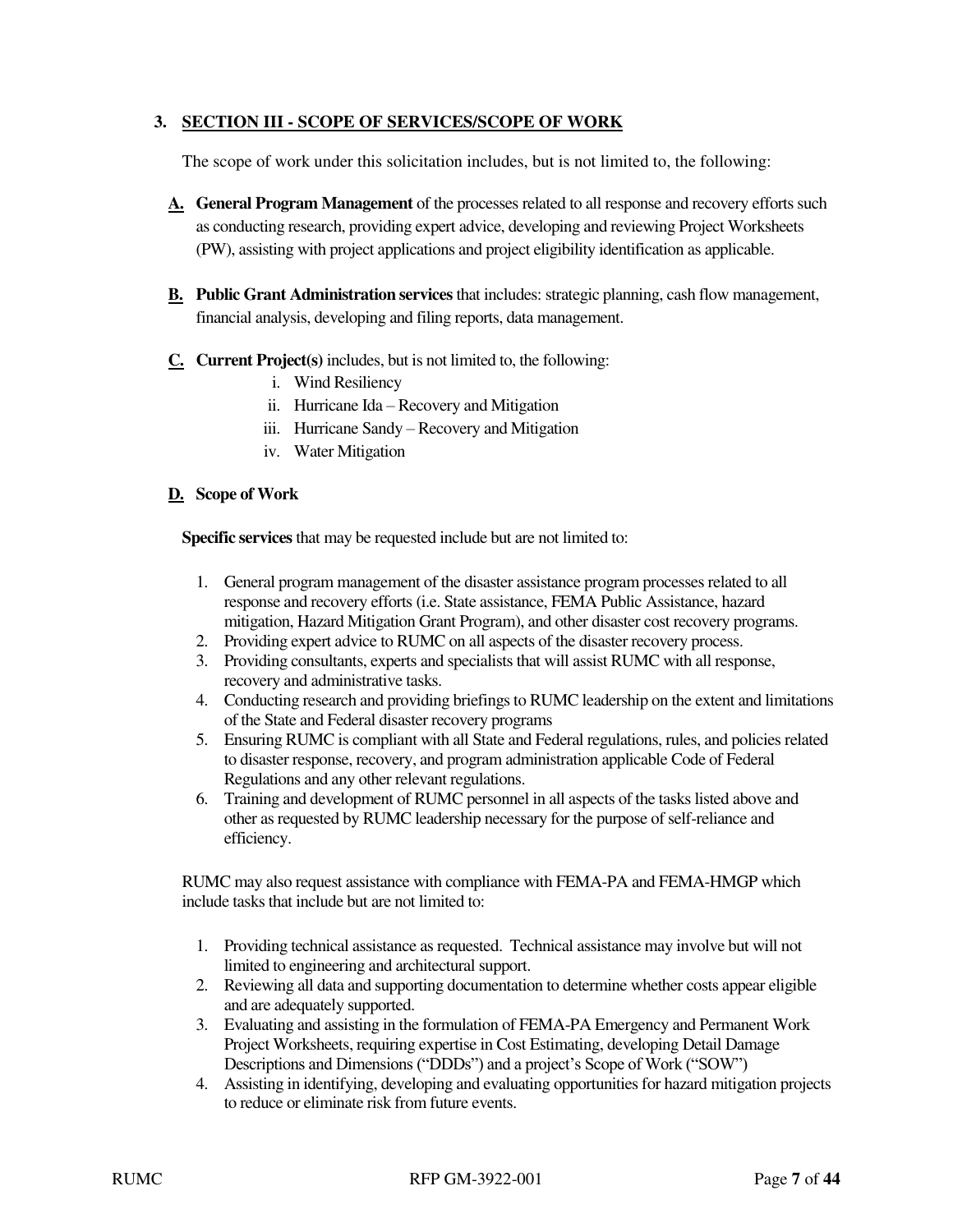- 5. Preparing hazard mitigation proposals, grant applications, benefit cost analysis, and other services related to Hazard Mitigation Grant Program, Pre-Disaster Mitigation, and other mitigation programs.
- 6. Assisting in the development of hazard mitigation proposals.
- 7. Evaluating alternate and/or improved projects.
- 8. Assisting RUMC to ensure that disaster recovery and restoration procurement processes comply with laws, regulations and guidelines as required by FEMA, State and/or other agencies.
- 9. Preparing conceptual repair/mitigation estimates that may assist with FEMA funding obligation. Such estimates may include the cost to implement an exact replacement, repair versus replace comparisons, etc.
- 10. Ensuring that contractors' invoices comply with applicable contractual requirements and that all costs are eligible for the disaster grant funding are documented and are claimed.

RUMC may also request assistance with compliance of State and Federal disaster cost recovery programs and all other potential disaster sources which includes tasks that include but are not limited to the following:

- 1. Providing recommendations and troubleshooting on disaster cost recovery program issues and policy interpretation.
- 2. Assistance with preplanning and preparedness activities, damage assessments, cost estimating, processing of project applications, and project eligibility identification.
- 3. Support with insurance management issues such as reviewing insurance policies, creating short/long term recommendations regarding future handling of the insurance recovery process, meeting with insurance company representatives as needed, negotiating a favorable settlement in coordination with RUMC leadership.

RUMC may also request disaster cost recovery grant administration services, which includes but are not limited to:

- 1. Strategic planning for maximizing reimbursements
- 2. Long-term project and grant management
- 3. Pre- and post-disaster financial documentation including cash flow management and cost benefit analysis
- 4. Identification of alternative sources of funding
- 5. Assistance during the audit process
- 6. Support during the appeal process
- 7. Management and support during the grant closeout process
- **E.** Prior to commencing the services, the Director, or the designee, will issue a task order describing the services and deliverable required. The Proposer shall provide a written proposal, including all information required on the task order. The task order will generally require the level of effort, the staff that will be assigned the project, the timeline for completion, and a breakdown of the price/estimate for the services rendered.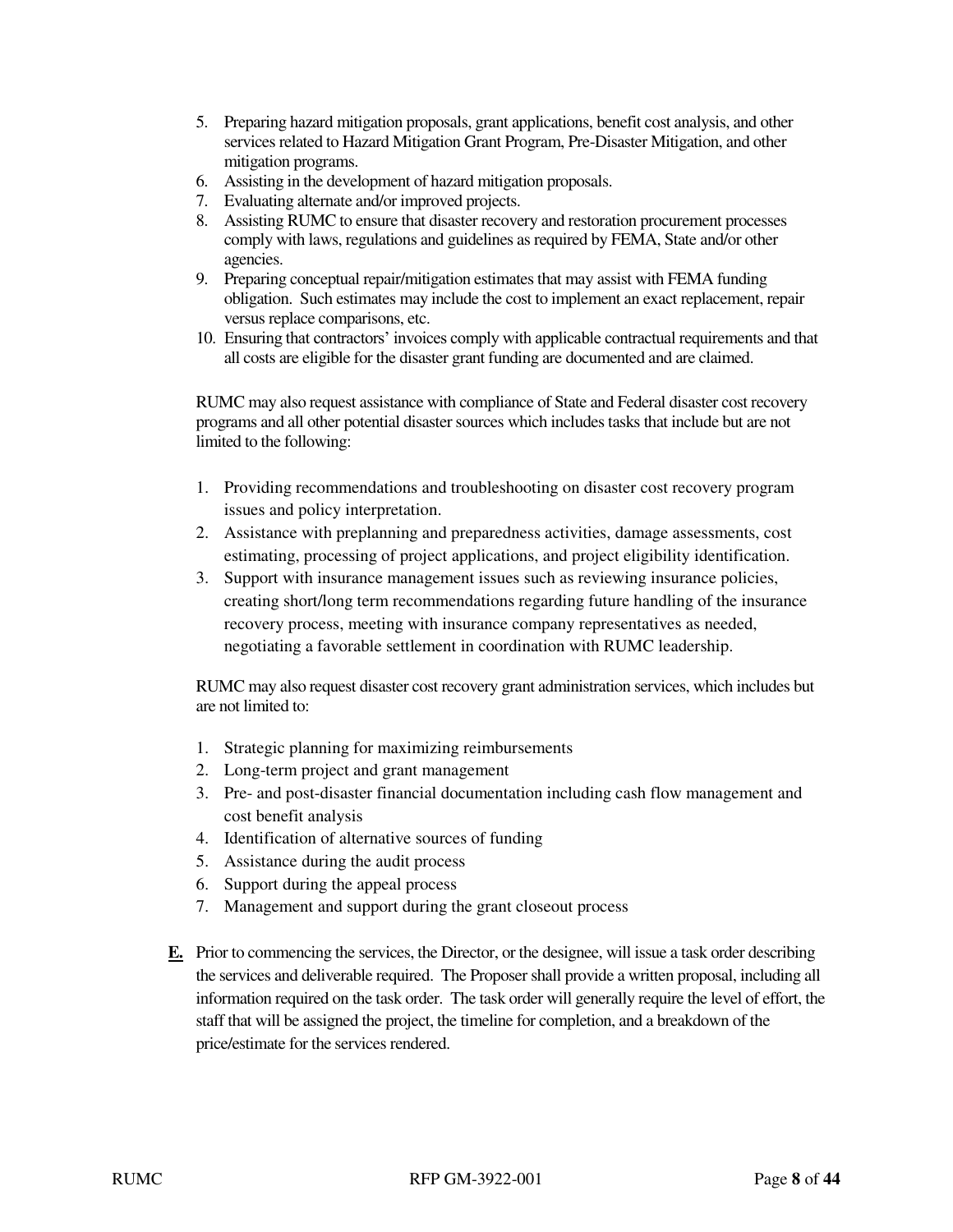- **F.** The Proposer shall be responsible for providing all labor, services, materials and supervision necessary to perform the following basic and special services covered under each task order. All services shall be performed in accordance with the terms and conditions set forth in the contract. Any special circumstances associated with the scope of services for a particular task order must be identified in the proposal.
	- 1. Invoiced/billed costs are to be tied to a specific Project Worksheet
	- 2. All invoices/billing statement must be accompanied by detailed project by project breakdown of service costs. The breakdown shall be specific and include applicable data, such as address of sites, detailed description of work, etc.
	- 3. Invoices/billing statement must be prompt, i.e. billed within a month of the cost incurred, unless agreed to by RUMC Finance.
	- 4. Invoices/billing statements must be based on approved period estimates prior to commencement of work, unless otherwise agreed to by Finance or specific Department task orders.
- **G.** The Proposer shall have relevant experience and qualifications to provide professional and consulting services, grant program compliance, and performance of reviews and special projects as per any work plans developed by the Director.
- **H.** The Proposer must comply with the applicable disaster grant agreement set forth in the Grant Application and ensure that RUMC will be in compliance with the grant.
- **I.** The Proposer may choose to bring in a team solely for this engagement. The Consultant will report directly to the President and CEO of Richmond University Medical Center or his designate. The firm will also provide direct support to the Senior Vice President of Legal Affairs and Risk Management, Director of Facilities, Chief Financial Officer and purchasing functions.
- **J.** RUMC is currently challenged with maintaining normal operations while planning and executing permanent repairs/hazard mitigation work to harden and make its facilities resilient for future disasters. The consultants will be responsible for providing advice and oversight in the development of cost-effective, timely, and FEMA reimbursable project scopes. Proposers should demonstrate that they can recommend solutions to the difficult tasks of ensuring that work is done cost effectively, meets codes and standards, provides hazard mitigation for future disasters, and is reimbursable. This function shall report directly to the President and CEO or his designate.
- **K.** RUMC is an applicant for FEMA Public Assistance, 406 Hazard Mitigation, 404 HMGP hazard mitigation grants, and Social Services Block Grant funds. This effort is being centrally managed by the Senior Vice President of Legal Affairs and Risk Management, Facilities Director, and the Chief Financial Officer. In the initial emergency engagement RUMC set up procurement, invoice review, accounts payable, and claiming processes consistent with FEMA regulations. The consultant shall assist with the submission and reimbursement of project worksheets for permanent and hazard mitigation (404 & 406) work and will provide ongoing advice and counsel for the process. Also, the consultant shall demonstrate its capacity to provide cost effective services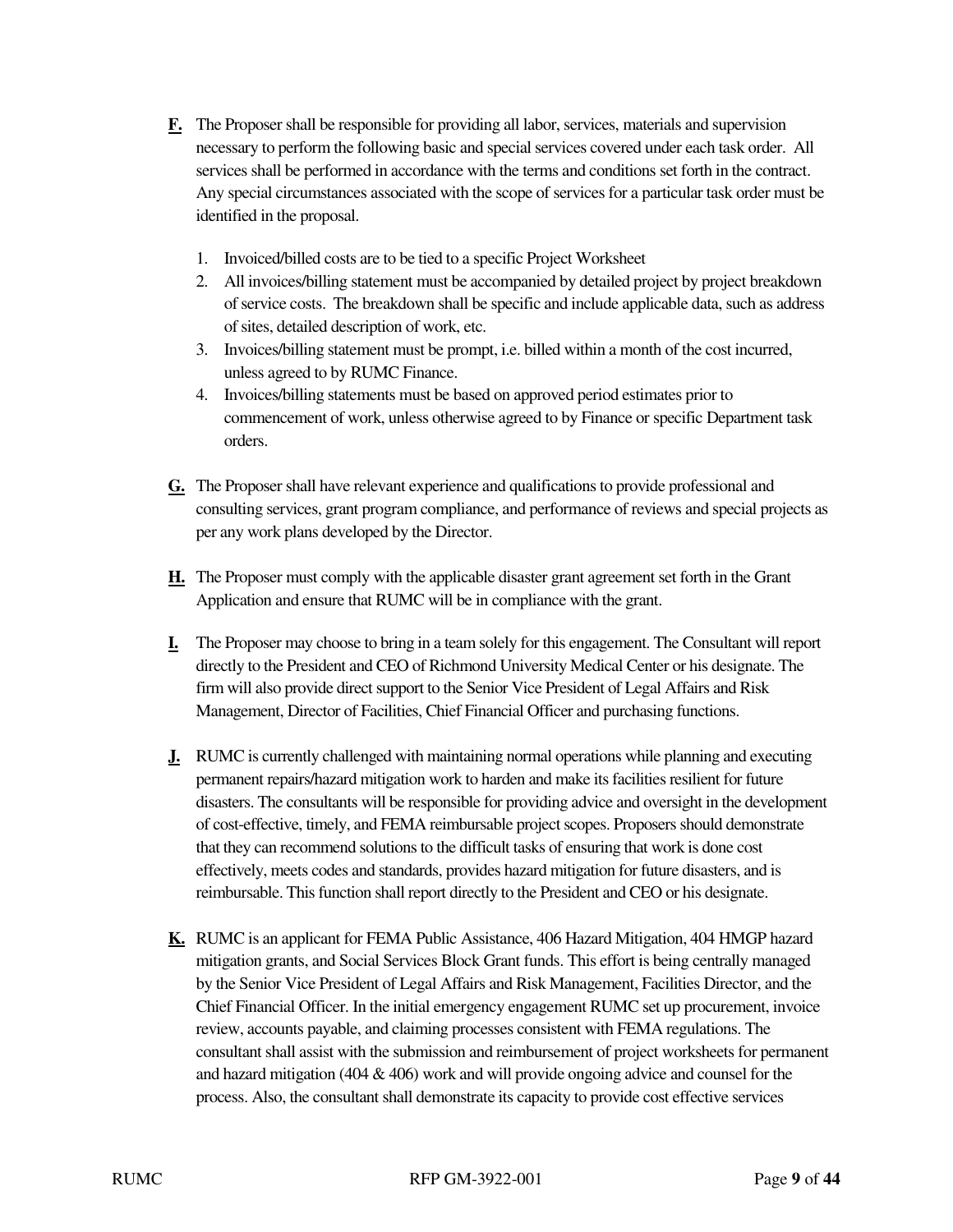including the preparation of project budgets and grant management records. This function shall report directly to the Chief Financial Officer.

**L.** Reporting on a regular basis to the President and Chief Executive Officer or his designate, the consultant shall provide overall disaster recovery program services. The proposers should recommend an appropriate level of management to coordinate with the contractors and hospital staff doing the actual work. Services should be limited only to those specific to disaster recovery, hazard mitigation, and grants management.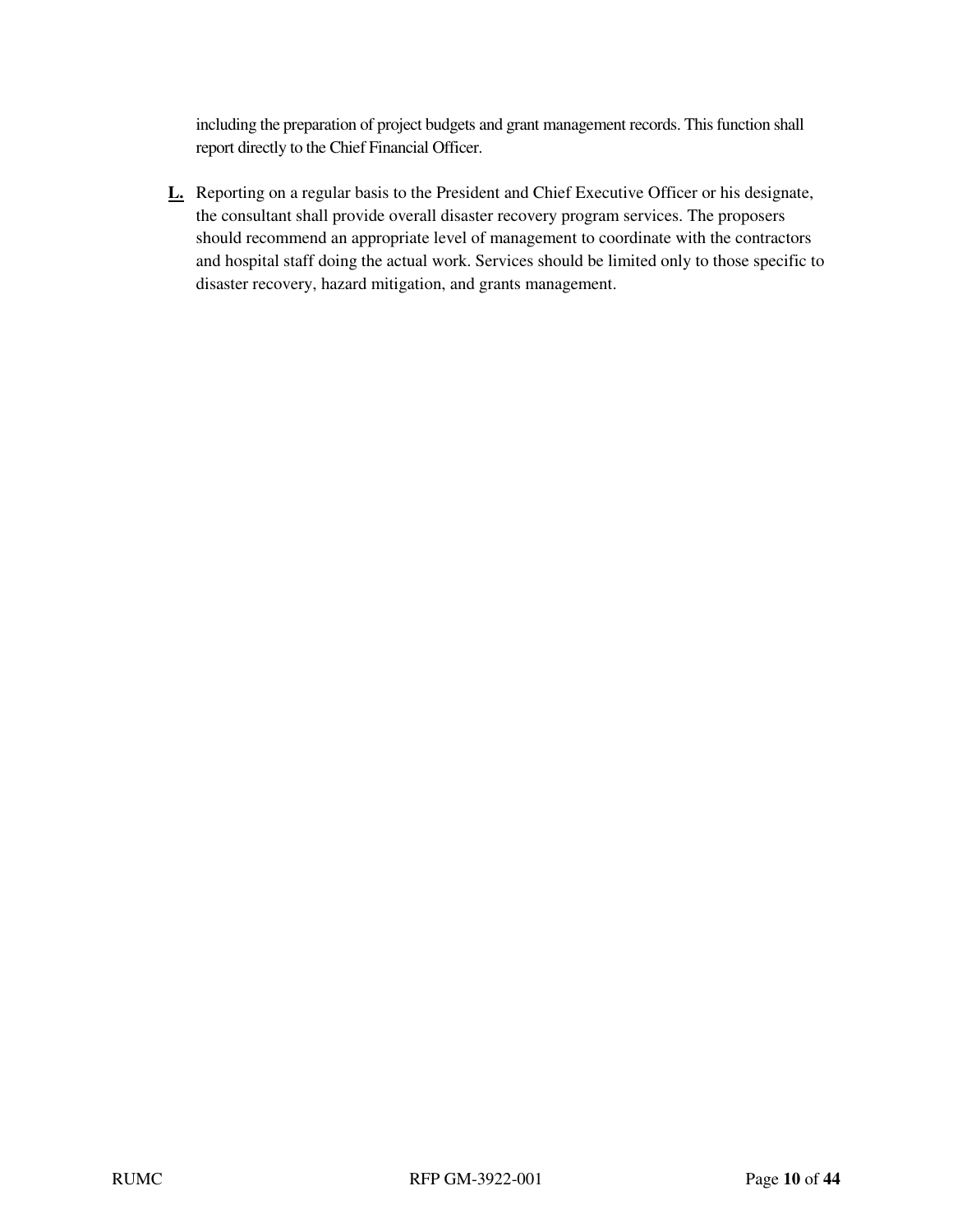# **4. SECTION IV — PROPOSAL PROCEDURES AND REQUIREMENTS**

Proposals must be submitted via mail or delivery and must include the following:

#### **Proposal Package Submission Requirements.**

1) **Proposal Packages:** must be delivered by hand or express mail or other nationally-known overnight courier addressed to the following address below. Submissions to this address require (1) original and (4) copies in a single envelope and a PDF copy on a USB flash drive. Please note that late submissions will not be accepted.

> Address Richmond University Medical Center 288 Kissel Avenue, unit 1G Staten Island, NY 10310 Attn; Joseph Earl, AVP Facilities

#### 2) **Proposal Elements:**

a) **Cover letter** submitted to Joseph Earl, signed by an individual authorized to enter into a contract. The letter should be dated.

b) **Title Page** should include the proposal title "Request for Proposals to Provide Comprehensive Disaster Response, Recovery and FEMA Grant Management Services, RUMC's document control number (GM-3922-001), and name, address, tax ID number, phone number and email for principal contact.

c) **Executive Summary** should provide an overview of the bidder's proposal.

d) **Cost Proposal** shall provide both a NTE amount and the All Inclusive Hourly Rates by discipline and title.

e) **Firm Background and Organization** should include a description of the company and resumes for staff assigned to the project.

(1) A list of similar engagements and client references which demonstrate your firm's expertise in working with hospital facilities and meeting their critical, unique needs.

#### f) **Required Forms:**

(1) Minimum Qualifications Questionnaire, Attachment C, must be completed, signed, and submitted with the proposal. Failure to do so will result in disqualification of the proposal.

#### 3) **Describe for each of the following:**

- a) **Strategic Planning.** Per the Scope of Work the planning that will be needed for a series of major and minor projects. Given RUMC's needs for brief time frames, coordination with ongoing operations, and financial controls, please answer the following:
	- (1) What is your methodology?
	- (2) Please provide a description of specific deliverables that you would provide.
	- (3) Please provide a description of your proposed staffing and their expertise.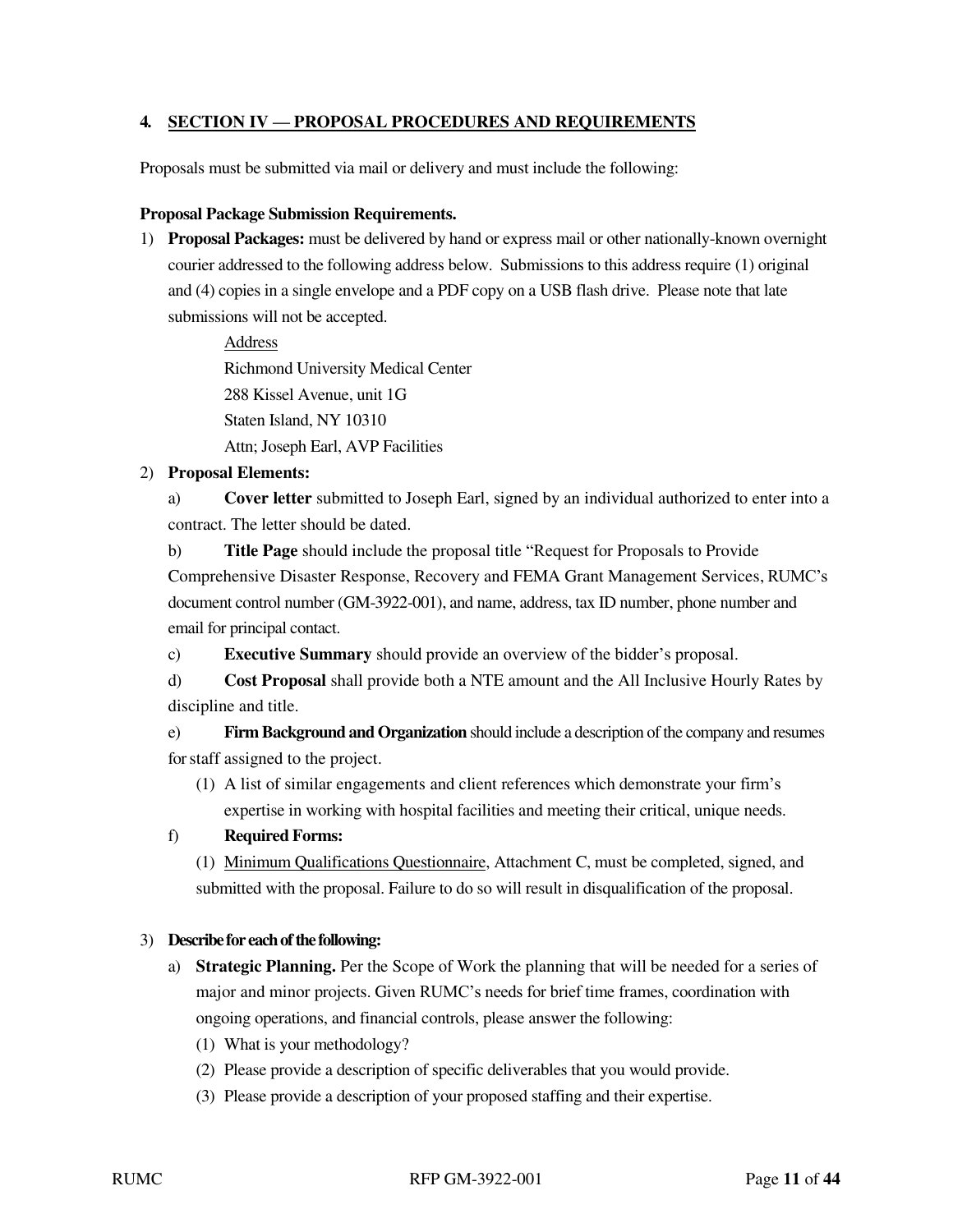#### (4) **No more than two pages**.

#### b) **Finance.**

- (1) Please provide a proposed methodology to support RUMC's FEMA Public Assistance and 404/406 Hazard Mitigation funding processes.
- (2) Please provide a description of specific deliverables that you would provide.
- (3) Please provide a description of your proposed staffing and their expertise.
- (4) **No more than two pages**.

#### c) **Disaster/Recovery Program Management.**

- (1) Please indicate your approach and relevant experience to managing and coordinating with other projects at organizations in similar situations and with similar organizations.
- (2) **No more than two pages**.
- d) **Cost Proposal.** Proposers will be held to a **total not-to-exceed total price** including each of the categories listed in *Table 1* below.
	- (1) Cost Proposal should be allocated as follows:
		- (a) Fixed fee with a NTE amount (billed as % completed) for the following:
			- (i) Hurricane Sandy Recovery and Mitigation
			- (ii) Wind Resiliency
		- (b) Rate card (billed as hours and rates) for the following:
			- (i) Hurricane Ida Recovery and Mitigation
			- (ii) Water Mitigation
	- (2) Proposers will be expected to produce invoices that indicate total hours worked, hourly rates, and types of work done (Including by FEMA Project Worksheet number where possible).
	- (3) Vendors must complete services within proposed total cost by category and total not-toexceed cost.
	- (4) Please provide a blended hourly rate.
		- (a) (NOTE: "Blended rate" includes labor, expenses, travel, office supplies and equipment. No charges will be made to RUMC for other than hourly rates unless agreed to in writing by RUMC).
	- (5) Include hourly rates for each staff member assigned on Attachment E, All Inclusive Hourly Rates by Staff Title.

*Table 1 Fee Proposal with Not-To-Exceed Total* 

| Project(s)             | <b>Breakdown</b> | <b>Rates</b> | <b>Total</b> |
|------------------------|------------------|--------------|--------------|
| <b>Hurricane Sandy</b> | NTE total        | N/A          |              |
| <b>Wind Resiliency</b> | NTE total        | N/A          |              |
| Hurricane Ida          | Rate Card        |              |              |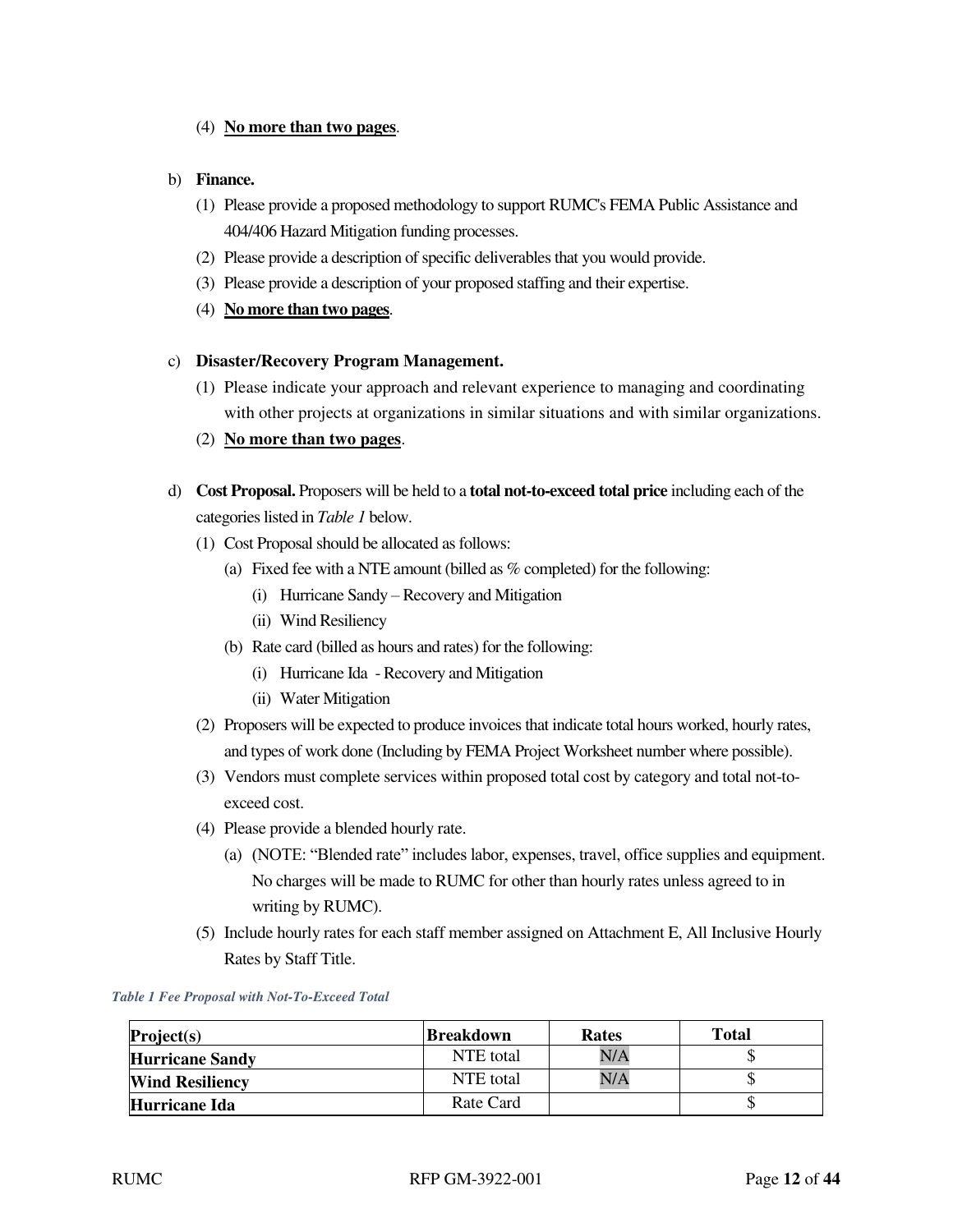- **4) Exceptions to Contract Terms and Conditions.** RUMC will only consider minimal changes to the RUMC contract terms [Attachment D]. Firms must provide any exceptions that they request to the RUMC standard contract. There must be strong justifications for changes.
- **5) Evaluation Criteria.** Proposers must demonstrate minimum qualifications by completing the "Minimum Qualifications Questionnaire." Only those firms meeting or exceeding these minimum standards shall be evaluated. Qualified firms will be evaluated based on the following (in order of priority):

# **a) Depth and technical expertise of staff.**

- **i)** Does the firm have the resources available to evaluate and prepare the analyses needed to provide a roadmap for RUMC's current challenges and future disaster recovery needs?
- **ii)** Can the firm develop a plan that prepares RUMC to withstand the next unplanned disaster?
- **b) Proven capability working with FEMA and New York State Office of Homeland Security and Emergency Services (NYS DHSES).** 
	- **i)** Evaluation will be based on FEMA disaster response and recovery experience with RUMC and/or other clients.
	- **ii)** Extra consideration will be given to experience in New York State with the Division of Homeland Security Office of Emergency Management.

#### **c) Cost.**

- **i)** Cost by category and total not-to-exceed cost.
- **ii**) Ability to provide needed services in a cost effective manner.
- **d) Demonstrated knowledge of hospital building infrastructure, equipment, space adjacencies and operations.** 
	- **i)** Evaluation will be based on the consultant's prior engagements with health care facilities and/or systems and the experience of consulting personnel.
- **e) Demonstrated knowledge of severe flooding and wind damage in an urban community.** 
	- **i)** Evaluation will be based on previous disaster recovery activities similar to Hurricane Ida and/or Sandy.

# **f) References.**

i) Four (4) relevant references must be provided with contact

#### **g) Best and Final Offer.**

**i)** After evaluation, RUMC retains the right to request a best and final cost proposal to ensure competitive pricing.

# **6) PROPOSAL EVALUATION PROCEDURES**

**a) Evaluation Committee** The Evaluation Committee: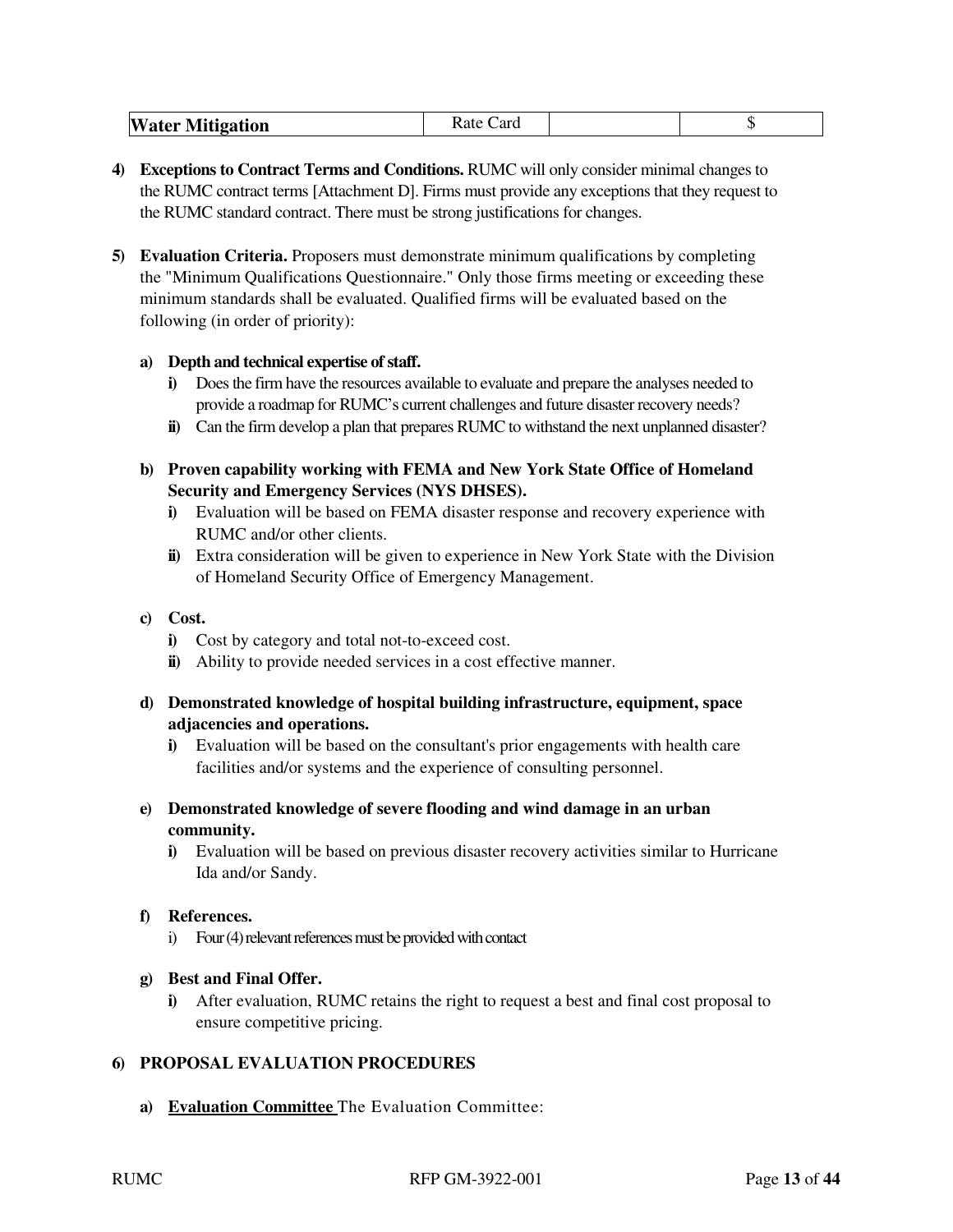- **i)** Shall be comprised of a minimum of three (3) persons who will evaluate the components of this solicitation.
- **ii)** Shall evaluate and rate all proposals meeting the Minimum Qualification Requirements. All proposals will be evaluated in accordance with the criteria described in Section IV.
- **iii)** Will make a determination to:
	- **(1)** Award a contract based on initial proposals from all or a "short list" of proposers;
	- **(2)** Or, conduct discussions/negotiations with all or a "short list" of proposers.
- **iv)** May require proposers to give oral or visual presentations in support of their proposals or to exhibit or otherwise demonstrate the information contained therein.
- **v)** Reserves the right to waive or modify any mistakes in proposals, if it is in the best interest of RUMC that are deemed by the Evaluation Committee to be not material.
- **vi)** Shall award a contract to the highest rated proposer based on the evaluation factors set forth in the RFP subject to RUMC's right to reject all proposals.
- **b) Minimum Qualification Requirements** (Pass/Fail): The Evaluation Committee shall evaluate all proposals received on or before the Proposal Due Date and Time and at the location specified in the RFP to determine whether the proposers meet the Minimum Qualification Requirements as set forth below. Proposers must meet the minimum qualifications stated in Attachment C.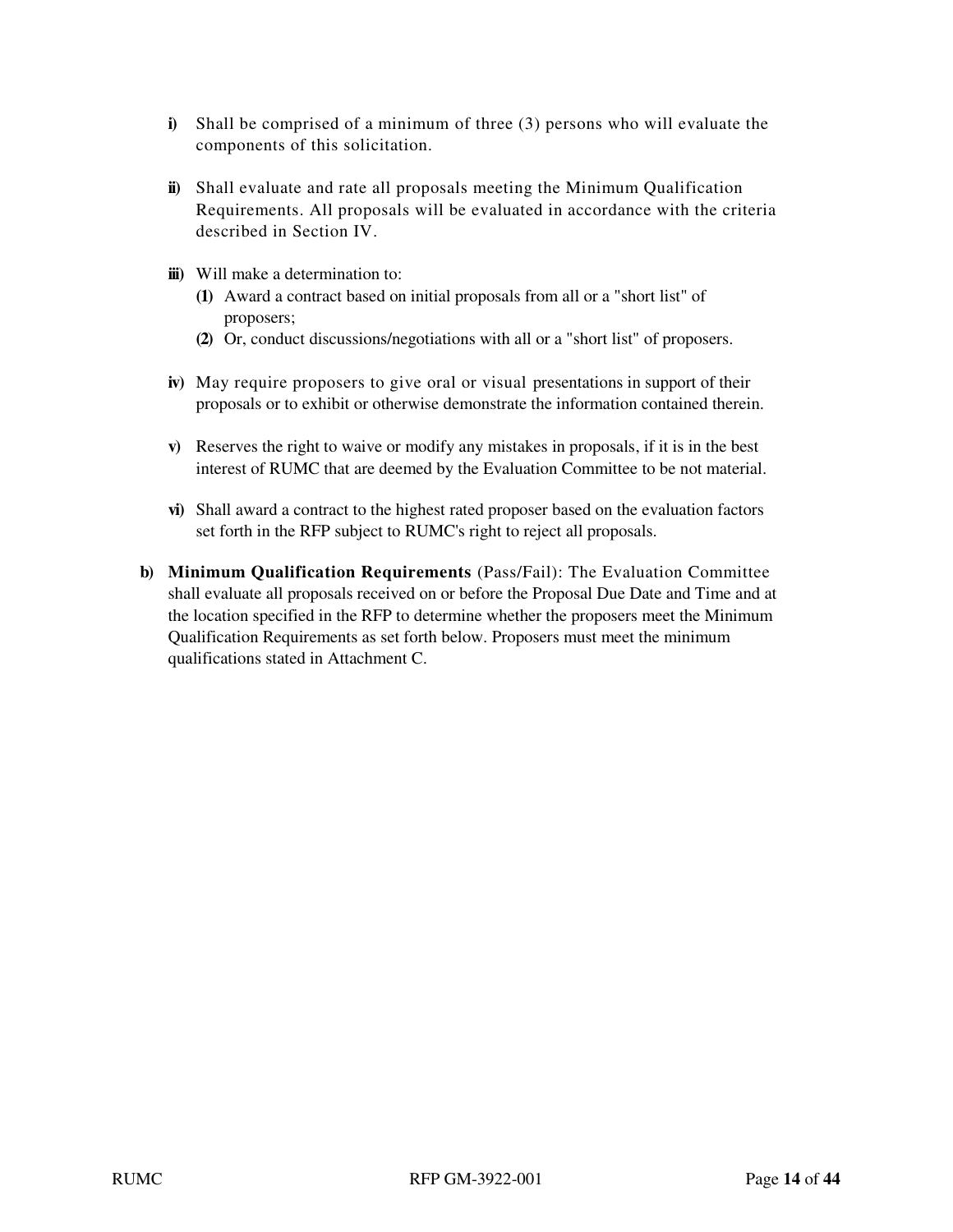# **SECTION V – CONTRACT, PAYMENT, ANDTERM OF CONTRACT:**

- a) **TERM OF CONTRACT:** The term of the contract shall be for a period of three (3) years with up to two (2) one-year (1) renewals at the option of RUMC.
- **b) CONTRACT PROVISIONS:** The contract to be entered into between the selected proposer and RUMC shall contain negotiated provisions based upon the specific requirements set forth in this RFP and the selected firm's proposal, as well as RUMC's General Contract Provisions. Attached [Attachment "D] is a sample contract that RUMC customarily uses. Articles 1-3 will reflect the business terms as finally negotiated. Articles 4, et seq., are RUMC's required legal terms; proposers must identify any exceptions to any of these terms (see Section IV.A.9., above).In addition, the contract will include a Business Associate Agreement ("BAA") if RUMC determines that it is required for compliance with the privacy standards and other requirements relating to protected health information as defined in the administrative simplification provisions of the Health Insurance Portability and Accountability Act of 1996 ("HIPAA"). Please note that the BAA, if required, is nonnegotiable and must be executed as drafted.
- **c) PAYMENT:** The selected firm shall be paid per tasks/deliverables and paid upon the completion, review and approval of the tasks/deliverables.
- **d) DOCUMENT OWNERSHIP:** All documents produced for RUMC will become the property of Richmond University Medical Center.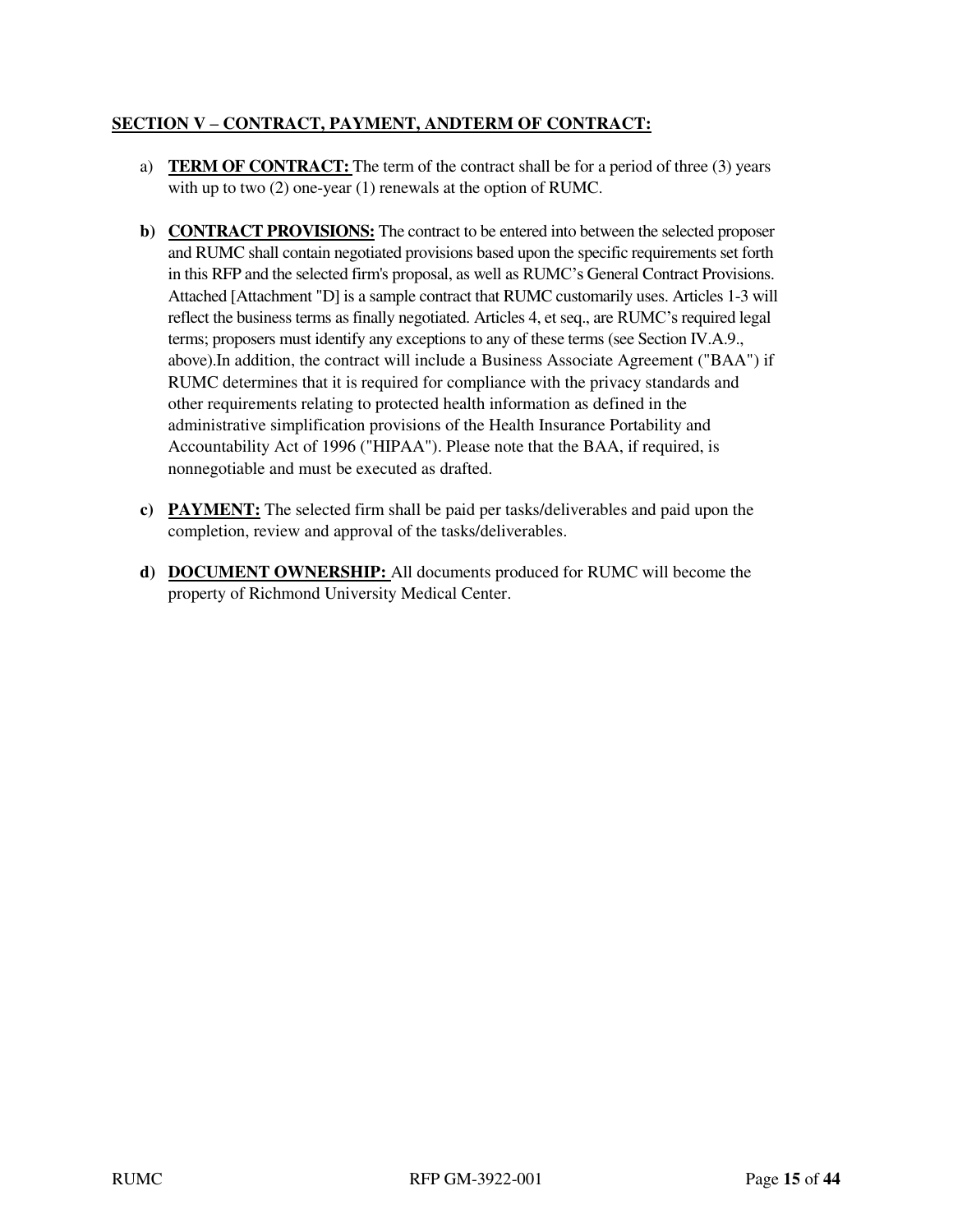# **SECTION VI - GENERAL INFORMATION**

- 1) **STATUS OF INFORMATION** RUMC shall not be bound by any oral or written information released prior to the issuance of the RFP. RUMC shall not be bound by any oral or written representations, statements or explanations other than those made 1) in this RFP, or 2) in formal written addenda issued to this RFP.
- 2) **COMMUNICATION WITH RUMC** Proposers are advised that, from the date this RFP is issued until the award of the contract, no contact with RUMC or other RUMC personnel related to this solicitation is permitted, except with Jorge Negron, Senior Vice President, Supply Chain Management, who has been designated as the contact person.
- 3) **PROPOSER INQUIRIES** All inquiries regarding this solicitation shall be addressed to the contact person named in this proposal. All substantive questions should be sent in writing to the contact person. The contact person may orally respond to inquiries of a non-substantive nature. Proposers are advised that RUMC cannot ensure a response to inquiries received later than ten (10) calendar days prior to the Proposal Due Date.
- 4) **ADDENDA TO THE RFP** RUMC shall issue responses, in the form of written addenda, to inquiries related to substantive issues and any other corrections or amendments to the RFP it deems necessary prior to the Proposal Due Date. It is the proposer's responsibility to assure receipt of all addenda. The proposer should verify with the designated contact person prior to submitting a proposal that all addenda have been received and shall acknowledge in the transmittal letter the number of addenda issued.
- 5) **MODIFIED PROPOSALS** A proposer may submit a modified proposal to replace all or any portion of a previously submitted proposal up until the Proposal Due Date and Time. The Evaluation Committee shall consider only the latest timely version of the proposal.
- 6) **PROPOSER'S OFFER** A proposal may be withdrawn in writing only prior to the Proposal Due Date and Time. A proposer's offer shall be irrevocable after the Proposal Due Date and Time and until the contract award.
- 7) **LATE PROPOSALS, LATE MODIFICATIONS, AND LATE WITHDRAWALS** Proposals received after the Proposal Due Date and Time are deemed late and shall not be considered, except that RUMC reserves the right to accept late proposals if the lateness of the proposal is deemed non-material.
- 8) **COSTS INCURRED BY PROPOSERS** RUMC shall not be liable for any costs incurred by proposers in the preparation of proposals or for any work performed in connection therewith.
- 9) **DISCUSSIONS-NEGOTIATIONS** RUMC reserves the right to award a contract on the basis of initial offers received, without discussions. Therefore, each initial offer should contain the proposer's best terms from a programmatic and cost standpoint.

# 10) **PROPOSER ACCEPTANCE OF RFP AND CONTRACT PROVISIONS**

a) Submission of a proposal signifies to RUMC the proposer's intention to compete for the award of a contract to provide consulting services; and that the proposer understands and accepts that the terms and conditions as specified in this RFP and in the General Contract Provisions [Attachment D] shall become part of the final contract.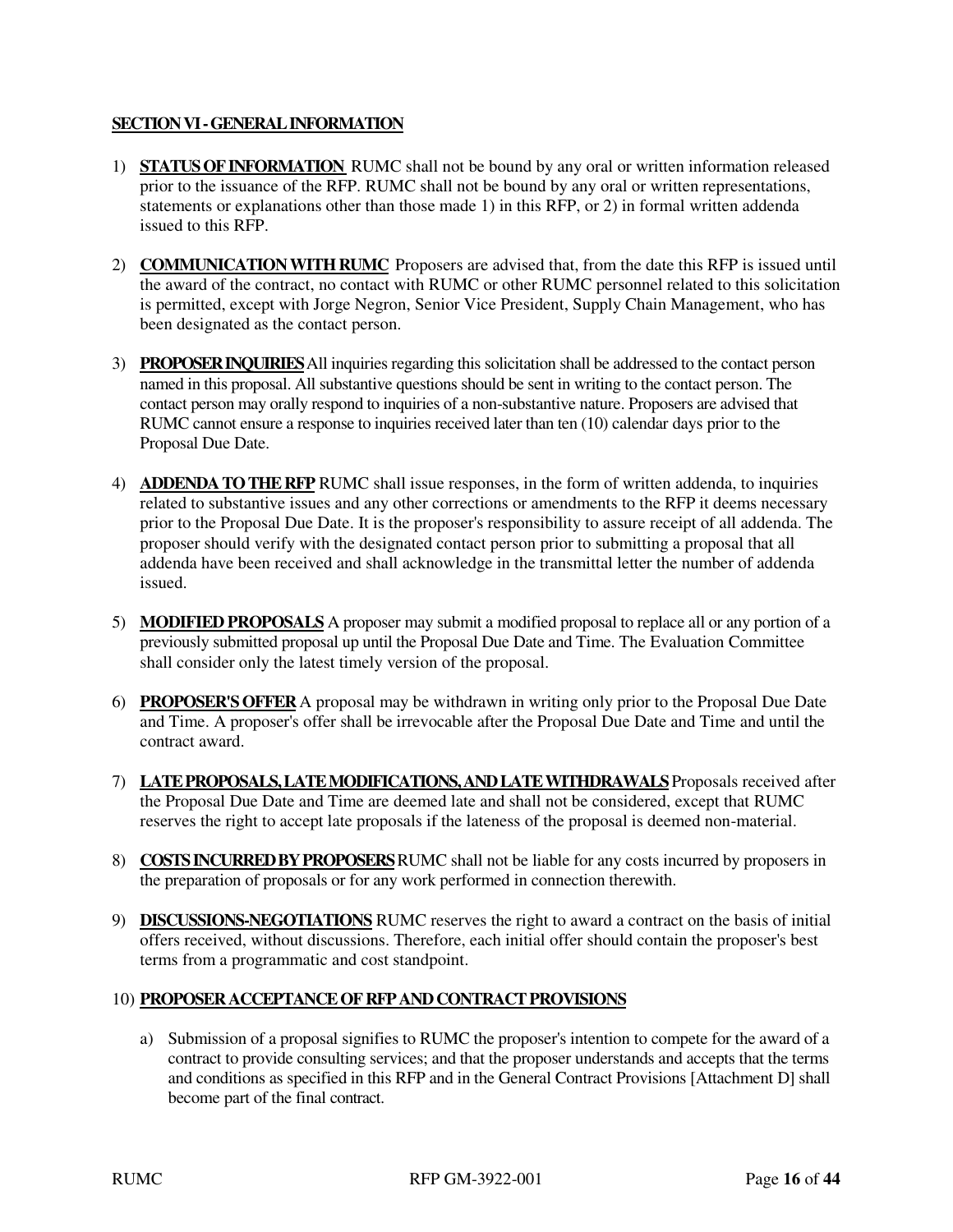- b) Proposers shall specifically include in their RFP response a section titled "Exceptions to Terms and Conditions Specified in the RFP and "Attachment D General Contract Provisions," in which the proposer shall explicitly indicate all terms and conditions specified in Attachment D General Contract Provisions, to which the proposer takes exception. This section shall be listed in the Table of Contents of the proposal.
- 11) **CONTRACT AWARD** RUMC reserves the right to award a contract to most qualified firm, other than a proposal offering the lowest overall cost. The contract resulting from this solicitation shall be awarded to the highest-rated responsible proposer based on the evaluation factors set forth in the RFP. The award of a contract does not commit RUMC to use the equipment or services of the selected firm. Any proposed contract award shall be subject to all required oversight approvals, including, but not limited to:
	- a) Compliance with New York State Executive Law, Article 15-A;
	- b) RUMC's Contract Review Committee and Board of Directors approval;
	- c) The firm's execution of the contract;
	- d) And, approval by RUMC's President and Chief Executive Officer.
- 12) **EQUAL EMPLOYMENT OPPORTUNITY REQUIREMENTS AND MINORITY-WOMEN BUSINESS ENTERPRISE PARTICIPATION FOR THIS RFP** Unless waived by RUMC in writing, the proposers must comply with the requirements outlined in the process noted in the completion of the requirements.

# 13) **BACKGROUND CHECKS FOR CONTRACTOR'S EMPLOYEES, AGENTS, AND**

**INDEPENDENT CONTRACTORS** Unless waived by RUMC in writing, prior to assigning any employee, agent or independent contractor to perform services on-site at RUMC, the Contractor shall conduct a criminal history background check on such person covering the three years prior to such proposed assignment. Such record check must include, for New York State residents, a search of the NYS Office of Court Administration's records for all 62 New York State counties, and, in addition, a search of the records of any other state in which the person resided in the last three  $(3)$  years. RUMC may require the Contractor to perform a more extensive background check on direct service providers working with mentally ill, elderly or minor patients or in certain other special situations.

14) **RFP POSTPONEMENT/CANCELLATION** RUMC reserves the right to postpone or cancel this RFP and to reject all proposals.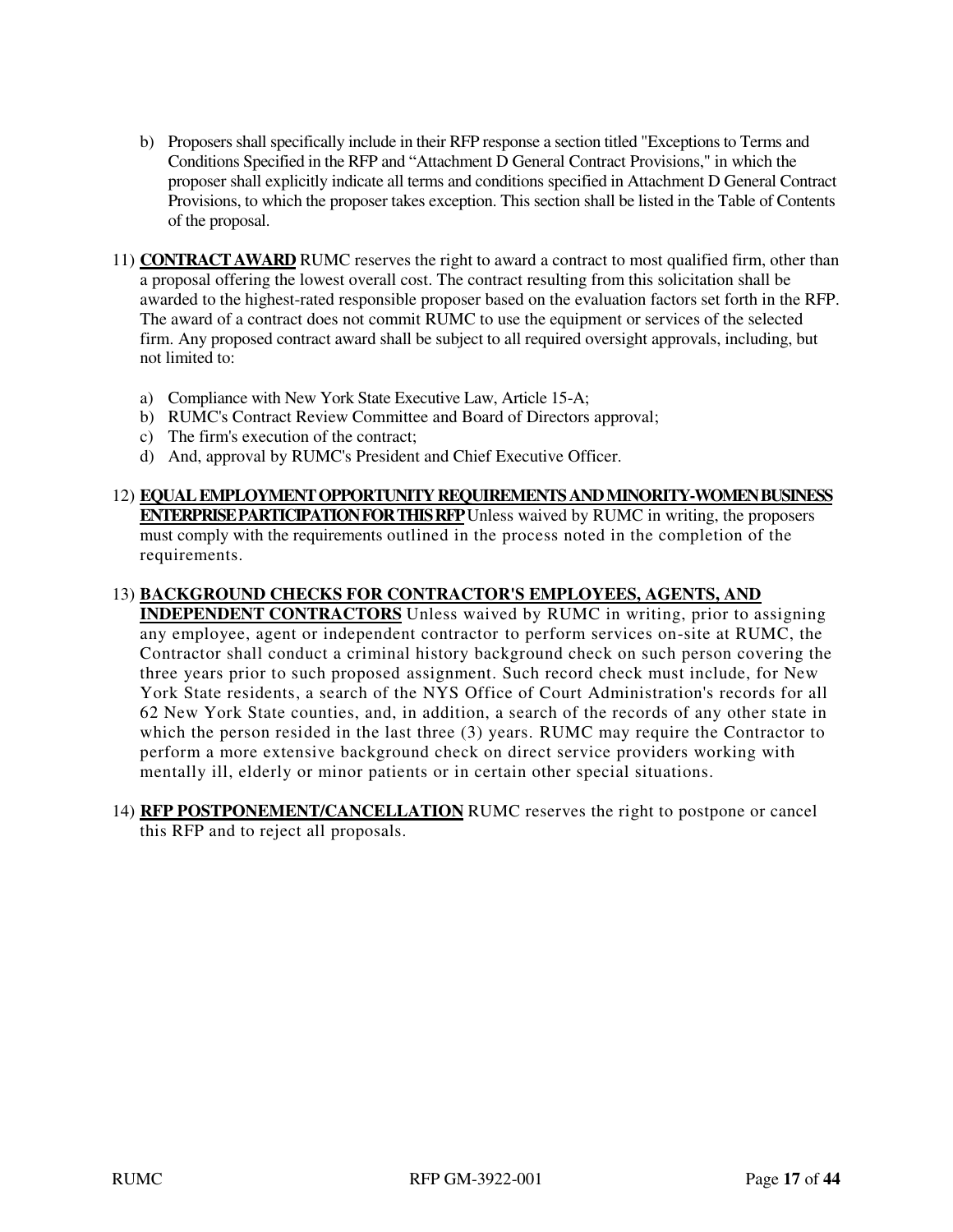# **ATTACHMENT A**

# **PROPOSAL PACKAGE CHECKLIST**

#### **I. Sealed Envelope:**

| <b>Addressed to:</b> | <b>Richmond University Medical Center</b><br>Attn: Joseph Earl, Assistant Vice President - Facilities |
|----------------------|-------------------------------------------------------------------------------------------------------|
|                      | 288 Kissel Avenue, unit 1G                                                                            |
|                      | Staten Island, NY 10310                                                                               |

- **a. One (1) set of original(s);**
- **b. Four (4) sets of copies;**
- **c. One (1) USB flash drive in PDF format – in a single PDF file of the Proposal Package that include each of the following:** 
	- **i. Proposal cover letter;**
	- **ii. Title Page;**
	- **iii. Executive Summary;**
	- **iv. Table of Contents;**
	- **v. Narrative;**
	- **vi. Technical Proposal;**
	- **vii. Acknowledgement of Addenda, if any;**
	- **viii. Exceptions to the Terms and Conditions Specified in the RFP and General Contract Provisions, Attachment D;**
	- **ix. Fee Proposal (Using Template in RFP).**
- **II. Outer Sealed Envelope (addressed as set forth below)**

| <b>FROM:</b>        | <b>Proposer Name and address</b>                     |
|---------------------|------------------------------------------------------|
| TO:                 | <b>Richmond University Medical Center</b>            |
|                     | <b>Attn: Joseph Earl</b>                             |
|                     | <b>Assistant Vice President - Facilities</b>         |
|                     | 288 Kissel Avenue, unit 1G                           |
|                     | Staten Island, NY 10310                              |
| <b>DOC CONTROL#</b> | GM-3922-001                                          |
| <b>RFP TITLE:</b>   | <b>COMPREHENSIVE DISASTER RESPONSE, RECOVERY AND</b> |
|                     | <b>FEMA GRANT AMAGNEMENT</b>                         |

#### **Late or unsealed proposals will not be considered.**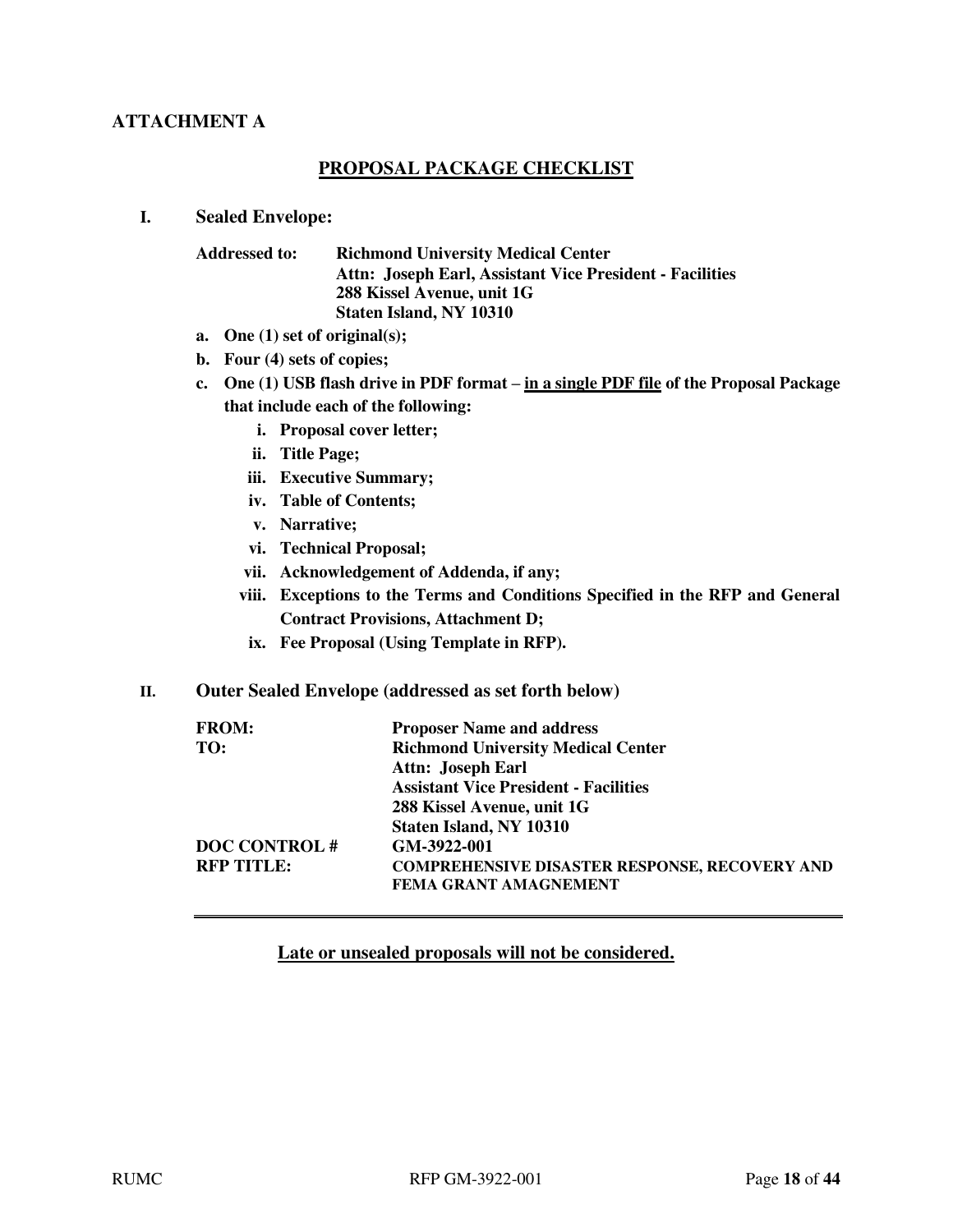# **ATTACHMENT B**

# **CONFIRMATION OF ATTENDANCE**

#### **AT NON-MANDATORY BIDDER'S CONFERENCE**

#### **CONFIRMATION OF ATTENDANCE AT PRE-PROPOSAL CONFERENCE**

**This will confirm my/our attendance at the RFP Pre-Proposal Conference to be held at 10 AM -12 noon on Monday, March 21, 2022, at Richmond University Medical Center, Facilities Conference Room located at 288 Kissel Avenue, unit 1G, Staten Island, NY 10310. Please note that attendance is optional.** 

| <b>NAME OF FIRM</b>                                        |                                                                                                                                                                                 |
|------------------------------------------------------------|---------------------------------------------------------------------------------------------------------------------------------------------------------------------------------|
| <b>ADDRESS</b>                                             |                                                                                                                                                                                 |
|                                                            |                                                                                                                                                                                 |
|                                                            |                                                                                                                                                                                 |
|                                                            |                                                                                                                                                                                 |
|                                                            |                                                                                                                                                                                 |
| <b>FAX NUMBER</b>                                          |                                                                                                                                                                                 |
|                                                            |                                                                                                                                                                                 |
| <b>NAME(S) OF ATTENDEES</b>                                |                                                                                                                                                                                 |
|                                                            |                                                                                                                                                                                 |
|                                                            |                                                                                                                                                                                 |
|                                                            |                                                                                                                                                                                 |
|                                                            |                                                                                                                                                                                 |
|                                                            |                                                                                                                                                                                 |
| THIS FORM SHOULD BE FAXED TO: 718-447-5913<br><b>ATTN:</b> | <b>Joseph Earl</b><br><b>Assistant Vice President - Facilities</b><br><b>Richmond University Medical Center</b><br>288 Kissel Avenue, unit 1G<br><b>Staten Island, NY 10310</b> |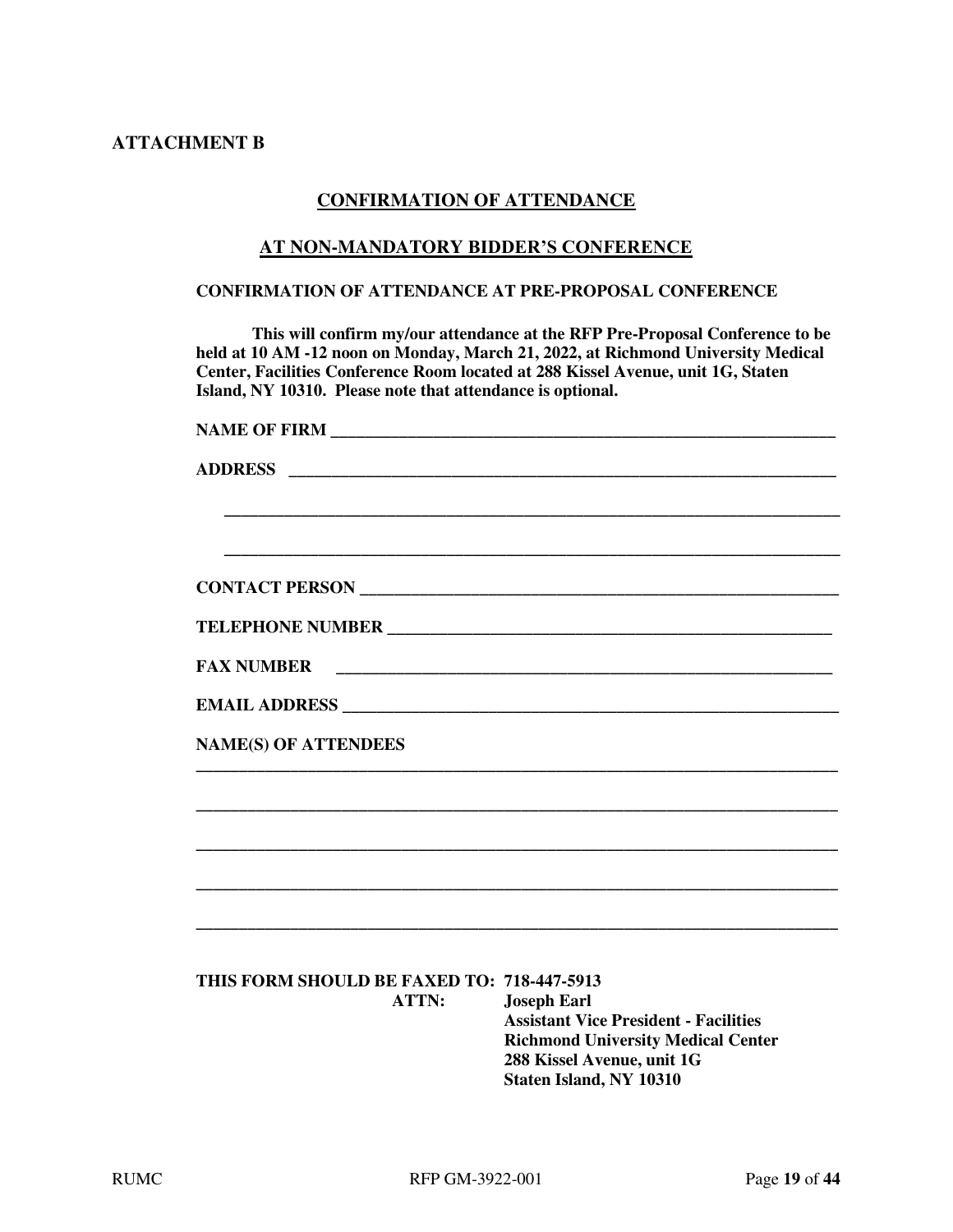# **ATTACHMENT C**

| MINIMUM QUALIFICATION QUESTIONAIRE                                                                  |                            |             |             |             |                                                      |  |                                                                                                          |
|-----------------------------------------------------------------------------------------------------|----------------------------|-------------|-------------|-------------|------------------------------------------------------|--|----------------------------------------------------------------------------------------------------------|
| <b>Disaster and Project Management</b>                                                              | Prior<br><b>Experience</b> |             |             |             | Catastrophic<br>Flood,<br>Wind,<br><b>Experience</b> |  | If YES, for what organization(s) did<br>you provide these services?<br><b>List Organization Name(s)c</b> |
| Experience in managing response and<br>recovery for a Federal disaster<br>declaration?              | Y                          | $\mathbf N$ | Y           | $\mathbf N$ |                                                      |  |                                                                                                          |
| Experience in local or state emergency<br>disaster response and recovery? (Non-<br>Federal)         | Y                          | N           | Y           | $\mathbf N$ |                                                      |  |                                                                                                          |
| Experience with FEMA - NYS DHSES<br>policy, programs and protocols?                                 | Y                          | $\mathbf N$ | Y           | N           |                                                      |  |                                                                                                          |
| Experience working with the president,<br>executives, and board members of<br>organizations?        | Y                          | ${\bf N}$   | Y           | N           |                                                      |  |                                                                                                          |
| Experience with nonprofit healthcare and hospital<br>systems.                                       | Y                          | ${\bf N}$   | Y           | $\mathbf N$ |                                                      |  |                                                                                                          |
| Experience with FEMA-NYS<br>DHSES hazard mitigation,<br>procurement, and reimbursement?             | Y                          | $\mathbf N$ | Y           | $\mathbf N$ |                                                      |  |                                                                                                          |
| Experience with capital projects, life-cycle<br>costing, and smart use of technology?               | Y                          | N           | Y           | N           |                                                      |  |                                                                                                          |
| Experience with FEMA's Risk MAP program<br>and flood risk reduction initiatives?                    | Y                          | N           | Y           | N           |                                                      |  |                                                                                                          |
| Demonstrated expertise and experience in<br>healthcare design and construction/re-<br>construction? | Y                          | ${\bf N}$   | Y           | ${\bf N}$   |                                                      |  |                                                                                                          |
| Experience with licensing and permitting<br>related to hospital construction and<br>operations?     | Y                          | ${\bf N}$   | Y           | N           |                                                      |  |                                                                                                          |
| Experience with FEMA HMP 406/HMGP 404<br>mitigation programs?                                       | Y                          | ${\bf N}$   | $\mathbf Y$ | ${\bf N}$   |                                                      |  |                                                                                                          |
| Experience in FEMA and NYS DHSES major<br>disasters?                                                | Y                          | ${\bf N}$   | Y           | N           |                                                      |  |                                                                                                          |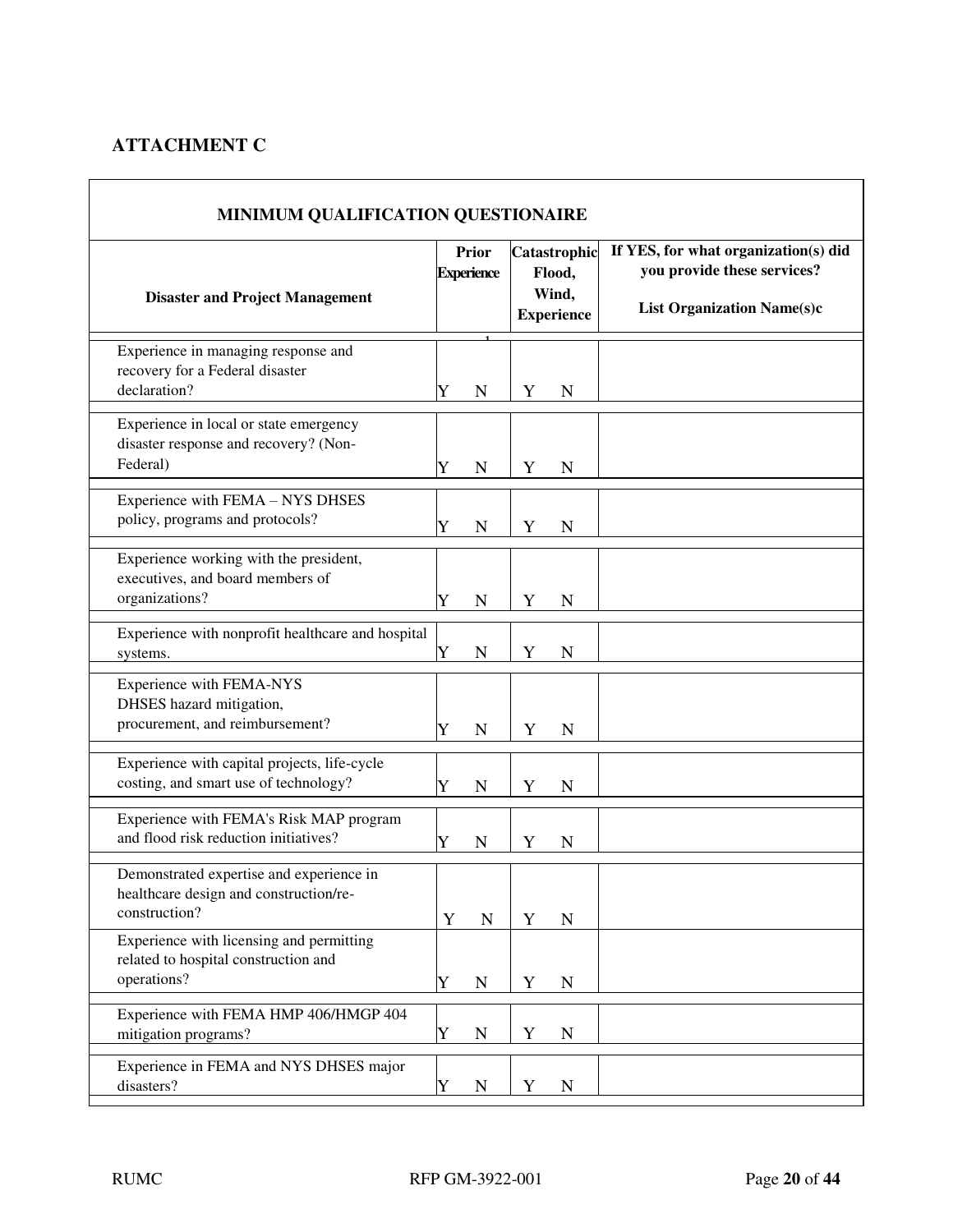# **MINIMUM QUALIFICATION QUESTIONAIRE**

# **MANDATORY SIGNATURE PAGE**

| Title: |  |
|--------|--|
| Firm:  |  |
| Date:  |  |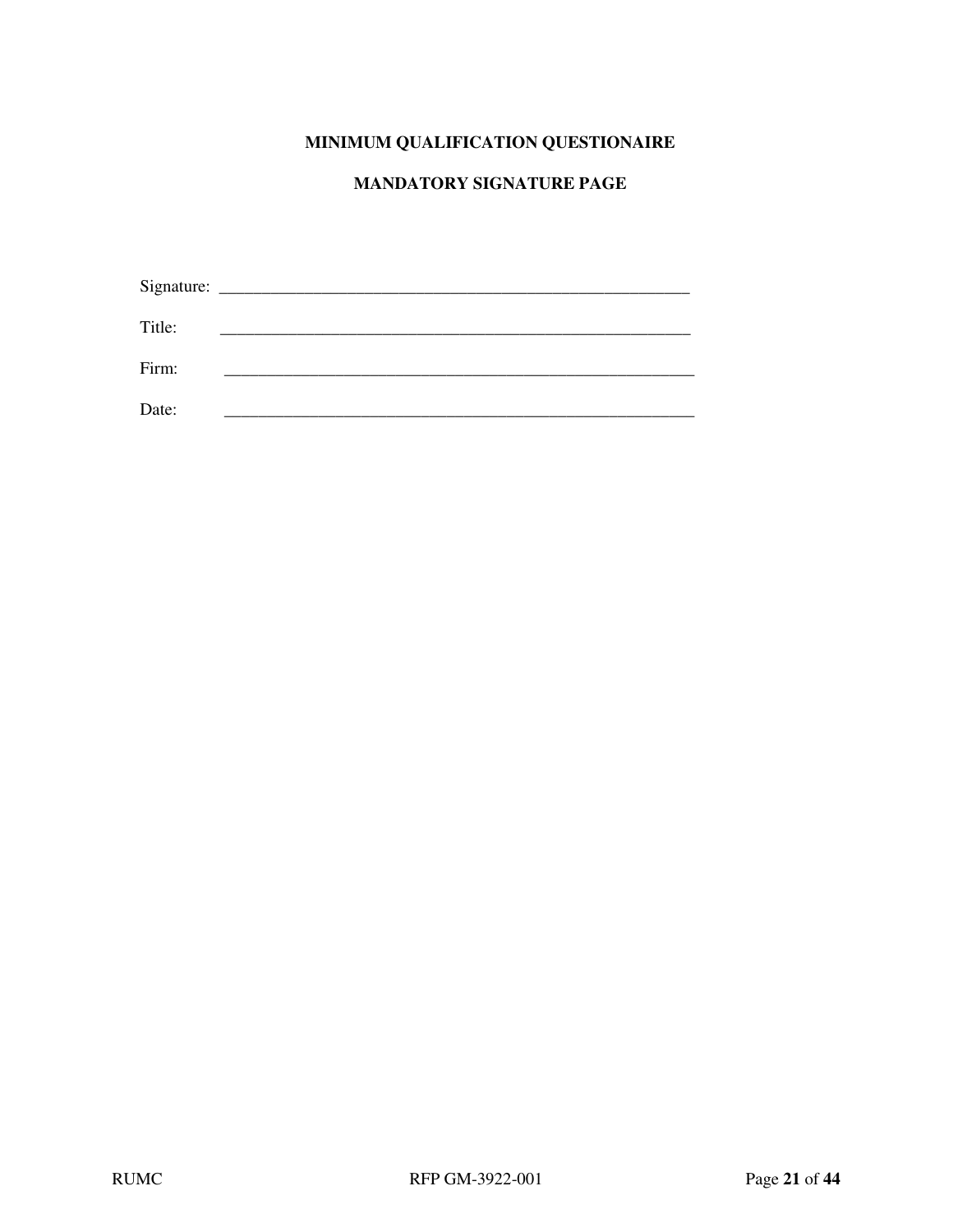# **ATTACHMENT D**

# **RUMC GENERAL CONTRACT CONDITIONS**

# **I. The Contract**

The contract will incorporate provisions of this RFP and portions of the successful proposal to which RUMC agrees. The final contract will also include the RUMC General Contract Conditions set forth in this Attachment and any applicable riders or other information deemed appropriate by RUMC. The properly executed contract shall supersede all proposals, whether written or oral, and any and all negotiations, conversations, and discussions prior to execution of the contract. Final contracts executed pursuant to this RFP shall be subject to RUMC procurement policies and procedures and the review and approval of RUMC's Office of Legal Affairs and Risk Management.

# **II. Term of Contract**

The proposed term of any new agreement executed pursuant to this RFP is a period of **36 Months** commencing on or about **May 2022**. **The agreement can be renewed on an annual basis for up to two years at the option of RUMC.**

# **III. Acceptance of Terms and Conditions**

Vendor must acknowledge that it has read the RUMC Standard Terms and Conditions, as set forth in this **Attachment D**, and that it understands and agrees to be bound by the same, with noted exceptions. Vendor must provide a separate document of exceptions, if any, taken to the RUMC Standard Terms and Conditions. Each exception must reference a specific numbered paragraph of the Standard Terms and Conditions. Vendor shall state a proposed alternative to each exception taken when stating that the term or condition is "unacceptable." Any exceptions to RUMC Standard Terms and Conditions may disqualify a vendor's proposal.

#### **IV. Disposition of Proposals**

All proposals received by the due date become the property of RUMC and shall not be returned. Any successful proposal may be incorporated into the resulting contract and will become public record. Any proposals received after the due date will be returned to the proposer unopened.

# **RUMC Standard Terms and Conditions**

# **ARTICLE I DEFINITIONS**

- 1.1. Agreement. "Agreement" shall mean the written agreement between RUMC and the successful proposer, if any, awarded a contract to develop and implement the **Consulting Services for Disaster Response, Recovery, and FEMA Grant Management** sought by this RFP.
- 1.2. Services. "Services" shall mean the **Consulting Services for Disaster Response, Recovery, and FEMA Grant Management** as may be offered by Vendor to RUMC as part of a proposal submitted in response to this RFP.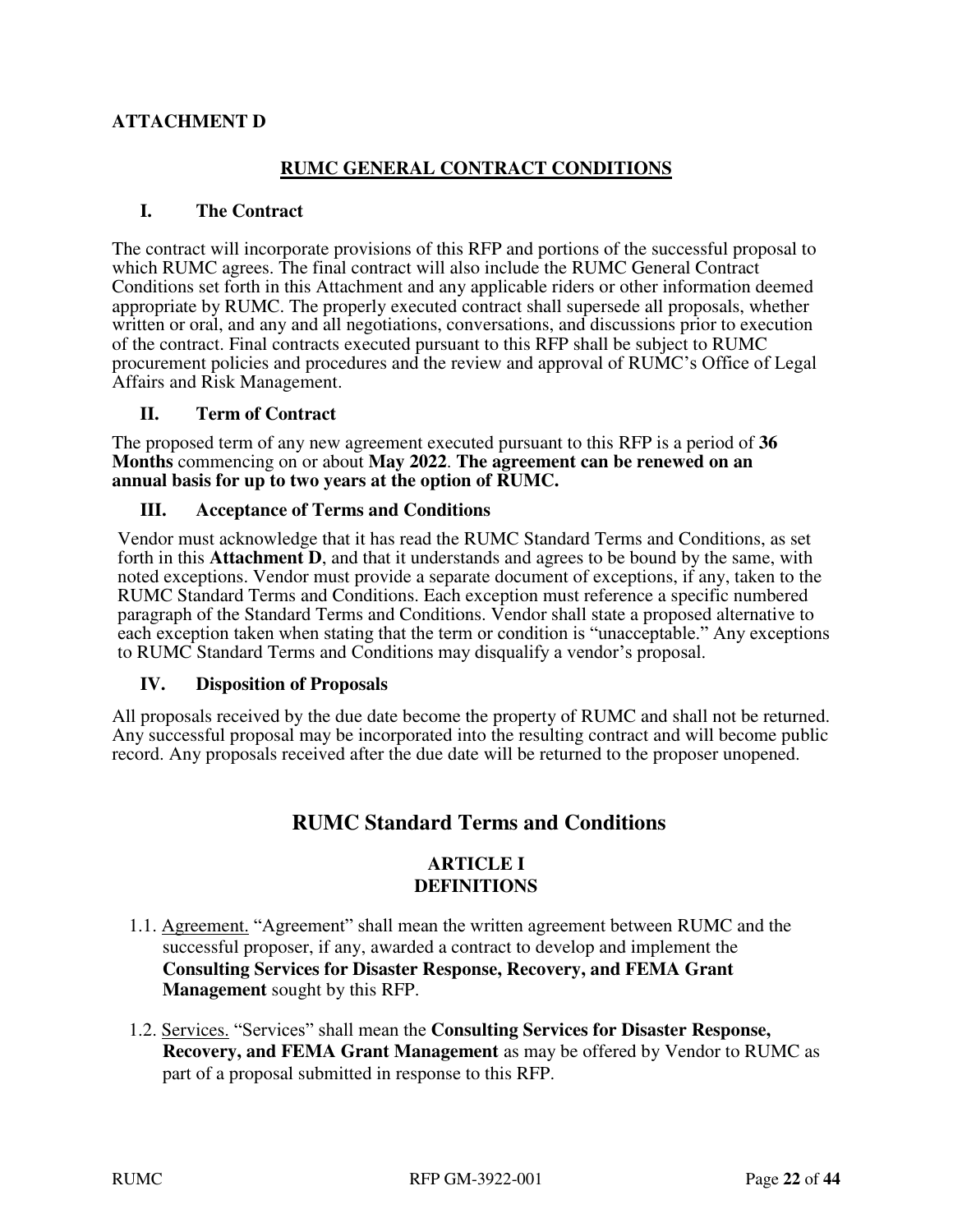1.3. Vendor Representative. "Vendor Representative" shall mean all employees, Vendors, agents, subcontractors or representatives of Vendor providing Services on behalf of Vendor at any RUMC site.

# **ARTICLE II**

# **SERVICES AND PAYMENT**

- 2.1. Services. All Services shall be performed in a manner consistent with the generally recognized standards of persons regularly engaged in providing such services. Vendor warrants to RUMC that any Services performed and any materials used by Vendor in connection with the Services shall be free from defects in workmanship and/or materials and agrees that any damage arising from any breach of this warranty shall promptly be remedied by Vendor at its sole expense.
- 2.2. Conduct. All Vendor Representatives shall, at all times while present at the RUMC campus, comply with RUMC rules and regulations and the lawful directives of RUMC security personnel and RUMC administration. Vendor Representatives shall, at all times while present at the RUMC campus, conduct themselves in accordance with RUMC Policies and Procedures, including the RUMC Code of Conduct, Sexual Harassment Policy, and Anti-Discrimination Policy. The Vendor shall promptly remove from the RUMC campus any Vendor Representative whose conduct RUMC reasonably determines to be objectionable.
- 2.3. Ownership of Records. All records compiled by Vendor in providing and completing the Services, including but not limited to written reports, studies, computer protocols, graphs, charts and all other similar recorded data, shall become and remain the property of RUMC. Vendor may retain copies for its own use, all of which shall be subject to all confidentiality requirements set forth herein.
- 2.4. Payment Terms. RUMC shall pay all properly submitted and undisputed invoices for the Services within ninety (90) days from the date RUMC receives an invoice. All invoices must reference the Contract Number and are to be addressed to RUMC, at the RUMC address provided in each purchase order, to the Attention of the Accounts Payable Department.
- 2.5. Interest and Other Charges. Any references in any Vendor quotation, invoice or agreement to interest charges, late fees, restocking fees or cancellation charges shall be excluded from and superseded by the Agreement.
- 2.6. Taxes. RUMC and its facilities are exempt from local, state, and federal taxes (including local and state sales or use taxes). Upon request, RUMC will furnish evidence of such tax-exemption. RUMC shall not be charged or subject to, and shall not pay, any tax, tariff, duty, cost or expense imposed by any taxing authority outside the United States of America and any such tax, tariff, duty, cost, or expense shall be the sole responsibility of the Vendor.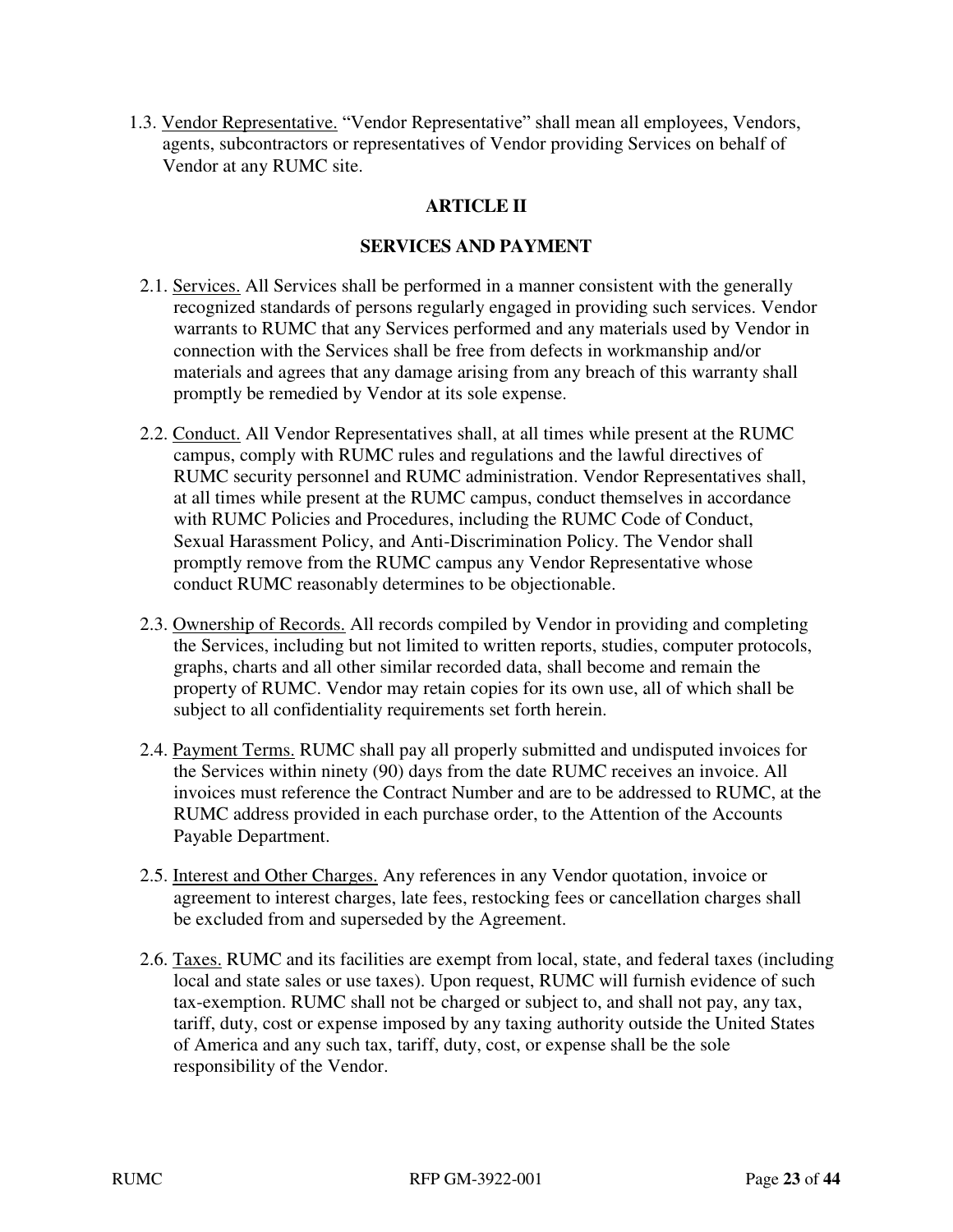# **ARTICLE III**

# **TERM AND TERMINATION**

- 3.1. Term. The Agreement shall commence on the Effective Date of the Agreement and shall continue for a period of three (3) years, unless earlier terminated in accordance with this Article III. This agreement may be renewed for up to two (2) one (1) year renewals at the option of RUMC.
- 3.2. Termination for Cause. Either Vendor or RUMC shall have the right to immediately terminate the Agreement in its entirety in the event of a material breach of the terms of the Agreement by the other party which is not cured within thirty (30) calendar days following receipt of written notice specifying the breach.
- 3.3. Termination without Cause. Either Vendor or RUMC shall have the right to terminate the Agreement in its entirety without cause by providing the other Party at least sixty (60) days prior written notice.
- 3.4. Insolvency. If either Party shall be declared insolvent or shall make an assignment for the benefit of creditors, or if a receiver or trustee shall be appointed of, or for, either Party's property or business, the Agreement may be terminated, at the other Party's option, without liability hereunder.
- 3.5. Remedies. Termination by either Party pursuant to the terms of this Article III, whether for default or otherwise, shall be without prejudice to any claims for damages or other rights against the other Party that arose prior to termination.
- 3.6. Disruption of Patient Care. Notwithstanding the foregoing or any other Agreement between the Parties, if Vendor terminates the Agreement or any provision hereof and such termination, based on the reasonable, good faith determination of RUMC, would likely result in the disruption of patient care, upon written notice from RUMC as to such likely disruption, Vendor shall continue to provide the Services purchased hereunder and receive compensation, as specified in the Agreement or applicable purchase order and in accordance with Article II hereof, until RUMC has secured an alternate supplier of comparable or substantially similar goods, but in no event shall such continued provision of the Services exceed a period of one hundred and twenty (120) days from Vendor's receipt of RUMC's notice.

# **ARTICLE IV**

# **GENERAL PROVISIONS**

4.1. Confidentiality. For purposes of this Section 4.1 "Confidential Information" shall mean any and all proprietary information, customer lists, patient information, customer purchasing requirements, prices, trade secrets, know-how, processes, documentation and all other information without limitation which is not generally known to, or readily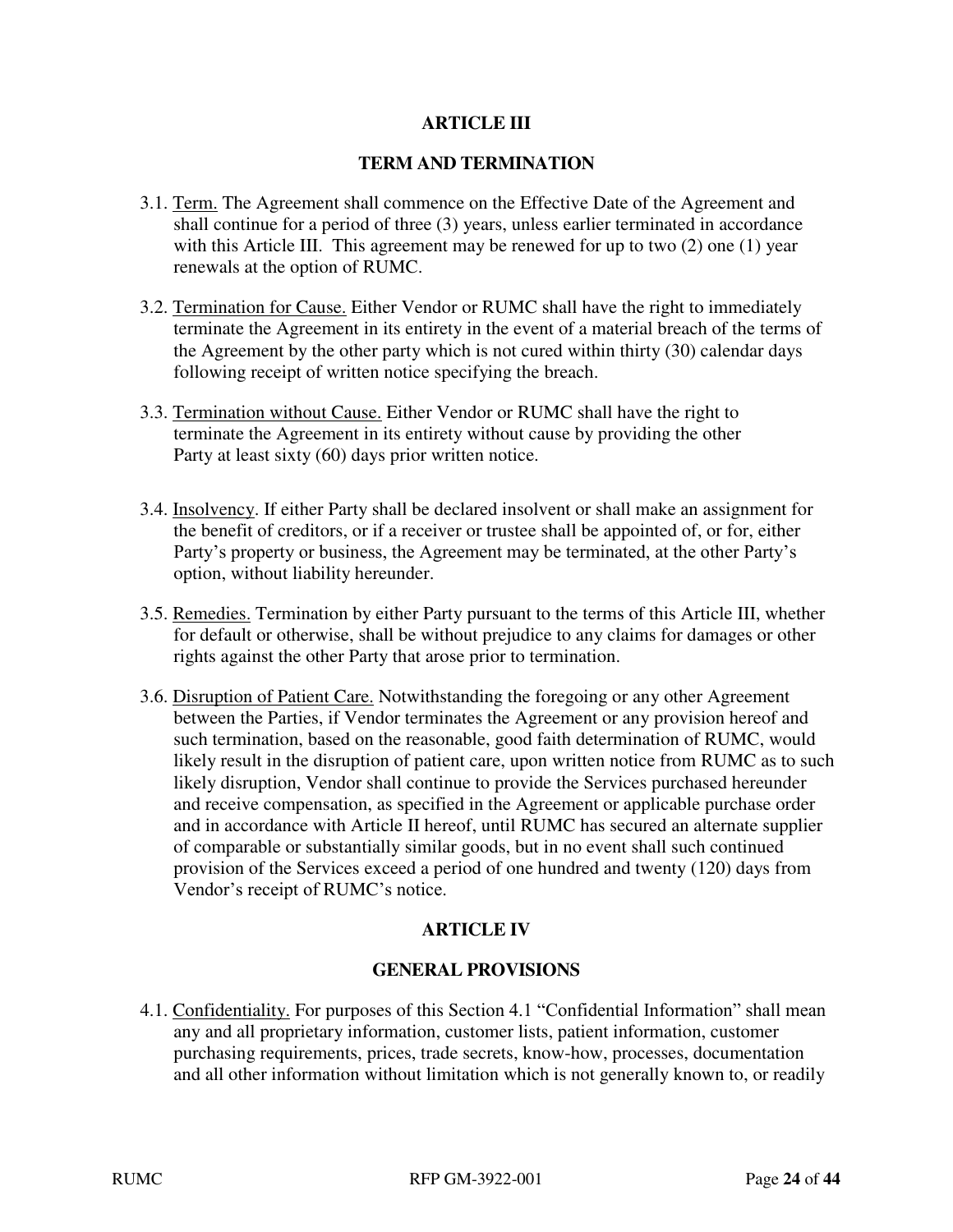ascertainable by proper means, by the public or which might reasonably be considered confidential, secret, sensitive, proprietary or private to either the Vendor or RUMC.

- 4.1.1. In performing their respective obligations under the Agreement, the Vendor and RUMC may come into contact with, be given access to, and, in some instances, contribute to each other's Confidential Information. In consideration of permitting the Vendor and RUMC to have access to each other's Confidential Information, during the term of the Agreement, the Vendor and RUMC agree that they will not disclose to any third party any Confidential Information of the other Party, except as provided in Section 4.1.3, without the other Party's prior written consent. The Vendor and RUMC shall only make the Confidential Information of the other Party available to its employees, auditors, attorneys or other professionals or Vendors hired by such Party in the ordinary course, to the extent that their duties, requirements or contract for services require such disclosure on a need-to-know basis, and agree to take appropriate action by written agreement with such individuals permitted access to the Confidential Information to satisfy the obligations under this Section.
- 4.1.2. The provisions of this Section will not apply to information: (i) developed by the receiving Party without use of, or access to, the disclosing Party's Confidential Information; (ii) that is or becomes publicly known without a breach of the Agreement; (iii) disclosed to the receiving Party by a third party not required to maintain such information confidential; or (iv) that is already known to the receiving Party at the time of disclosure. The provisions of this Section 4.1.2 shall not apply to "Protected Health Information" as that term is defined in the Health Insurance Portability and Accountability Act of 1996 and its related regulations, 45 C.F.R. Parts 160 and 164.
- 4.1.3. If any law, governmental authority or legal process requires the disclosure of Confidential Information, the subject Party may disclose such information, provided, that, the other Party is notified of the disclosure.
- 4.2. Disclosure of Protected Health Information (PHI). If the transaction involves any disclosure of PHI to the Vendor, and the Vendor is determined to be a Business Associate (as that term is defined in the Health Insurance Portability and Accountability Act of 1996 and its related regulations, 45 C.F.R. Part 160 and 164), the Vendor will execute a RUMC Business Associate Agreement.
- 4.3. Business in Confidence. Neither Party shall, without first obtaining the written consent of the other Party, advertise or publish the fact that Vendor has contracted to provide, or RUMC has contracted to purchase, the Services that are the subject of the Agreement.

4.4. Publicity and Trademarks. Each Party will not, and will cause its affiliates not to, use the name or any trademark or service mark of the other Party or any of its affiliates without the prior written consent of the other Party.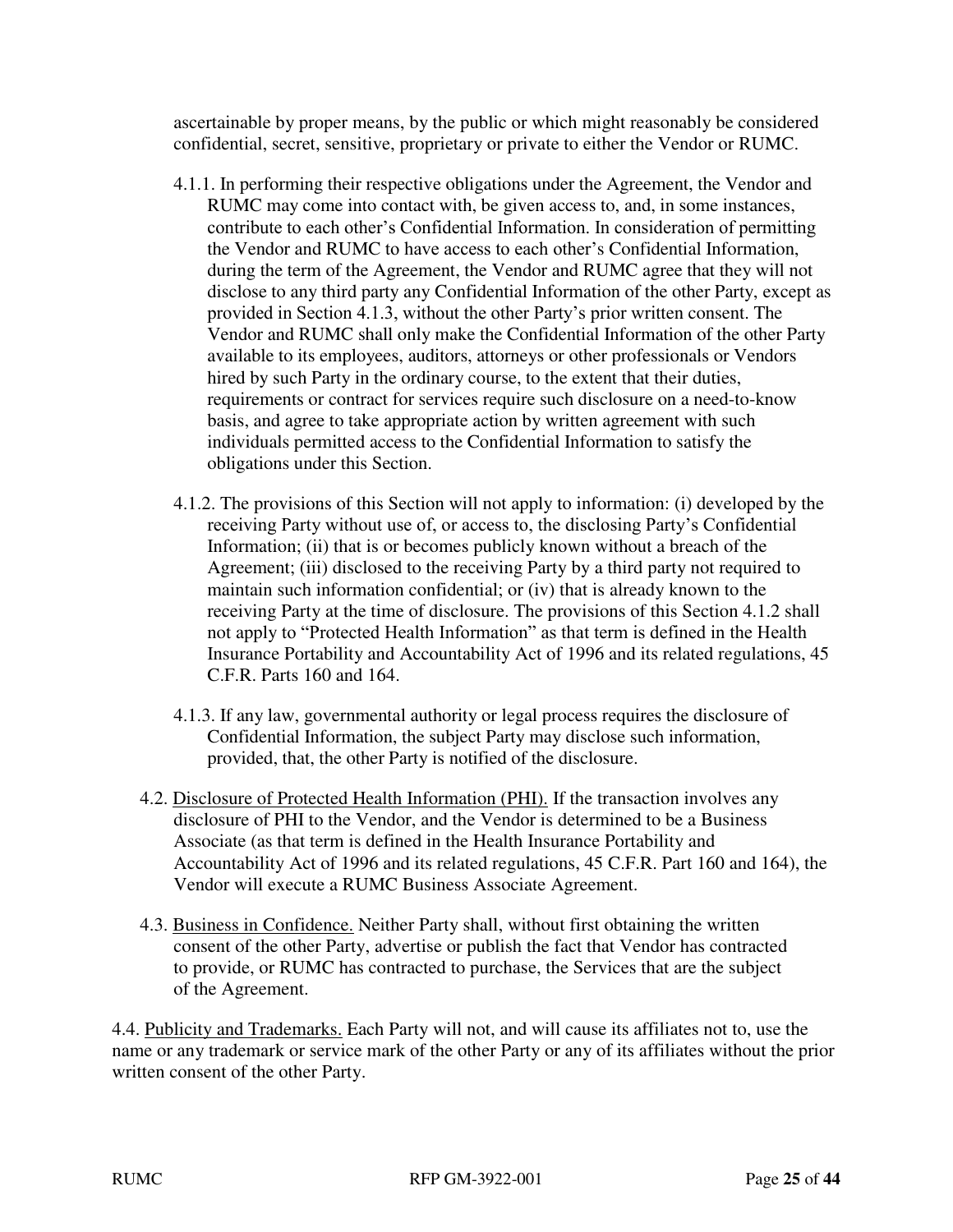- 4.5. Financing Statements. The Vendor acknowledges and agrees that the filing of any financing statement under the Uniform Commercial Code in connection with any transaction related to the Agreement is expressly prohibited unless such filing is agreed to in writing by the Chief Financial Officer of RUMC or such filing is for notification purposes with respect to custodial or other arrangements not intended as a secured transaction in which case such financing statements must expressly state: "This financing statement is filed for notice purposes only and the filing thereof shall not be deemed to create, or to constitute evidence of, a security interest under the Uniform Commercial Code."
- 4.6. Safe Harbor Discount. Each Party agrees to comply at all times with the regulations issued by the United States Department of Health and Human Services published at 42 C.F.R. Part 1001, and which relate to the Vendor's obligation to report and disclose discounts, rebates, and other reductions to RUMC Services purchased under the Agreement. Where a discount or other reduction in price of the Services is applicable, the Vendor agrees to comply with the requirements of 42 U.S.C. §1320a-7b(b)(3)(a) and the "safe harbor" regulations regarding discounts or other reductions in price set forth at 42 C.F.R. §1001.952(h). In this regard, the Vendor will satisfy any and all requirements imposed on sellers by the safe harbor and RUMC will satisfy any and all requirements imposed on buyers by the safe harbor. Thus, in cases where the Vendor forwards to RUMC an invoice that does not reflect the net cost of the Services to RUMC, the Vendor shall include the following language, or reasonably comparable language, on such invoice: "This invoice does not reflect the net cost of supplies or services to the Medical Center. Any additional discounts or other reductions in price may be reportable under federal regulations at 42 C.F.R. §1001.952(h)." In cases where the Vendor forwards to RUMC an invoice that does reflect a net cost of the Services after a discount to RUMC, the Vendor shall include the following language, or reasonably comparable language, on such invoice: "This invoice reflects the net cost of Products or Services to the Medical Center. This price constitutes a 'discount or other reduction in price' and may be reportable under federal regulations at 42 C.F.R.  $$1001.952(h)$ ."
- 4.7. Government Health Program Participation. Each Party represents that it has not been excluded from participating in any "federal health care program," as defined in 42 U.S.C. § 1320a-7b(f), or in any other federal or state government payment program and that it is eligible to participate in the foregoing programs. If either Party is excluded from participating in, or becomes otherwise ineligible to participate in, any such program during the term of the Agreement, such Party will notify the other Party of that event within thirty (30) days. Upon occurrence of that event, whether or not such notice is given, either Party may terminate the Agreement effective upon written notice to the other Party.
- 4.8. Debarment. The Vendor represents that (a) it has not been convicted of a criminal offense related to health care; (b) it is not currently listed by a federal agency as debarred or otherwise ineligible for participation in federally funded programs; and (c) it is not currently listed by the State of New York, any political subdivision of the State of New York or any public benefit corporation or public authority as debarred, excluded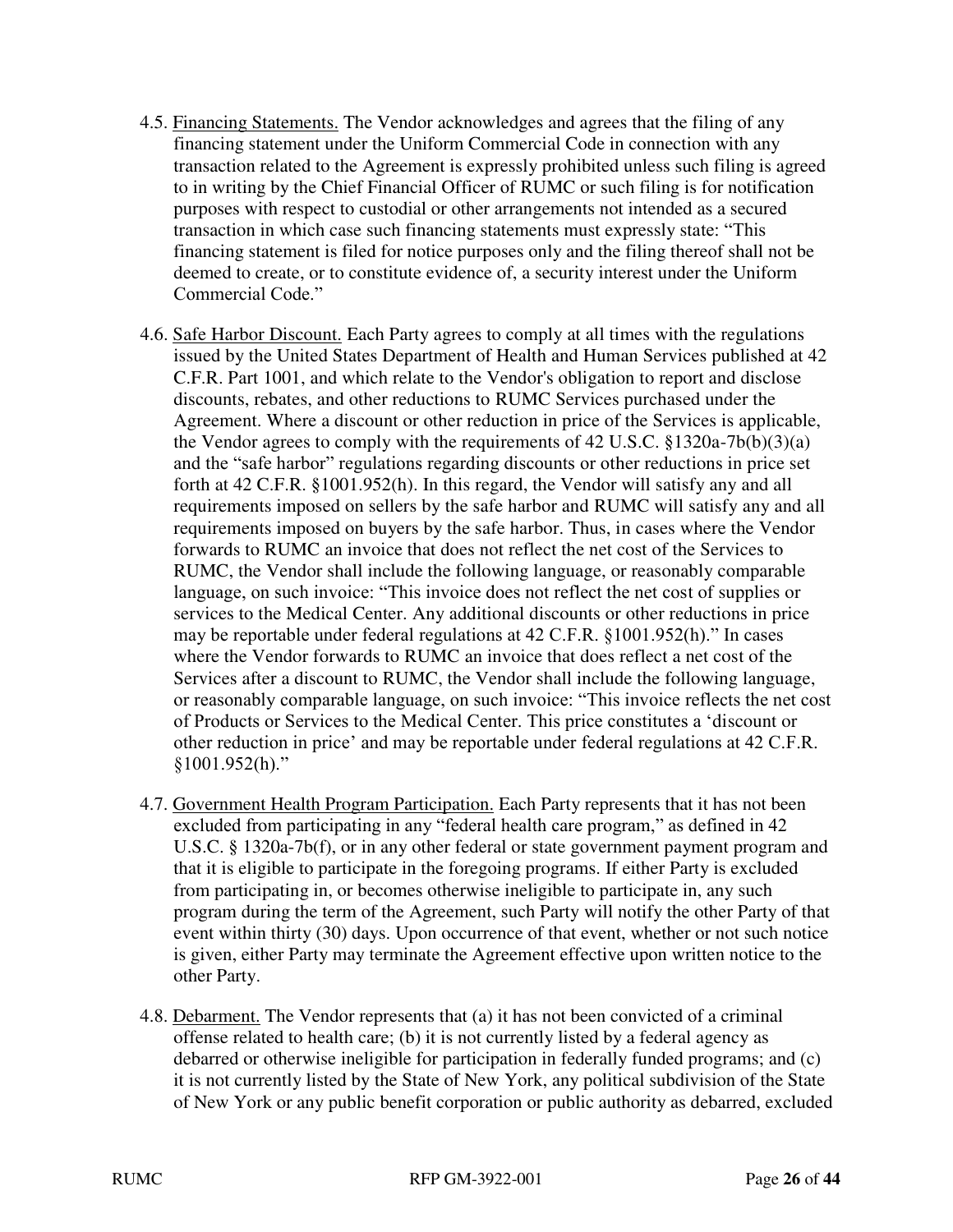or otherwise ineligible to contract with such public entity. The Vendor shall promptly notify RUMC, in writing, of any change in this representation during the term of the Agreement. Such change in circumstances shall constitute cause for which RUMC may terminate the Agreement pursuant to Article III. For purposes of this Section 4.8, the Vendor is defined as the entity entering into the Agreement, and/or its principals, employees, directors and officers and owners, provided, however, that, if the Vendor is publicly traded, the term "Vendor", for the purposes of this Section, shall not include persons owning publicly traded shares of Vendor).

- 4.9. Personal Inducements. The Vendor represents and warrants that no cash, equity interest, merchandise, equipment, services or other forms of remuneration have been offered, shall be offered or will be paid or distributed by or on behalf of the Vendor to RUMC or any physician or physician practice privileged or affiliated with either of them and/or the employees, officers, or directors of any of the foregoing and their immediate family members as an inducement to purchase or to influence the purchase of Services by RUMC from the Vendor. In addition to any other remedy to which RUMC may be entitled and any other sanction to which a Vendor may be liable for a breach of the foregoing representation and warranty, RUMC, at its option, may declare any agreement between the Vendor and RUMC null and void.
- 4.10. Compliance with Laws and Regulations. In the performance of their duties and obligations hereunder, each Party warrants that it shall comply with all applicable federal and state laws and regulations, including without limitation the Federal Food, Drug and Cosmetic Act, the Prescription Drug Marketing Act, equal-opportunity laws, and fraud and abuse laws. The Vendor further warrants that all Services purchased pursuant to the Agreement will conform and comply with all applicable provisions of governing laws, ordinances, rules and regulations. The Vendor shall obtain and maintain in full force and effect during the term of the Agreement all licenses, permits, certificates and accreditations as may be required by law or regulation. The Vendor agrees that in the event it receives any written notice of non-compliance with any statute or regulation from any federal or state agency that may materially affect the Vendor's performance hereunder, the Vendor will promptly notify RUMC in writing of the receipt of such notice and the nature of such notice.
- 4.11. Access to Books and Records. To the extent required by law, RUMC and Vendor agree to comply with the Omnibus Reconciliation Act of 1980 (P.L. 96-499) and its implementing regulations (42 CFR, Part 420). Vendor further specifically agrees that until the expiration of four (4) years after furnishing Services pursuant to the Agreement, the Vendor shall make available, upon written request of the Secretary of the Department of Health and Human Services, or upon request of the Comptroller General, or any of their duly authorized representatives, the Agreement and the books, documents and records of the Vendor that are necessary to verify the nature and extent of the costs charged to RUMC hereunder. The Vendor further agrees that if Vendor carries out any of the duties of the Agreement through a subcontract with a value or cost of ten thousand dollars (\$10,000) or more over a twelve (12) month period, with a related organization, such subcontract shall contain a clause to the effect that until the expiration of four (4) years after the furnishing of such services pursuant to such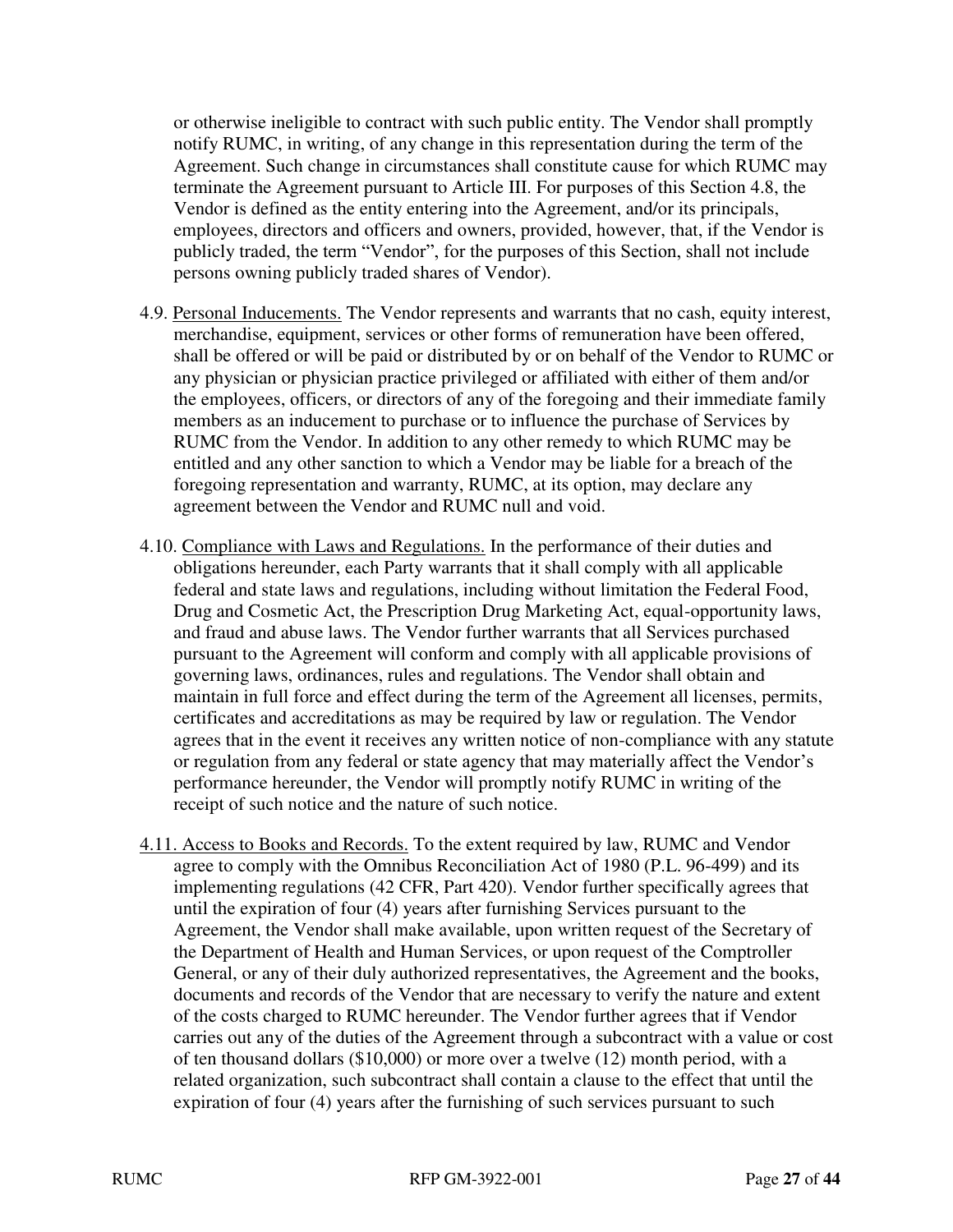subcontract, the related organization shall make available, upon written request to the Secretary, or upon request to the Comptroller General, or any of their duly authorized representatives the subcontract, and books and documents and records of such organization that are necessary to verify the nature and extent of such costs.

- 4.12. Dispute Resolution. Upon the agreement of both Parties, any dispute as to the performance of a Party's obligations under the Agreement or any related matter may be referred to non-binding mediation by a neutral third party, the rules and procedures of which shall be mutually agreed to by the Parties. Nothing in this paragraph shall be construed to prevent or delay either Party from exercising, at any time, any and all legal rights available to it in a court of competent jurisdiction. No offer, finding, action, inaction or recommendation made or taken in or as a result of mediation shall be considered for any purpose as an admission of a Party, nor shall it be offered or entered into evidence in any legal proceeding.
- 4.13. Governing Law and Venue. The Agreement shall be construed, and its performance enforced, under New York law without regard to conflicts of laws principles. The exclusive venue for the purposes of any action, suit or proceeding related to or arising directly or indirectly out of the Agreement shall be in the New York Supreme Court located in Richmond County, New York or the United States District Court for the Eastern District of New York. To the fullest extent permitted by law, each party waives trial by jury in any action, proceeding or counterclaim brought by or on behalf of either Party with respect to any matter relating to the Agreement.
- 4.14. Attorney's Fees. If any action or proceeding is commenced by either Party for the enforcement of or in connection with the Agreement, each Party shall be responsible for its own attorneys' fees, costs, and disbursements incurred in connection with such action.
- 4.15. Limitation of Liability. The liability of the Parties to each other for damages in connection with the Agreement, regardless of the form of action, shall not exceed the actual damages incurred by the Party seeking redress. Neither Party shall be liable to the other for any special, consequential, punitive, or exemplary damages arising from the Agreement, including but not limited to damages for loss of future business and/or lost profits. This provision shall not apply to claims raised by third parties against the Vendor or RUMC, or, to claims in which either Party joins the other as a third party defendant.
- 4.16. Insurance. The Vendor will maintain insurance against any insurable claims as set forth in Schedule B-1 attached hereto.
- 4.17. Indemnity.
	- 4.17.1. Indemnification. Each Party shall, to the extent permitted by law, indemnify, defend, and hold harmless the other Party, and its officers, directors, employees, agents, successors, and assigns for, from and against any claim or action brought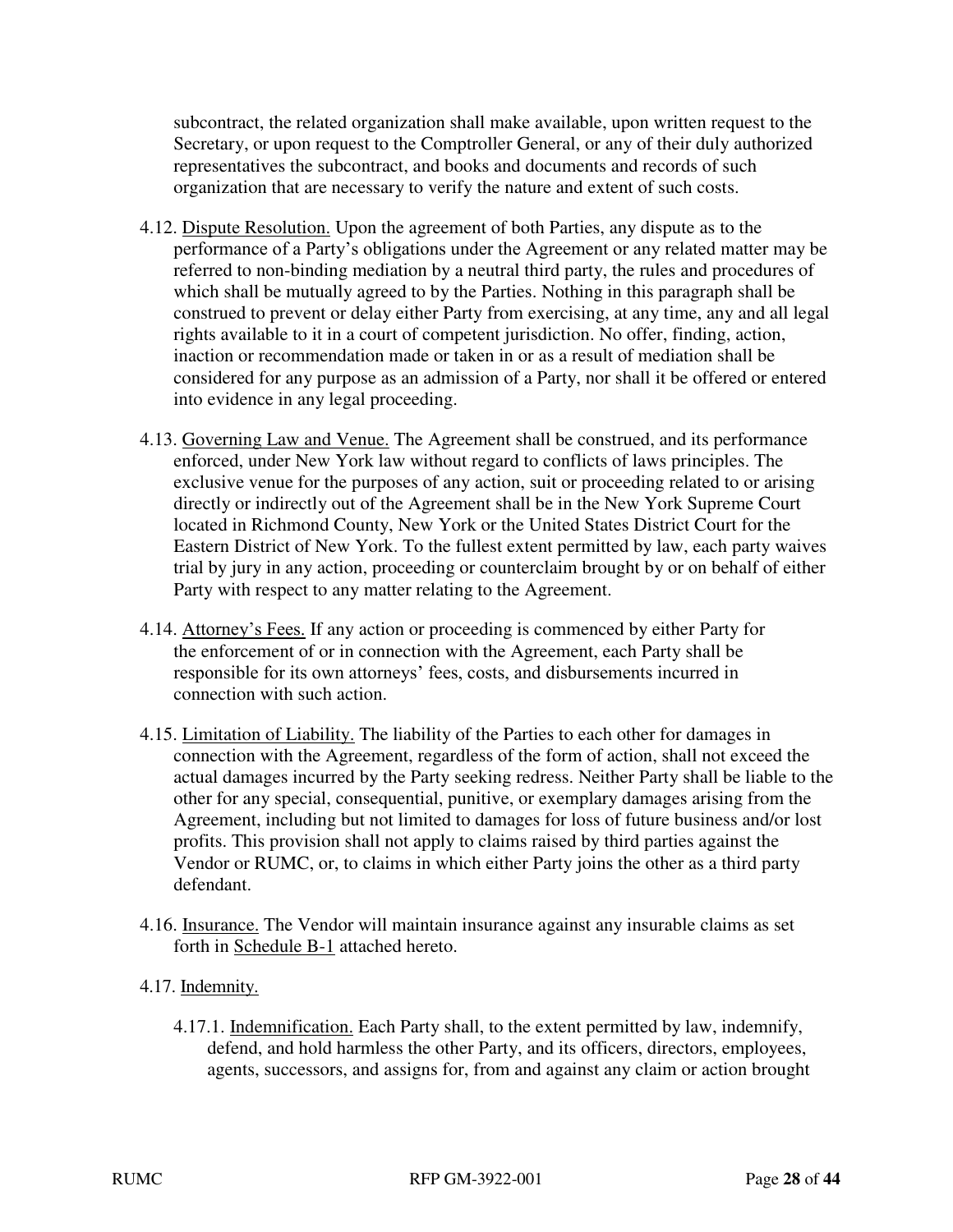against, arising out of the acts or omissions of the indemnifying Party, its employees or agents.

- 4.17.2. Notice. It is a condition to each Party's obligations under this Section 4.17 that the Party seeking indemnification notify the indemnifying Party promptly of the claim, permit the indemnifying Party to control the litigation and settlement of that claim, and cooperate with the indemnifying Party in all matters related thereto, including by making its documents, employees and agents available as reasonably necessary.
- 4.17.3. Consent to Settlement. The indemnifying Party may not settle any claim without the consent of the other Party unless there is no finding or admission that the other Party has violated any law or the rights of any person or entity and the sole relief provided is monetary damages that the indemnifying Party pays in full or injunctive relief enforceable only against the indemnifying Party.
- 4.18. Representative Access. RUMC reserves the right to require, and Vendor shall upon the request of RUMC ensure that, any Vendor Representative that will have access to clinical areas of RUMC's facility shall undergo a pre-placement assessment of health status to make certain that they are free from health impairment which is of potential risk to patients and personnel as indicated by a recorded medical history, physical examination, immunizations and laboratory testing.
- 4.19. Background Check. Vendor further agrees that all Vendor Representatives assigned to RUMC hereunder will be subject to a background check substantially similar to the inquiries made by the RUMC with respect to its own employees and that the RUMC has the right to deny any Vendor Representative access to its facilities based on the results of such inquiry.
- 4.20. Conflicts of Interest. The Vendor represents, to the best of its knowledge, that no employee, officer, or director of, and no physician or physician practice affiliated with, RUMC has a financial interest in the Vendor. The Vendor further agrees that if it discovers or otherwise becomes aware that an employee, officer, or director of, or a physician or physician practice affiliated with, RUMC has a financial interest in the Vendor, Vendor shall promptly disclose that financial interest to RUMC in writing. To the extent that a financial interest is disclosed by Vendor in accordance with this Section, the Parties agree to make good faith efforts to resolve any conflict of interest, provided however, in the event that such conflict of interest cannot be resolved, RUMC, at its option, may declare any agreement between the Vendor and RUMC null and void.

4.20.1. Financial Interest. For purposes of this Section, the term "financial interest" shall include the following transactions or relationships: (a) payment of fees including consulting fees, royalty fees, honoraria, or other emoluments or "in kind" compensation; (b) any gift of more than nominal value; (c) service as an officer or director of Vendor whether or not remuneration is received for such service; or (d) an ownership interest in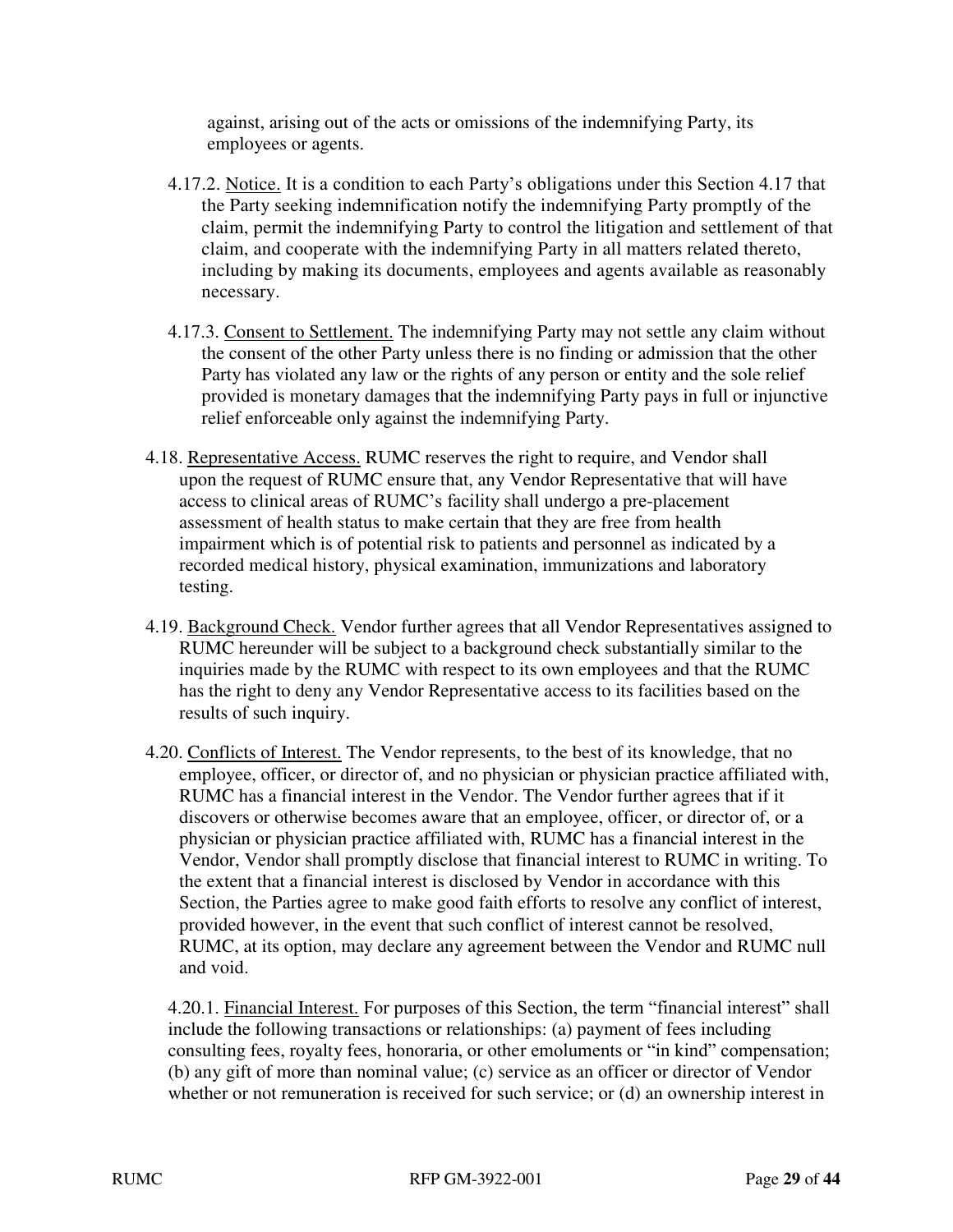Vendor, except that a shareholder owning less than a majority of shares of a publicly traded entity shall not be deemed to have a financial interest for the purposes of this Section.

- 4.21. Survival. All provisions regarding confidentiality, indemnification, warranty, liability and limits on liability shall survive termination of the Agreement.
- 4.22. Force Majeure. Neither Party shall be deemed to be in default of or to have breached any provision of the Agreement as a result of any delay or failure in performance due to reasons beyond such Party's reasonable control. If such a delay occurs, the affected Party may extend the time for performance by a period of time equal to the delay. Notwithstanding the foregoing, if a force majeure event is claimed by both Parties and such event continues for more than fifteen (15) business days, either Party shall have the right and option to terminate the Agreement
- 4.23. Entire Agreement. The Agreement shall constitute the entire agreement between the Parties concerning the subject matter of the Agreement and will supersede all prior negotiations and agreements between the Parties concerning the subject matter of the Agreement. The terms of any purchase order, invoice, or similar documents used to implement the Agreement shall be subject to and shall not modify the Agreement.
- 4.24. Amendment. The Agreement may only be amended by written agreement of the Parties.
- 4.25. Assignment. Neither Party may assign any of its rights or obligations under the Agreement, either voluntarily or involuntarily (whether by merger, consolidation, dissolution, operation of law, or otherwise), without the prior written consent of the other Party. Any purported assignment in violation of this section will be void. Any request for consent to an assignment to an affiliate of a Party (i.e. an entity that controls, is controlled by, or is under common control with a Party) shall not be unreasonably withheld, conditioned, or delayed by the consenting Party.
- 4.26. Relationship of the Parties. For purposes of the Agreement, each Party will be an independent contractor. The Agreement will not create a partnership, association, or other business entity. Neither Party has any authority to act for or to bind the other.
- 4.27. Waiver. No provision of the Agreement may be waived except by a writing signed by the Party against whom the waiver is sought to be enforced. No failure to enforce any provision of the Agreement constitutes a waiver of future enforcement of that provision or of any other provision of the Agreement.
- 4.28. Other Contractual Obligations. Each Party represents that it is not prohibited from entering into, or performing its obligations under, the Agreement by the terms of any other agreement.
- 4.29. Counterparts. The Agreement may be executed in two or more counterparts, each of which shall be an original, but all of which together shall constitute one and the same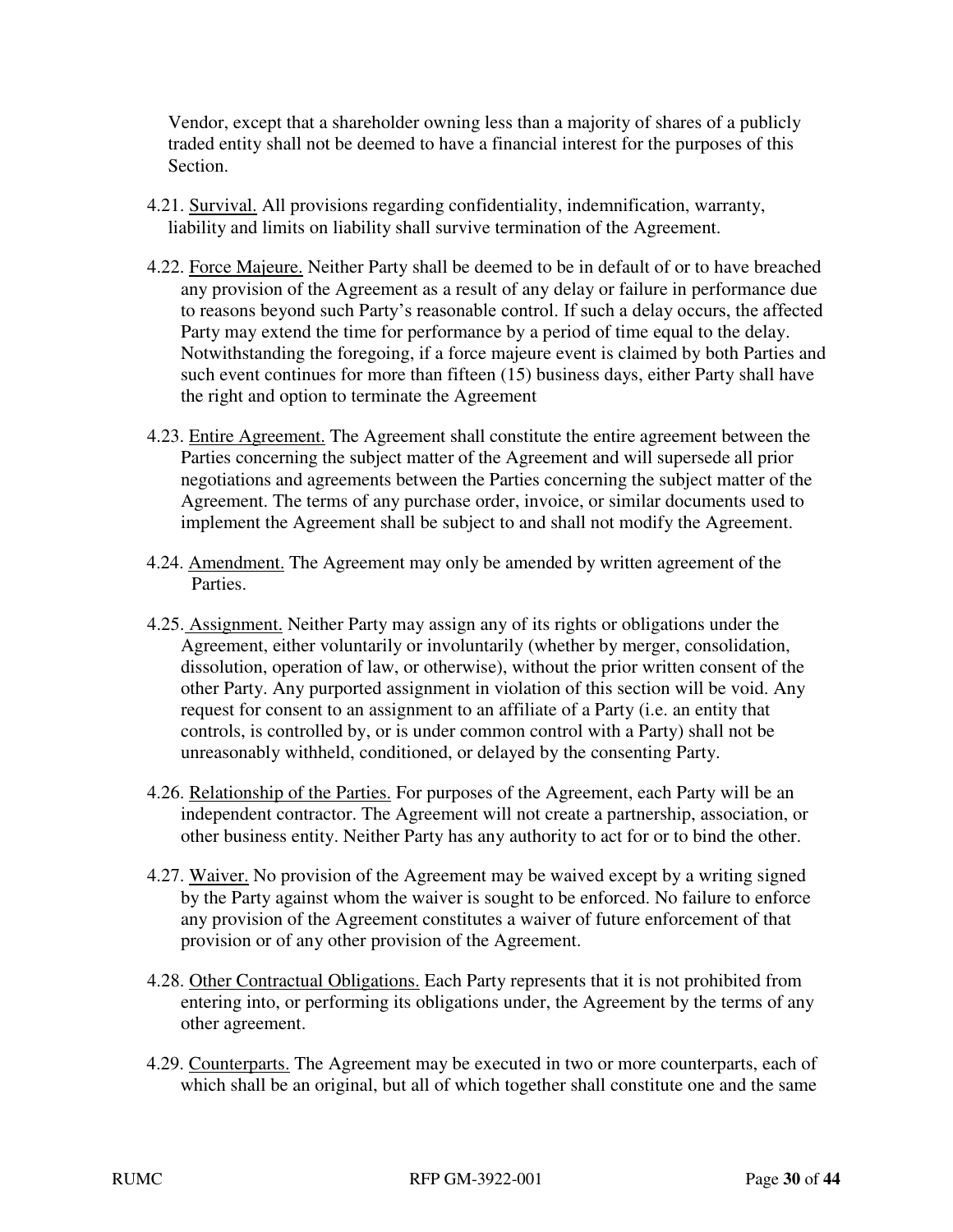instrument. The Parties agree to accept and be bound by PDF transmitted copies of the Amendment and its counterparts including PDF signatures of the Parties.

#### **SCHEDULE B**‐**1**

#### **INSURANCE REQUIREMENTS**

1. Prior to providing the Services hereunder, the Vendor shall obtain at its own cost and expense the insurance required herein from a licensed insurance company, carrying a Best's financial rating of A or better, and shall provide evidence of such insurance to the Corporation, which evidence shall be subject to Corporation's approval. The policies or certificates thereof shall provide that Corporation shall receive thirty (30) days' written notice prior to cancellation of or material change in the policy, which notice shall name Vendor, identify this Agreement, and be sent via registered mail, return receipt requested. Failure of the Vendor to obtain and maintain any insurance required hereunder shall not relieve the Vendor from any of its obligations hereunder, including but not limited to indemnification, or from any Vendor liability hereunder. All property losses shall be made payable to, and adjusted with, the Corporation. If claims for which Vendor may be liable are filed against either Party, and if such claims exceed the coverage amounts required herein, Corporation may withhold such excess amount from payment due to Vendor until the Vendor furnishes additional security covering such claims in a form satisfactory to the Corporation.

2. The Vendor shall provide proof of the following coverage:

(a) Workers' Compensation. Vendor shall provide to Corporation a certificate form C-105.2 or State Fund Insurance Company form U-26.3 as proof of compliance with the New York State Workers' Compensation Law, and State Workers' Compensation Board form DB-120.1 as proof of compliance with the New York State Disability Benefits Law, provided, however, that if Vendor is self-insured for Worker's Compensation and/or Disability coverage, a New York State Workers' Compensation Board certificate evidencing such fact. Location of operation shall be "All locations in Richmond County, New York."

- (b) Employer's liability insurance with a minimum limit of \$500,000
- (c) General liability insurance with a minimum of \$1,000,000 combined single limit of liability, naming RUMC as an additional insured. This insurance shall indicate the following coverage on the certificate of insurance:
	- (i) Premises Operations.
	- (ii) Broad Form Contractual.
	- (iii) Independent Contractor and Sub-Contractor.
	- (iv) Products and Completed Operations.
- (d) Professional liability insurance ("errors and omissions") on an occurrence or claims made basis covering the Vendor and its employees and agents, with minimum limits of \$5,000,000 per occurrence, \$5,000,000 in the aggregate.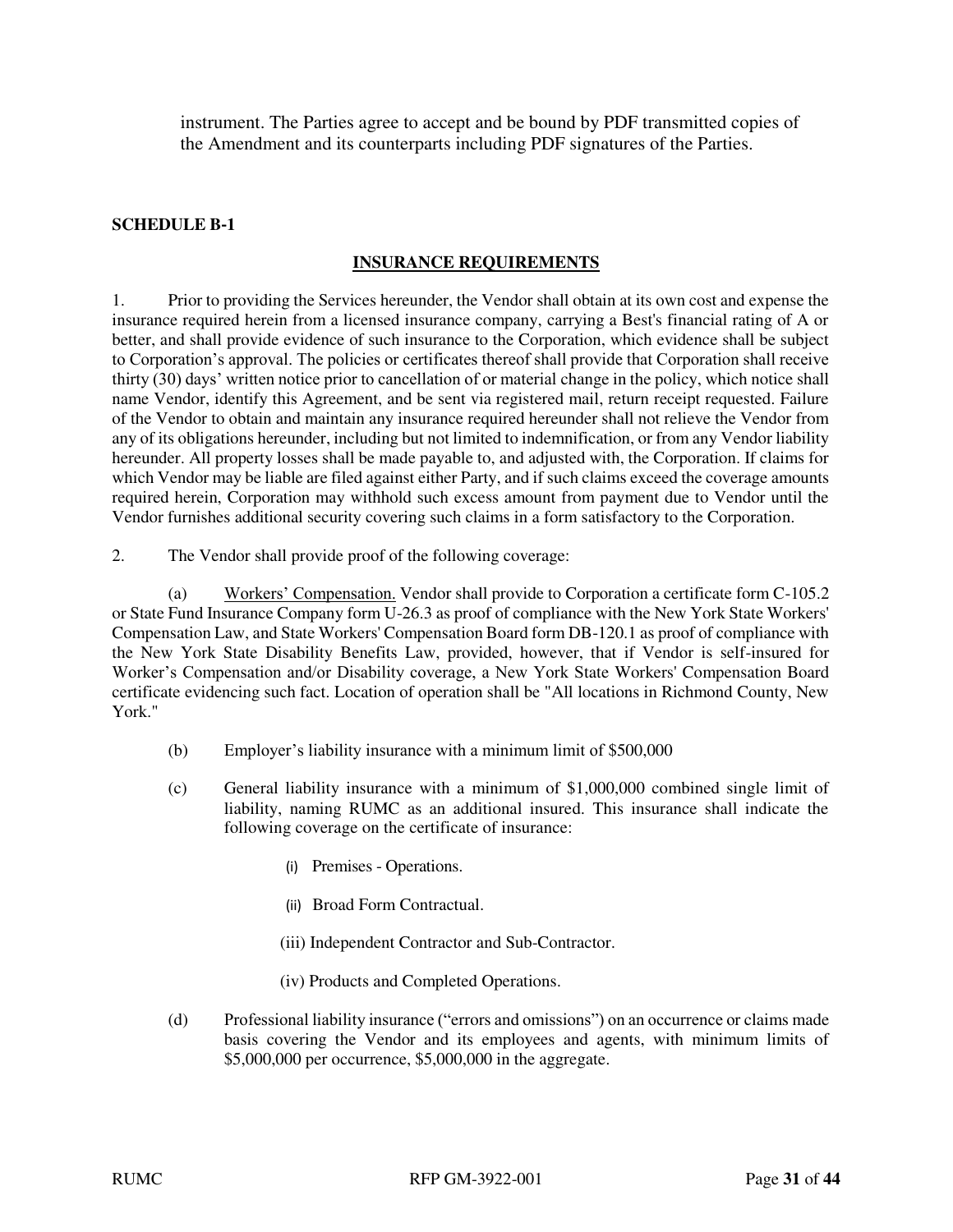- (e) Vehicle liability insurance with a minimum limit of liability per occurrence of \$1,000,000 combined single limit. This insurance shall include the following coverage for bodily injury and property damage arising out of the use of owned, hired and non-owned vehicles and contain waiver of subrogation on behalf of RUMC.
- 3. All policies and certificates of insurance required herein shall provide that:
	- (a) The insurer, or Vendor if it is self-insured, shall have no right to recovery or subrogation against RUMC (including its employees and agents), it being the intention of the Parties that the insurance policies shall protect both Parties and be primary coverage for any and all losses covered by the insurance.
	- (b) The insurer, or Vendor if it is self-insured, shall have no recourse against RUMC (including its employees or agents) for payment of any premiums or for assessments under the policy.
	- (c) Vendor assumes responsibility, and is solely at risk for, any and all deductibles.
	- (d) The clause "other insurance provisions" shall not apply to the Corporation.
	- (e) Vendor insurance will be primary & non-contributory.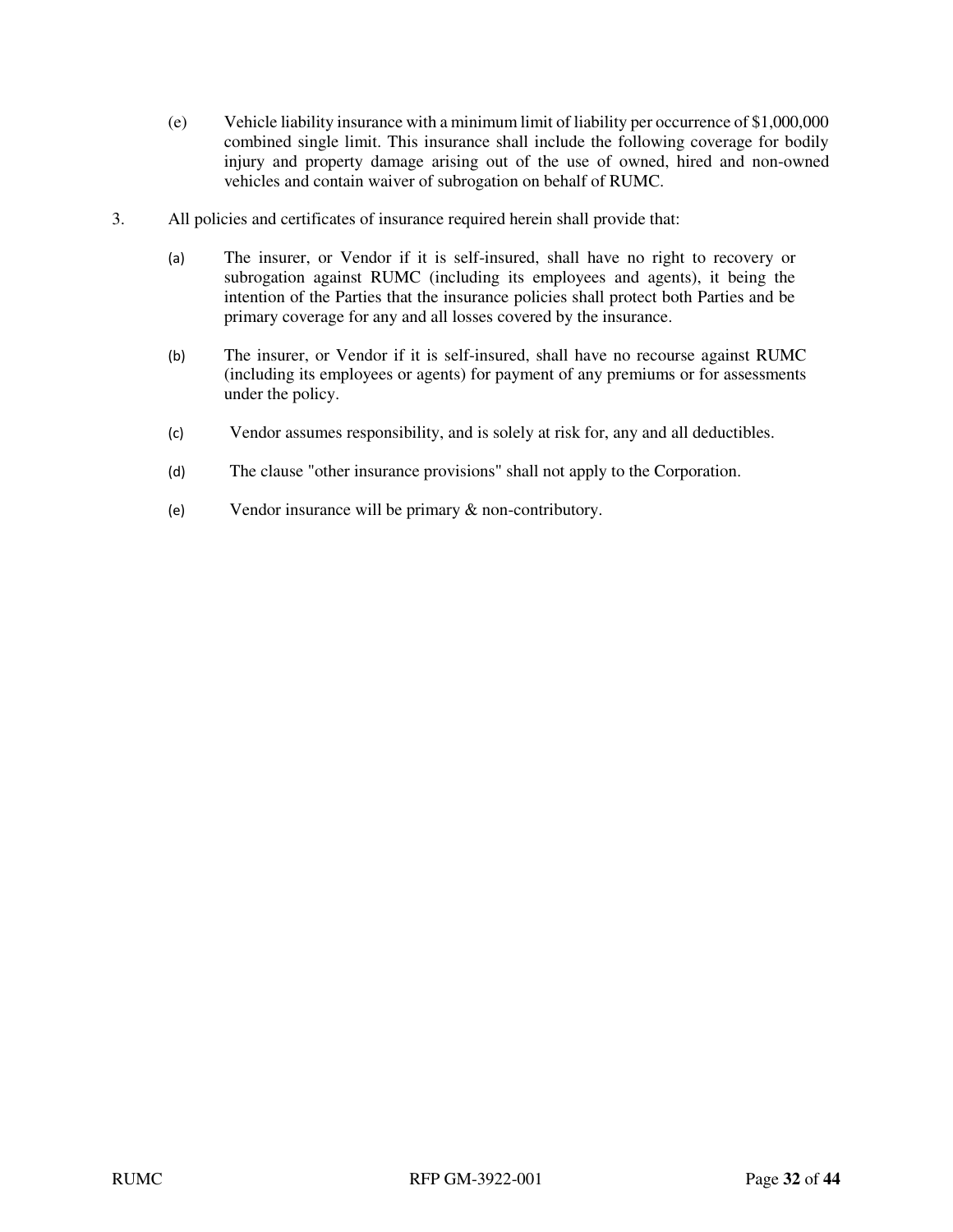# **ATTACHMENT E**

| <b>DISASTER RECOVERY PERSONNEL</b> | <b>BASE CONTRACT</b> | <b>OPTION YR 1</b> | <b>OPTION YR 2</b> |
|------------------------------------|----------------------|--------------------|--------------------|
| Principal/Managing Director        |                      |                    |                    |
| <b>Executive Director</b>          |                      |                    |                    |
| Senior Program Lead                |                      |                    |                    |
| Recovery Program Manager           |                      |                    |                    |
| Administrator                      |                      |                    |                    |

# **ALL INCLUSIVE HOURLY RATES BY STAFF TITLE**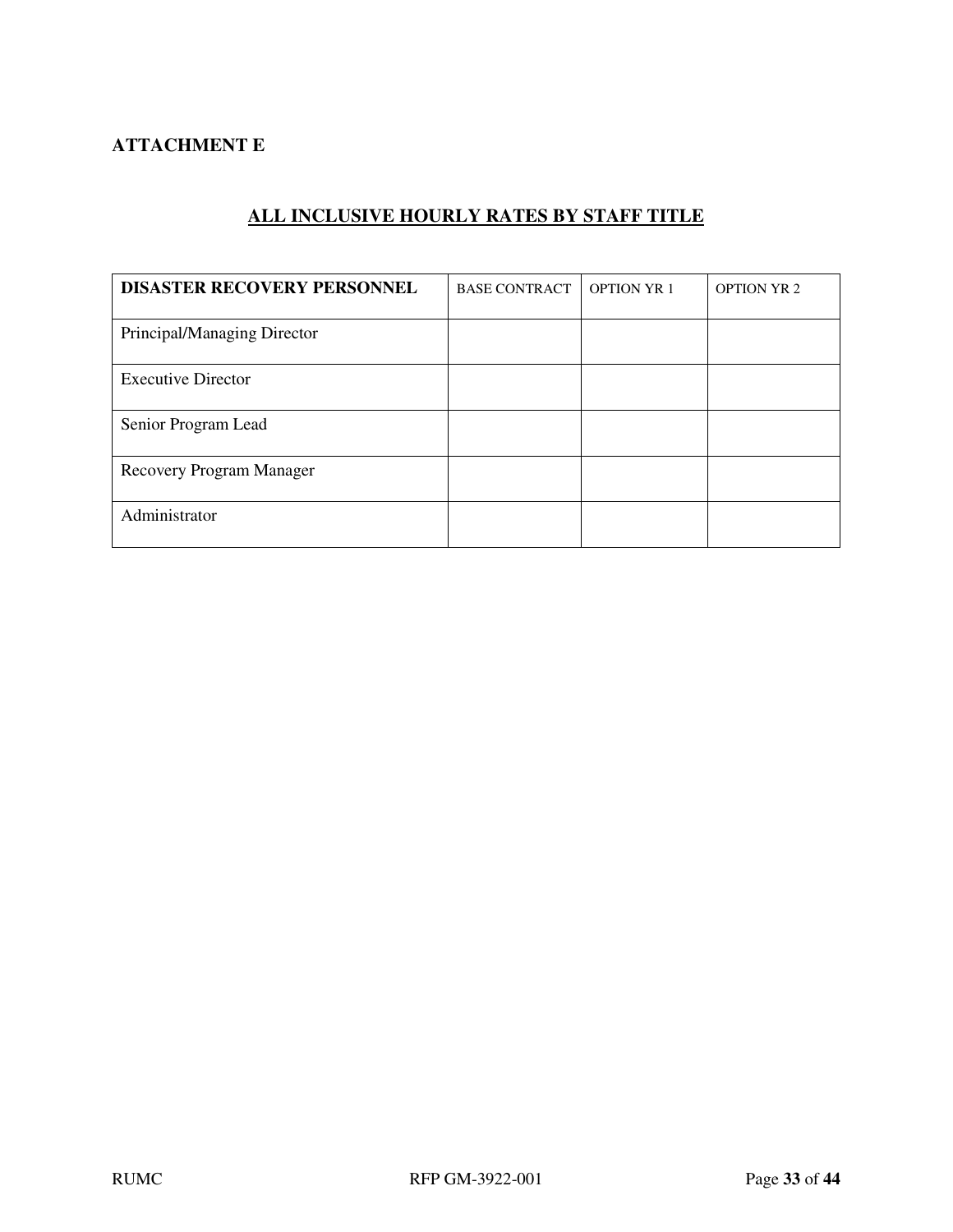#### **ATTACHMENT F NON-COLLUSIVE BIDDING CERTIFICATION**

**NON-COLLUSIVE BIDDING CERTIFICATION**. In accordance with Section 139-d of the State Finance Law, if this contract was awarded based upon the submission of bids, Contractor affirms, under penalty of perjury, that its bid was arrived at independently and without collusion aimed at restricting competition. Contractor further affirms that, at the time Contractor submitted its bid, an authorized and responsible person executed and delivered to RUMC a non-collusive bidding certification on Contractor's behalf.

- 1. The prices of this bid have been arrived at independently, without collusion, consultation, communication, or agreement, for the purposes of restricting competition, as to any manner relating to such prices with any other Bidder or with any competitor;
- 2. Unless otherwise required by law, the prices which have been quoted in this bid have not knowingly been disclosed by the Bidder and will not knowingly be disclosed by the Bidder prior to opening, directly or indirectly, to any other Bidder or to any competitor; and
- 3. No attempt has been made or will be made by the Bidder to induce any other person, partnership or corporation to submit or not to submit a bid for the purpose of restricting competition.
- 4. No attempt has been made or will be made by the Bidder to improperly communicate or consult with any employee or agent of RUMC, or to induce any agent or employee of RUMC, to gain an advantage which would restrict competition.

A bid shall not be considered for award nor shall any award be made where (1), (2), (3) and (4) above have not been complied with; provided however, that if in any case the bidder(s) cannot make the foregoing certification, the Bidder shall so state and shall furnish below a signed statement which sets forth in detail the reasons therefore.

*Subscribed to under penalty of perjury under the law of the State of New York, this \_\_\_\_\_\_\_\_ day of \_\_\_\_\_\_\_\_\_\_\_\_\_\_\_\_\_\_, 20\_\_\_\_\_\_\_ as the act and deed of said corporation f partnership.*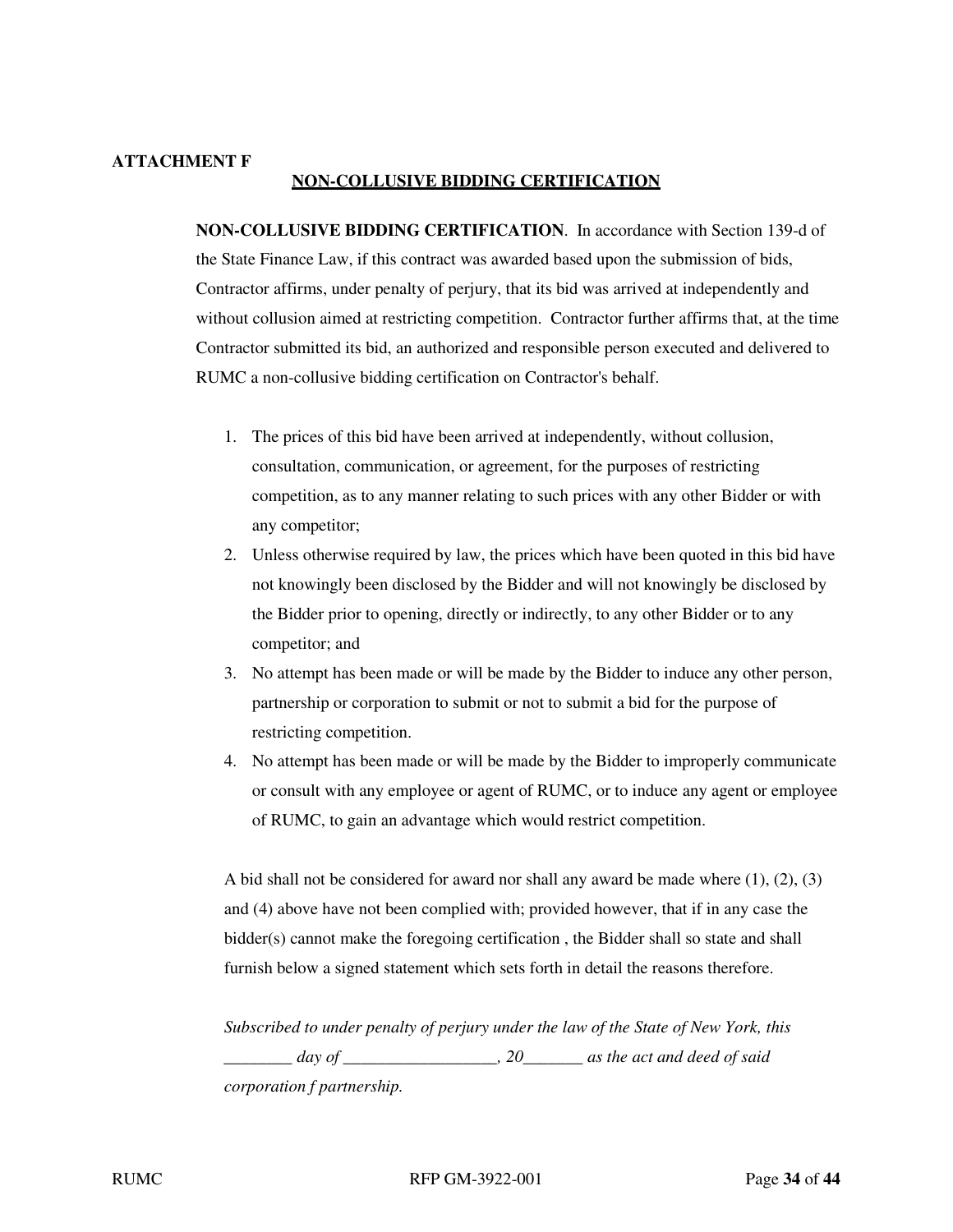# IF  $\mathsf{BIDDER}(\mathsf{S})$  (ARE) A CORPORATION, COMPLETE THE FOLLOWING:

|                                 | <b>NAME</b>                                                                                                                                                                  | <b>LEGAL RESIDENCE</b>                                                                        |
|---------------------------------|------------------------------------------------------------------------------------------------------------------------------------------------------------------------------|-----------------------------------------------------------------------------------------------|
|                                 | President                                                                                                                                                                    |                                                                                               |
|                                 | Secretary                                                                                                                                                                    |                                                                                               |
|                                 | Treasurer                                                                                                                                                                    |                                                                                               |
| <b>Identifying Data:</b>        |                                                                                                                                                                              |                                                                                               |
| Address:                        | Potential Contractor: Canadian Contractor: Canadian Contractor: Canadian Contractor:                                                                                         |                                                                                               |
| Telephone:                      | <u> 1989 - Johann John Stone, markin film yn y brenin y brenin y brenin y brenin y brenin y brenin y brenin y br</u><br>Title:                                               |                                                                                               |
| Signature:                      | <b>If applicable, Responsible Corporate Officer</b><br><u> 1989 - Johann Harry Harry Harry Harry Harry Harry Harry Harry Harry Harry Harry Harry Harry Harry Harry Harry</u> |                                                                                               |
|                                 |                                                                                                                                                                              | Joint or combined bids by companies or firms must be certified on behalf of each participant. |
| By:<br>Address:<br>City, ST Zip | <u> 1989 - Johann Stoff, deutscher Stoff, der Stoff, der Stoff, der Stoff, der Stoff, der Stoff, der Stoff, der S</u>                                                        | Title:                                                                                        |
| By:<br>Address:                 |                                                                                                                                                                              |                                                                                               |
| City, ST Zip<br>By:<br>Address: |                                                                                                                                                                              | Title:                                                                                        |
| City, ST Zip                    |                                                                                                                                                                              |                                                                                               |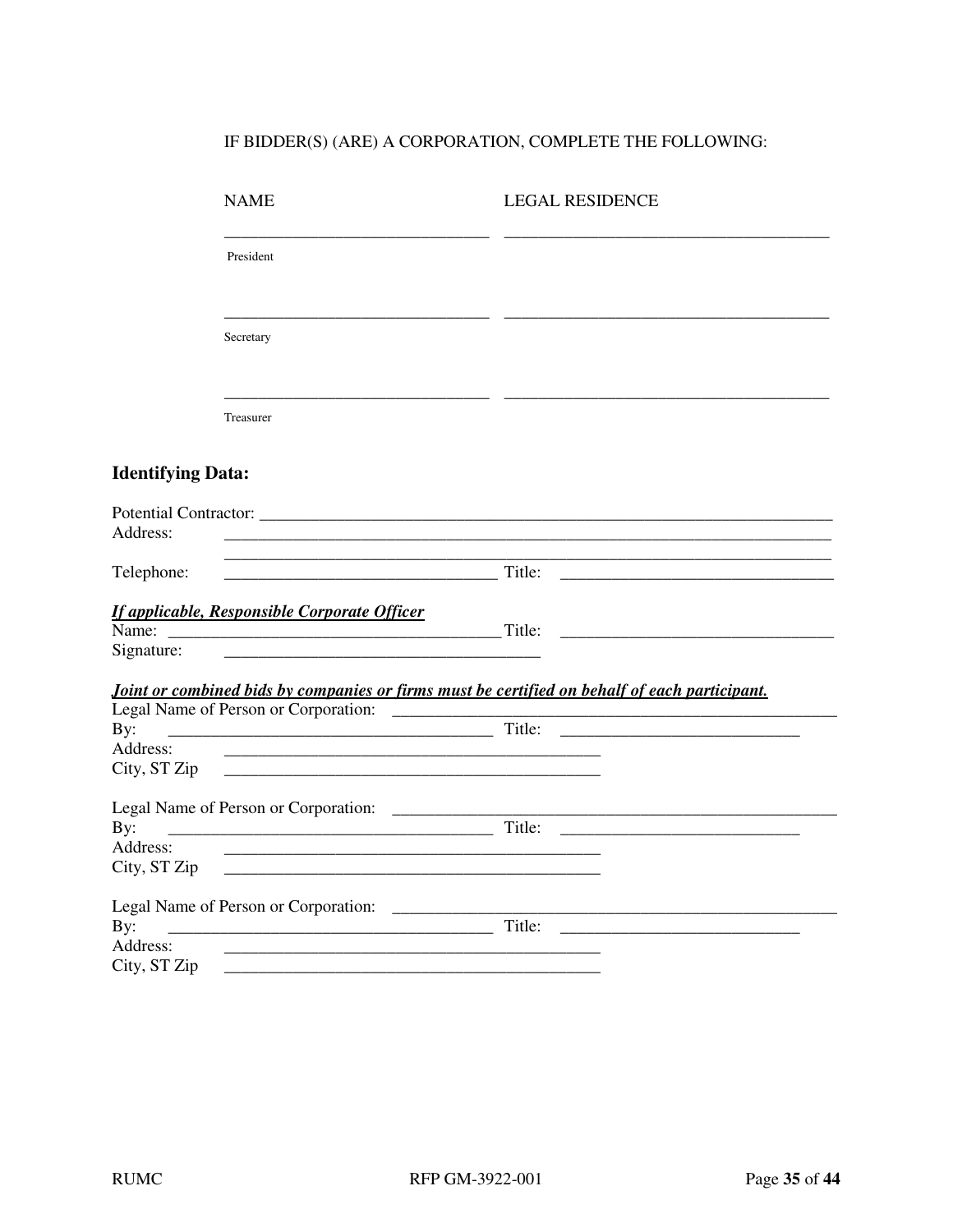#### **OFFEROR'S AFFIRMATION OF UNDERSTANDING OF, AND AGREEMENT WITH, RICHMOND UNIVERSITY MEDICAL CENTER PROCUREMENT REQUIREMENTS**

# **AFFIRMATION**

**Offeror affirms that it understands and agrees to comply with the procedures of Richmond University Medical Center relative to permissible Contacts as required by New York State Finance Law §139-j (3) and § 139-j (6) (b).** 

| By:                     |  |
|-------------------------|--|
|                         |  |
|                         |  |
| <b>Contractor Name:</b> |  |
|                         |  |
|                         |  |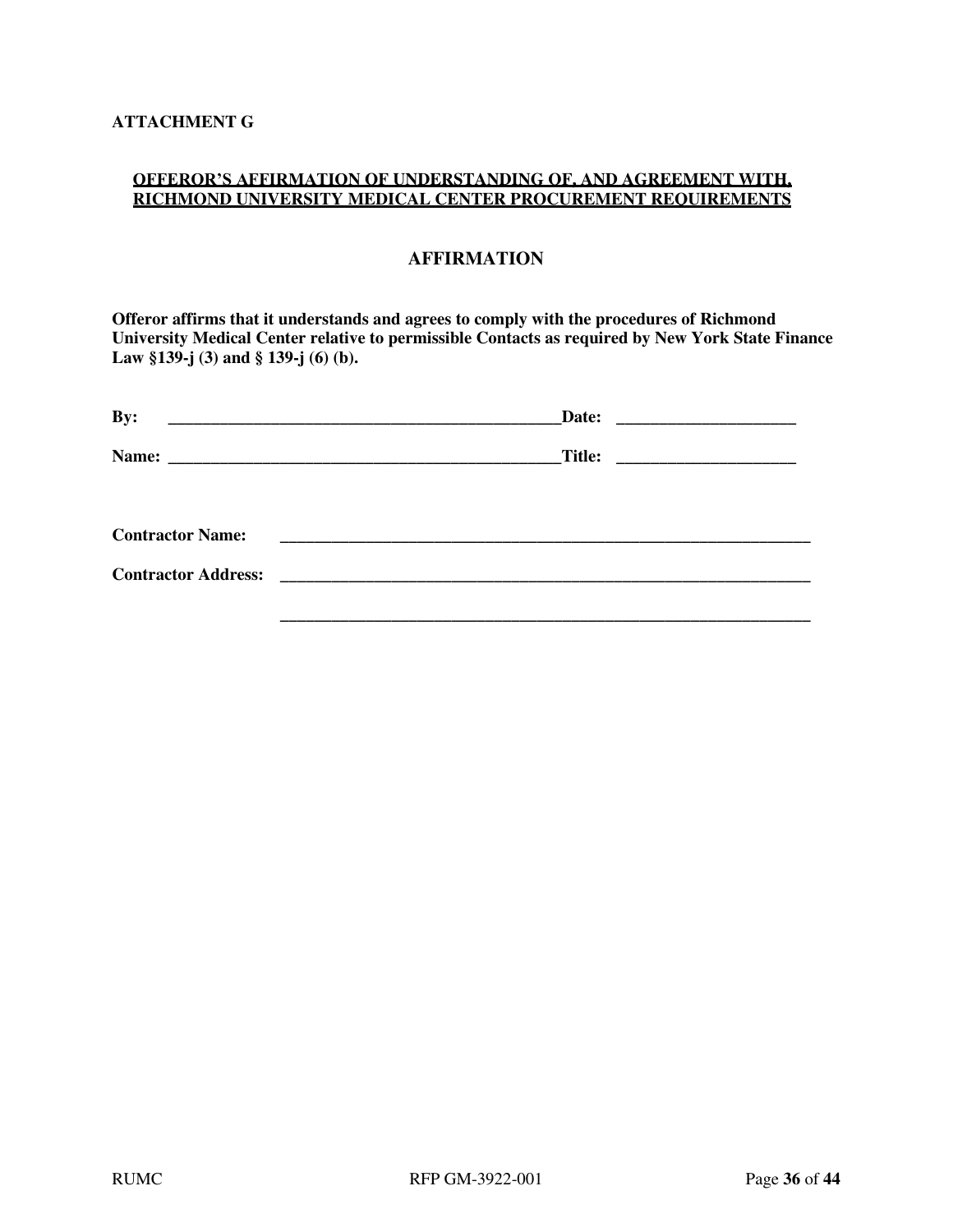# **ATTACHMENT H**

#### **New York State Finance Law Sections 139-j and 139-k ("Lobbying Law") — Disclosure Statement**

| <b>General Information</b> | All procurements (which are defined to include essentially all real estate transactions) by Richmond<br>University Medical Center (RUMC) in excess of \$15,000 annually, are subject to New York State's State<br>Finance Law Sections 139-j and 139-k, effective January 1, 2006 ("Lobbying Law").                                                                                                                                                                                                                                                                                                                                                                                                                                                                                                                                   |
|----------------------------|---------------------------------------------------------------------------------------------------------------------------------------------------------------------------------------------------------------------------------------------------------------------------------------------------------------------------------------------------------------------------------------------------------------------------------------------------------------------------------------------------------------------------------------------------------------------------------------------------------------------------------------------------------------------------------------------------------------------------------------------------------------------------------------------------------------------------------------|
|                            | Pursuant to the Lobbying Law, all "contacts" (defined as oral, written or electronic communications with<br>RUMC intended to influence a procurement) during a procurement must be made with one or more des-<br>ignated Point(s) of Contact only. Exceptions to this rule include written questions during the bid/proposal<br>process, communications with regard to protests, contract negotiations and RFP conference participation.<br>Nothing in the Lobbying Law inhibits any rights to make an appeal, protest or complaint under existing<br>administrative or judicial procedures.                                                                                                                                                                                                                                          |
|                            | Violations of the policy regarding permissible contacts must be reported to the Vice President for Legal<br>Affairs and investigated accordingly. The first violation may result in a determination of non-responsibility<br>and ineligibility for award to the violator and its subsidiaries, affiliates and related entities. The penalty for<br>a second violation within four (4) years is ineligibility for bidding/proposing on a procurement and/or ineli-<br>gibility from being awarded any contract for a period of four (4) years. RUMC will notify the New York State<br>Office of General Services ("OGS") of any determinations of non-responsibility or debarments due to<br>violations of the Lobbying Law. Violations found to be "knowing and willful" must be reported to the Vice<br>President for Legal Affairs. |
|                            | Moreover, the statutes require RUMC to obtain certain affirmations and certifications from bidders and<br>proposers. This Disclosure Statement contains the forms with which to comply, together with additional<br>information and instructions.                                                                                                                                                                                                                                                                                                                                                                                                                                                                                                                                                                                     |
| <b>Instructions</b>        | New York State Finance Law §139-k(2) obligates RUMC to obtain specific information regarding prior<br>non-responsibility determinations. This information must be collected in addition to the information that is<br>separately obtained pursuant to New York State Finance Law §163(9). In accordance with New York<br>State Finance Law §139-k, an offeror must be asked to disclose whether there has been a finding of non-<br>responsibility made within the previous four (4) years by any governmental entity due to: (a) a violation of<br>New York State Finance Law §139-j or (b) the intentional provision of false or incomplete information to a<br>governmental entity.                                                                                                                                                |
|                            | As part of its responsibility determination, New York State Finance Law §139-k(3) mandates consider-<br>ation of whether an offeror fails to timely disclose accurate or complete information regarding the above<br>non-responsibility determination. In accordance with law, no procurement contract shall be awarded to<br>any offeror that fails to timely disclose accurate or complete information under this section, unless the<br>factual elements of the limited waiver provision can be satisfied on the written record.                                                                                                                                                                                                                                                                                                   |

#### **Disclosure of Prior Non-responsibility Determinations**

 **\_\_\_\_\_\_\_\_\_\_\_\_\_\_\_\_\_\_\_\_\_\_\_\_\_\_\_\_\_\_\_\_\_\_\_\_\_\_\_\_\_\_\_\_\_\_\_\_\_\_\_\_\_\_\_\_\_\_\_\_** 

and the control of the control of the control of the control of the control of the control of the control of the

**\_\_\_\_\_\_\_\_\_\_\_\_\_\_\_\_\_\_\_\_\_\_\_\_\_\_\_\_\_\_\_\_\_\_\_\_\_\_\_\_\_\_\_\_\_\_\_\_\_\_\_\_\_\_\_\_\_\_\_\_**

#### **Name of Bidder/Proposer:**

**Address:**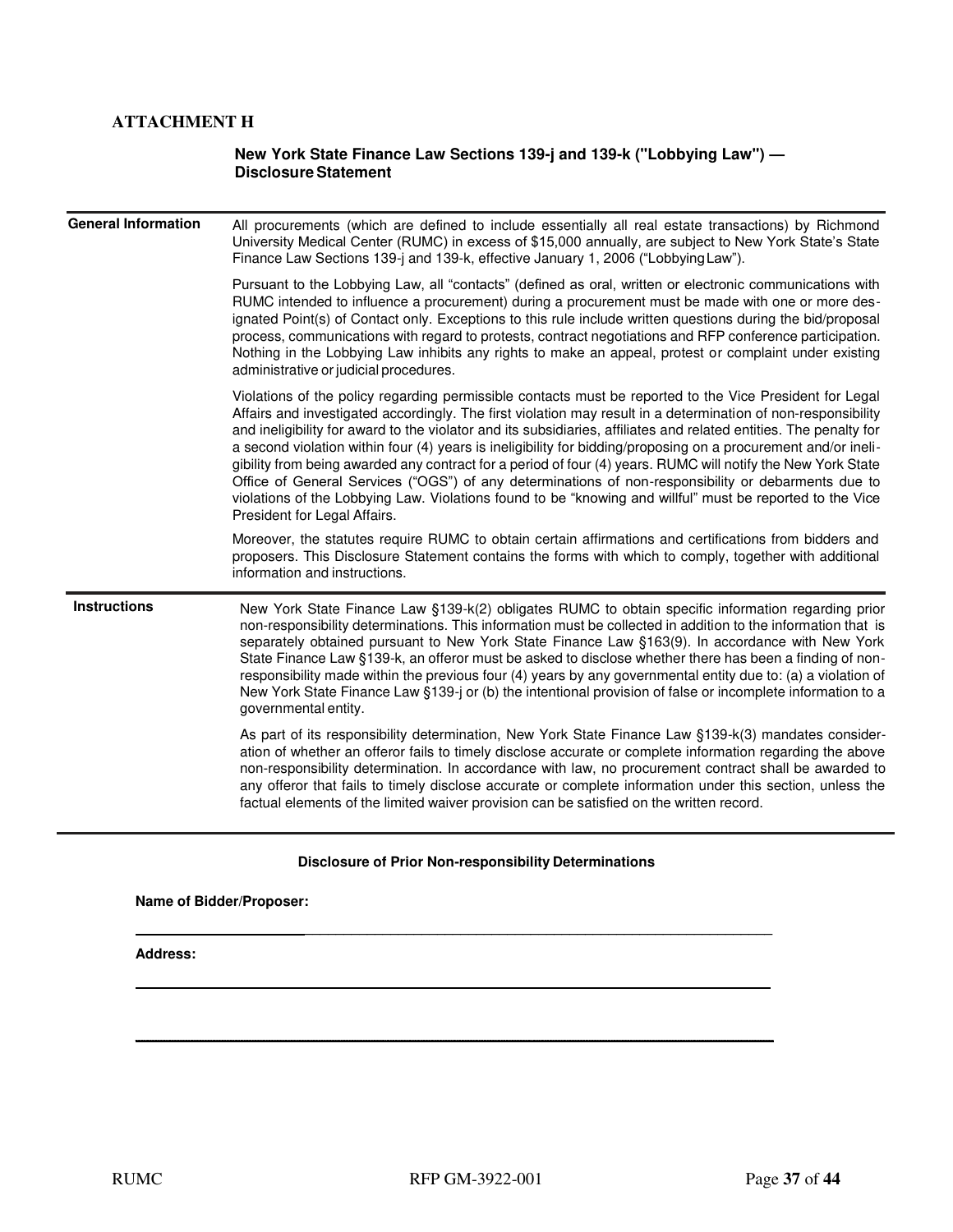#### **Person Submitting this Form:**

| Title: |                                                                                                                                                                       |
|--------|-----------------------------------------------------------------------------------------------------------------------------------------------------------------------|
|        | Has any governmental entity <sup>1</sup> made a finding of non-responsibility regarding the Bidder/Proposer<br>in the previous four years?<br><b>YES</b><br><b>NO</b> |
|        | If yes: Was the basis for the finding of the Bidder's/Proposer's non-responsibility due to a<br>violation of State Finance Law §139-j? YES<br>NO.                     |

York State, whether permanent or temporary; (2) each house of the New York State Legislature; (3) the unified court system; (4) any public authority, public benefit corporation or commission created by or existing pursuant to the public authorities law; (5) any public authority or public benefit corporation, at least one of whose members is appointed by the governor or who serves as a member by virtue of holding a civil office of the state; (6) a municipal agency, as that term is defined in paragraph (ii) of subdivision(s) of section one-c of the Legislative Law; or (7) a subsidiary or affiliate of such a public authority. (SFL §139-j, paragraph 1.a.)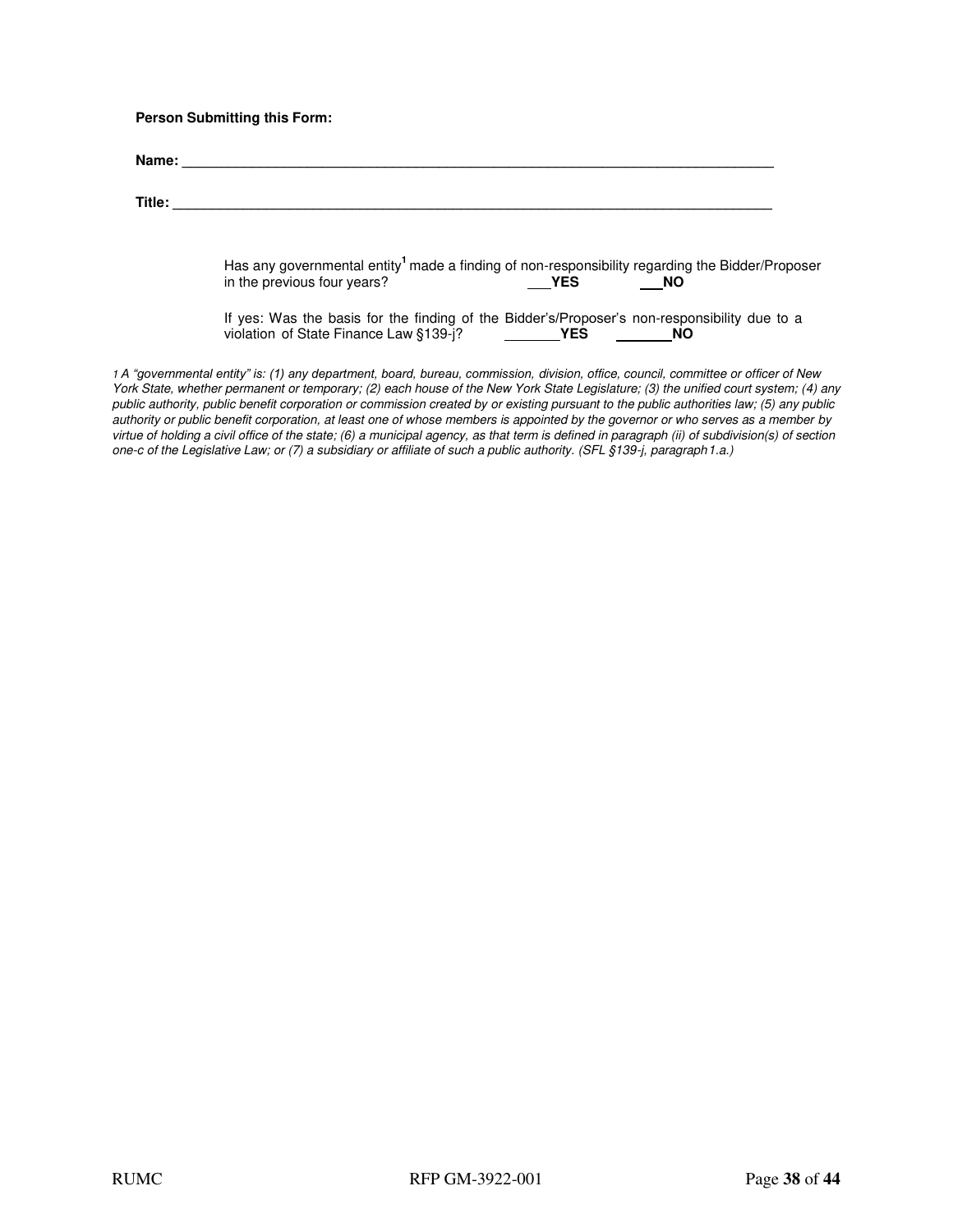|    | Was the basis for the finding of Bidder's/Proposer's non-responsibility due to the<br>intentional provision of false or incomplete information to a governmental<br>entity?                                                              |
|----|------------------------------------------------------------------------------------------------------------------------------------------------------------------------------------------------------------------------------------------|
|    | <b>YES</b><br>ΝO                                                                                                                                                                                                                         |
|    | If yes, please provide details regarding the finding of non-                                                                                                                                                                             |
|    | responsibility below. Governmental Entity: Network and Separate and Separate and Separate and Separate and Sepa                                                                                                                          |
|    | Year of Finding of Non-responsibility:                                                                                                                                                                                                   |
|    | <b>Basis of Finding</b>                                                                                                                                                                                                                  |
|    | of Non-Responsibility:                                                                                                                                                                                                                   |
|    |                                                                                                                                                                                                                                          |
|    | (Add additional pages as necessary)<br>Has any governmental entity terminated a procurement contract with the<br>Bidder/Proposer due to the intentional provision of false or incomplete information?                                    |
|    | <b>NO</b><br><b>YES</b>                                                                                                                                                                                                                  |
|    | <b>Bidder/Proposer Affirmation and Certification</b>                                                                                                                                                                                     |
| a) | By signing below, the Bidder/Proposer:<br>Affirms that the Bidder/Proposer understands and agrees to comply<br>with the policy regarding permissible contacts in accordance with New<br>York State Finance Law Sections 139-j and 139-k. |
| b) | Certifies that all information provided to RUMC with respect to New York<br>State Finance Law §139-j and §139-k is complete, true and accurate                                                                                           |
|    |                                                                                                                                                                                                                                          |
|    |                                                                                                                                                                                                                                          |

\_\_\_\_\_\_\_\_\_\_\_\_\_\_\_\_\_\_\_\_\_\_\_\_\_\_\_\_\_\_\_\_\_\_\_\_\_\_\_\_\_\_\_\_\_\_\_\_\_\_\_\_\_\_\_\_\_\_\_\_\_\_\_\_\_\_\_\_\_\_\_\_\_\_\_\_\_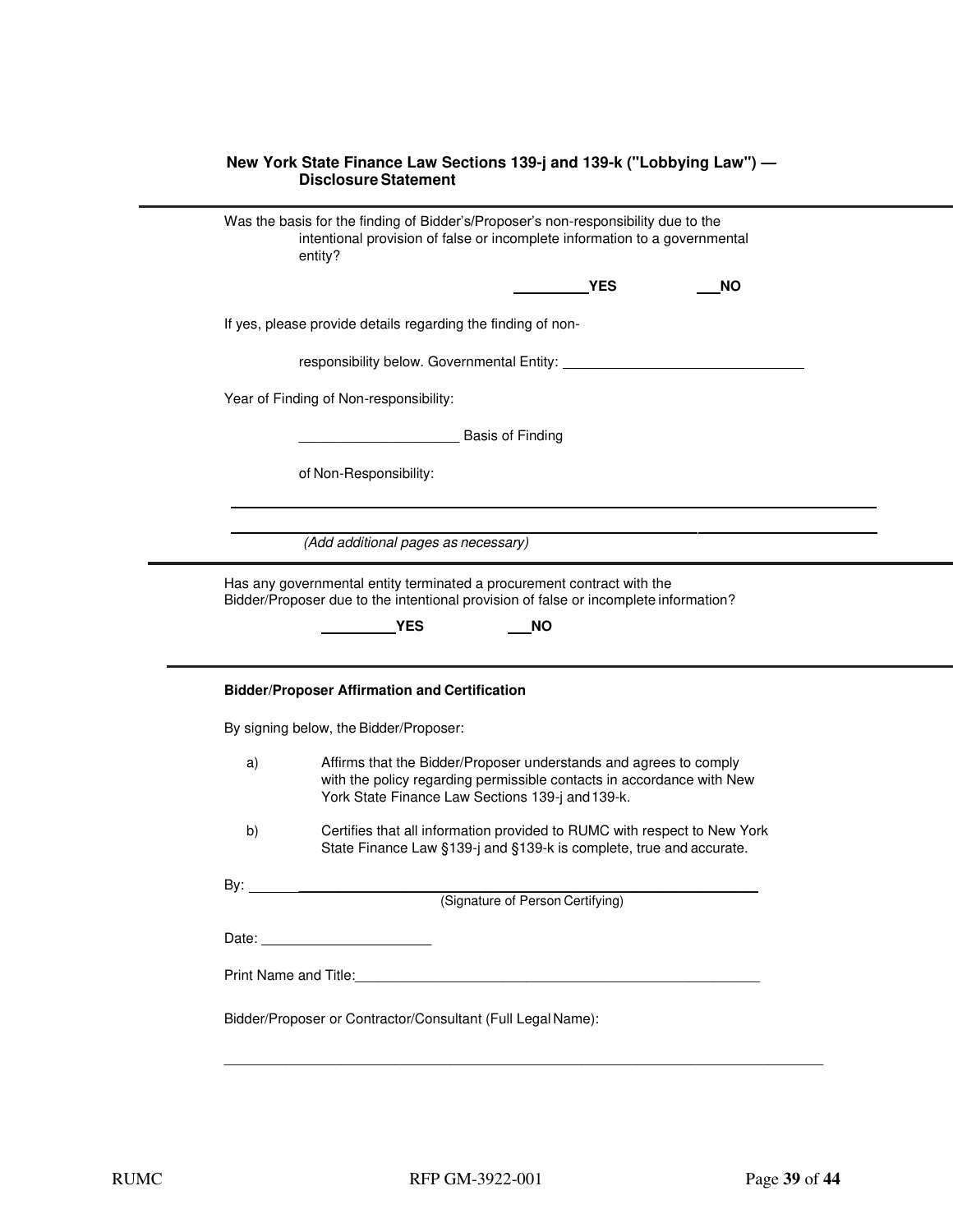|                                     | Address of Bidder/Proposer or Contractor/Consultant:                                                                                                                                          |
|-------------------------------------|-----------------------------------------------------------------------------------------------------------------------------------------------------------------------------------------------|
|                                     |                                                                                                                                                                                               |
|                                     |                                                                                                                                                                                               |
|                                     |                                                                                                                                                                                               |
|                                     |                                                                                                                                                                                               |
|                                     | Business Telephone Number:                                                                                                                                                                    |
| <b>RUMC's Right</b><br>to Terminate | RUMC reserves the right to terminate a Contract (including any lease, license, entry permi<br>documents) in the event it is found that the certification filed by the Bidder/Proposer, in act |

**Rumit, or sale<br>accordance documents) in the event it is found that the certification filed by the Bidder/Proposer, in accordance with New York State Finance Law §139-k, was intentionally false or intentionally incomplete. Upon such finding, RUMC may exercise its termination right by providing written notification to the Bidder/Proposer in accordance with the written notification terms of the Contract.**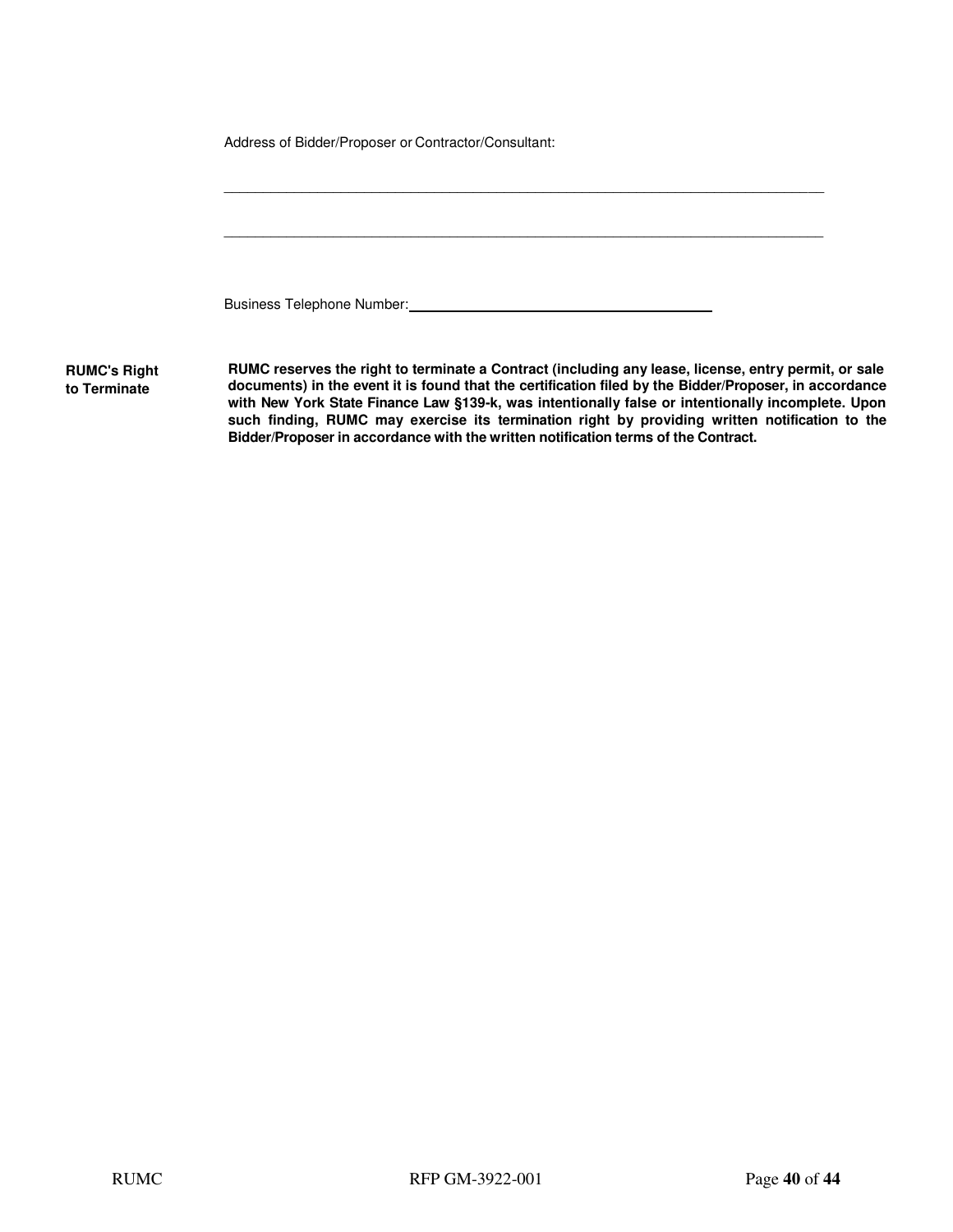# **ATTACHMENT I**

# **Required Contract Provisions for Federal Award**

This Appendix \_ includes required provisions under Appendix II to Part 200-Contract Provisions for Non-Federal Entity Contracts Under Federal Awards.

# **A. CLEAN AIR ACT**

The contractor agrees to comply with all applicable standards, orders or regulations issued pursuant to the Clean Air Act, as amended, 42 U.S.C. § 7401 *et seq.* 

The contractor agrees to report each violation to the Client and understands and agrees that the Client will, in turn, report each violation as required to assure notification to the Federal Emergency Management Agency (FEMA), and the appropriate Environmental Protection Agency Regional Office.

The contractor agrees to include these requirements in each subcontract exceeding \$150,000 financed in whole or in part with federal assistance provided by FEMA.

# **B. FEDERAL WATER POLLUTION ACT**

The contractor agrees to comply with all applicable standards, orders, or regulations issued pursuant to the federal Water Pollution Control Act, as amended, 33 U.S.C. § 1251 et seq.

The contractor agrees to report each violation to the Client and understands and agrees that the Client will, in turn, report each violation as required to assure notification to the Florida Division of Emergency Management, Federal Emergency Management Agency (FEMA), and the appropriate Environmental Protection Agency Regional Office.

The contractor agrees to include these requirements in each subcontract exceeding \$150,000 financed in whole or in part with federal assistance provided by FEMA.

# **C. DEBARMENT AND SUSPENSION**

This contract is a covered transaction for purposes of 2 C.F.R. Part 180 and 2 C.F.R. Part 3000. As such, the contractor is required to verify that none of the contractor's principals (defined at 2 C.F.R. § 180.995) or its affiliates (defined at 2 C.F.R. § 180.905) are excluded (defined at 2 C.F.R. § 180.940) or disqualified (defined at 2 C.F.R. § 180.935).

The contractor must comply with 2 C.F.R. Part 180, subpart C and 2 C.F.R. Part 3000, subpart C, and must include a requirement to comply with these regulations in any lower tier covered transaction it enters into.

This certification is a material representation of fact relied upon by the Client. If it is later determined that the contractor did not comply with 2 C.F.R. Part 180, subpart C and 2 C.F.R. Part 3000, subpart C, in addition to remedies available to the Client, the federal government may pursue available remedies, including but not limited to suspension and/or debarment.

The bidder or proposer agrees to comply with the requirements of 2 C.F.R. Part 180, subpart C and 2 C.F.R. Part 3000, subpart C while this offer is valid and throughout the period of any contract that may arise from this offer. The bidder or proposer further agrees to include a provision requiring such compliance in its lower tier covered transactions."

# **D. BYRD ANTI-LOBBYING AMENDMENT**

Byrd Anti-Lobbying Amendment, 31 U.S.C. § 1352 (as amended)

Contractors who apply or bid for an award of more than \$100,000 shall file the required certification. Each tier certifies to the tier above that it will not and has not used federally appropriated funds to pay any person or organization for influencing or attempting to influence an officer or employee of any agency, a Member of Congress, officer or employee of Congress, or an employee of a Member of Congress in connection with obtaining any federal contract, grant, or any other award covered by 31 U.S.C. § 1352. Each tier shall also disclose any lobbying with non-federal funds that takes place in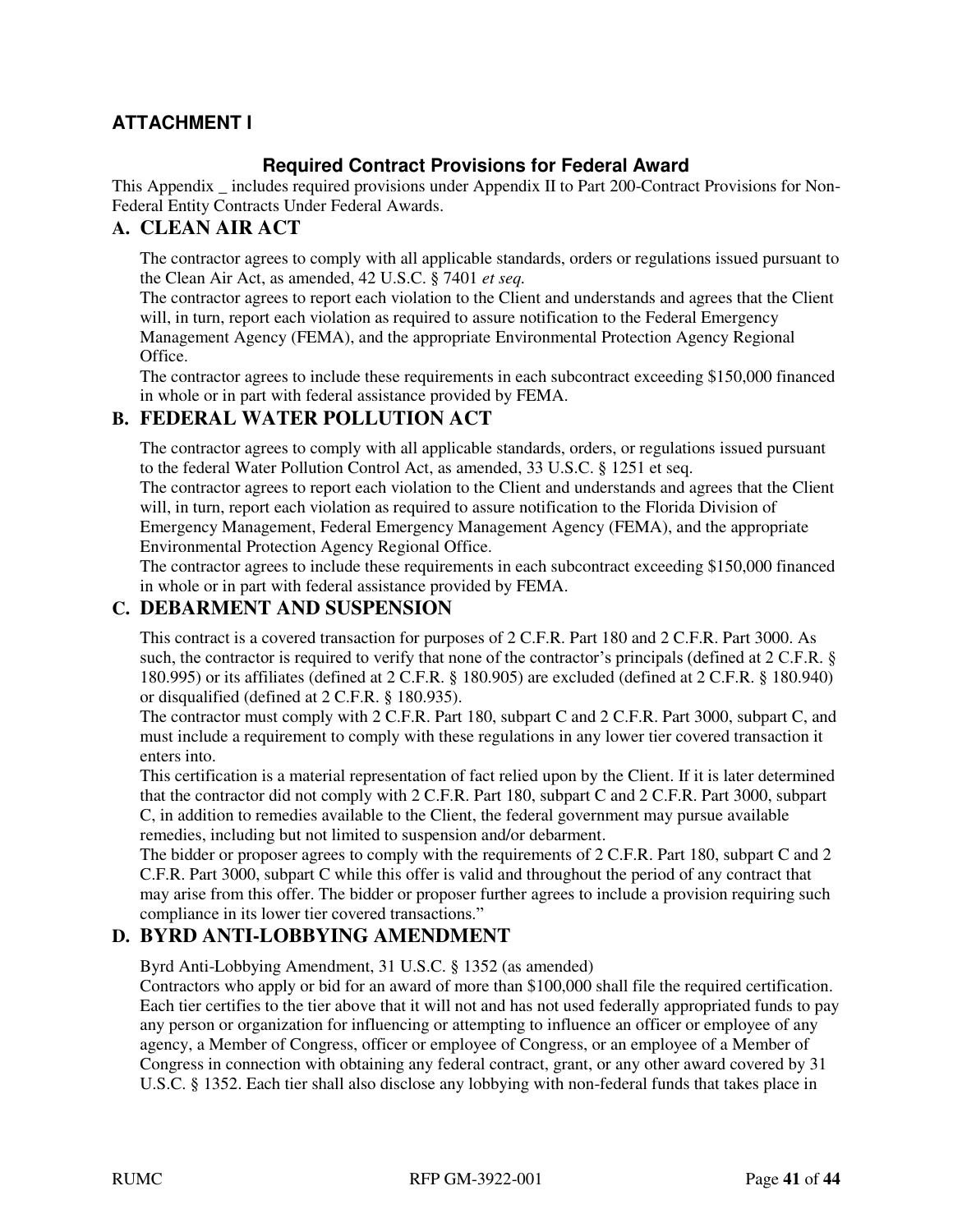connection with obtaining any federal award. Such disclosures are forwarded from tier to tier up to the recipient who in turn will forward the certification(s) to the federal awarding agency.

# **E. PROCUREMENT OF RECOVERED MATERIALS**

In the performance of this contract, the Contractor shall make maximum use of products containing recovered materials that are EPA-designated items unless the product cannot be acquired—

Competitively within a timeframe providing for compliance with the contract performance schedule;

Meeting contract performance requirements; or

At a reasonable price.

Information about this requirement, along with the list of EPA-designated items, is available at EPA's Comprehensive Procurement Guidelines webpage: https://www.epa.gov/smm/comprehensiveprocurement-guideline-cpg-program.

The Contractor also agrees to comply with all other applicable requirements of Section 6002 of the Solid Waste Disposal Act.

# **F. PROHIBITION ON CONTRACTING FOR COVERED TELECOMMUNICATIONS EQUIPMENT OR SERVICES**

a. *Definitions.* As used in this clause, the terms backhaul; covered foreign country; covered telecommunications equipment or services; interconnection arrangements; roaming; substantial or essential component; and telecommunications equipment or services have the meaning as defined in FEMA Policy 405-143-1, Prohibitions on Expending FEMA Award Funds for Covered Telecommunications Equipment or Services (Interim), as used in this clause—

# b. *Prohibitions.*

(1) Section 889(b) of the John S. McCain National Defense Authorization Act for Fiscal Year 2019, Pub. L. No. 115-232, and 2 C.F.R. § 200.216 prohibit the head of an executive agency on or after Aug.13, 2020, from obligating or expending grant, cooperative agreement, loan, or loan guarantee funds on certain telecommunications products or from certain entities for national security reasons.

(2) Unless an exception in paragraph (c) of this clause applies, the contractor and its subcontractors may not use grant, cooperative agreement, loan, or loan guarantee funds from the Federal Emergency Management Agency to:

(i) Procure or obtain any equipment, system, or service that uses covered telecommunications equipment or services as a substantial or essential component of any system, or as critical technology of any system;

(ii) Enter into, extend, or renew a contract to procure or obtain any equipment, system, or service that uses covered telecommunications equipment or services as a substantial or essential component of any system, or as critical technology of any system;

(iii) Enter into, extend, or renew contracts with entities that use covered telecommunications equipment or services as a substantial or essential component of any system, or as critical technology as part of any system; or

(iv) Provide, as part of its performance of this contract, subcontract, or other contractual instrument, any equipment, system, or service that uses covered telecommunications equipment or services as a substantial or essential component of any system, or as critical technology as part of any system.

c. *Exceptions.* 

(1) This clause does not prohibit contractors from providing—

(i) A service that connects to the facilities of a third-party, such as backhaul, roaming, or interconnection arrangements; or

(ii) Telecommunications equipment that cannot route or redirect user data traffic or permit visibility into any user data or packets that such equipment transmits or otherwise handles.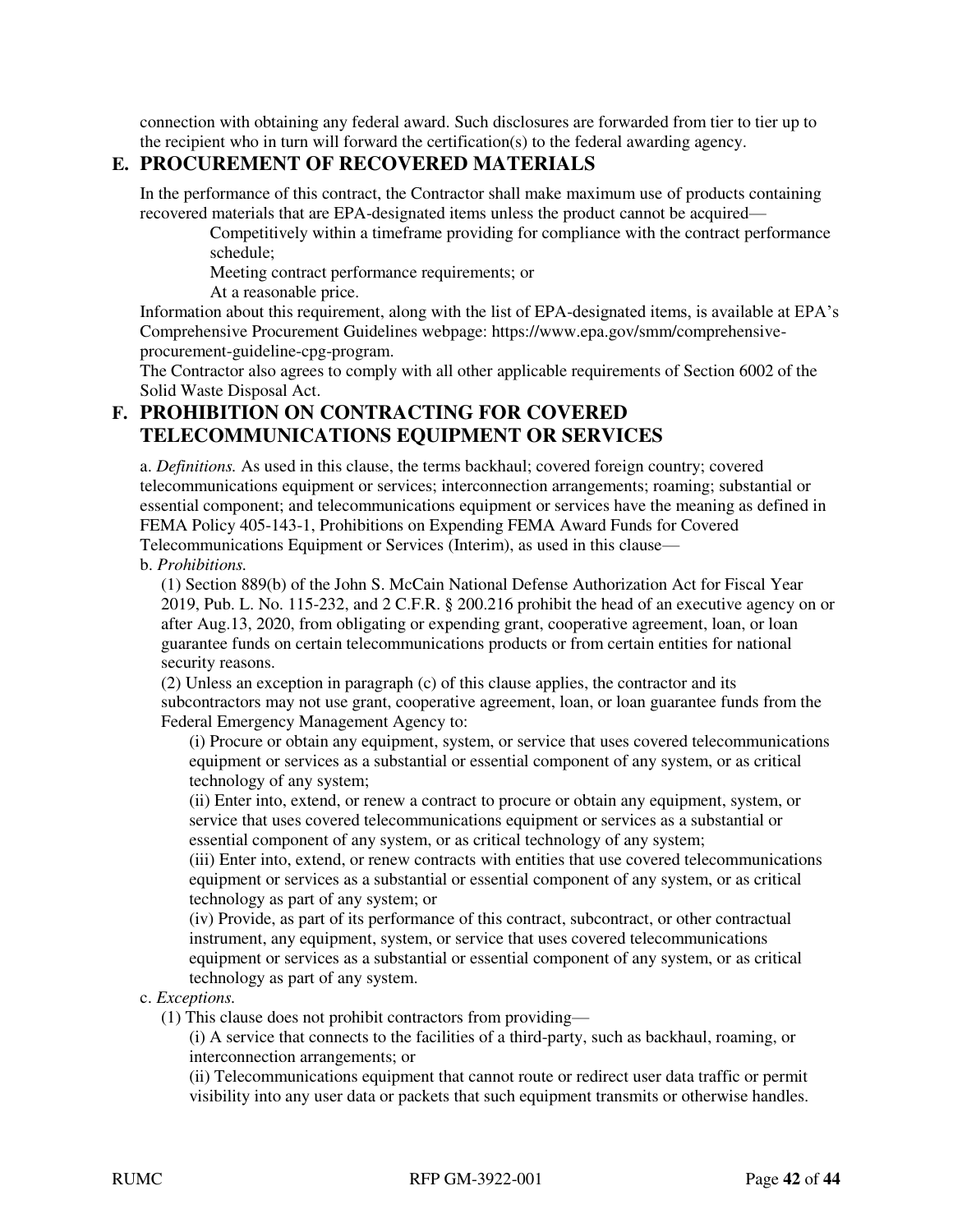- (2) By necessary implication and regulation, the prohibitions also do not apply to:
	- (i) Covered telecommunications equipment or services that:
		- i. Are *not used* as a substantial or essential component of any system; *and*
		- ii. Are *not used* as critical technology of any system.

(ii) Other telecommunications equipment or services that are not considered covered telecommunications equipment or services.

#### d. *Reporting requirement.*

(1) In the event the contractor identifies covered telecommunications equipment or services used as a substantial or essential component of any system, or as critical technology as part of any system, during contract performance, or the contractor is notified of such by a subcontractor at any tier or by any other source, the contractor shall report the information in paragraph  $(d)(2)$  of this clause to the recipient or subrecipient, unless elsewhere in this contract are established procedures for reporting the information*.* 

(2) The Contractor shall report the following information pursuant to paragraph  $(d)(1)$  of this clause:

(i) Within one business day from the date of such identification or notification: The contract number; the order number(s), if applicable; supplier name; supplier unique entity identifier (if known); supplier Commercial and Government Entity (CAGE) code (if known); brand; model number (original equipment manufacturer number, manufacturer part number, or wholesaler number); item description; and any readily available information about mitigation actions undertaken or recommended.

(ii) Within 10 business days of submitting the information in paragraph  $(d)(2)(i)$  of this clause: Any further available information about mitigation actions undertaken or recommended. In addition, the contractor shall describe the efforts it undertook to prevent use or submission of covered telecommunications equipment or services, and any additional efforts that will be incorporated to prevent future use or submission of covered telecommunications equipment or services.

e. *Subcontracts.* The Contractor shall insert the substance of this clause, including this paragraph (e), in all subcontracts and other contractual instruments.

# **G. DOMESTIC PREFERENCES FOR PROCUREMENTS**

As appropriate, and to the extent consistent with law, the contractor should, to the greatest extent practicable, provide a preference for the purchase, acquisition, or use of goods, products, or materials produced in the United States. This includes, but is not limited to iron, aluminum, steel, cement, and other manufactured products.

For purposes of this clause:

Produced in the United States means, for iron and steel products, that all manufacturing processes, from the initial melting stage through the application of coatings, occurred in the United States. Manufactured products mean items and construction materials composed in whole or in part of nonferrous metals such as aluminum; plastics and polymer-based products such as polyvinyl chloride pipe; aggregates such as concrete; glass, including optical fiber; and lumber.

# **H. ACCESS TO RECORDS**

The Contractor agrees to provide the Client, the Florida Division of Emergency Management, the FEMA Administrator, the Comptroller General of the United States, or any of their authorized representatives access to any books, documents, papers, and records of the Contractor which are directly pertinent to this contract for the purposes of making audits, examinations, excerpts, and transcriptions.

The Contractor agrees to permit any of the foregoing parties to reproduce by any means whatsoever or to copy excerpts and transcriptions as reasonably needed.